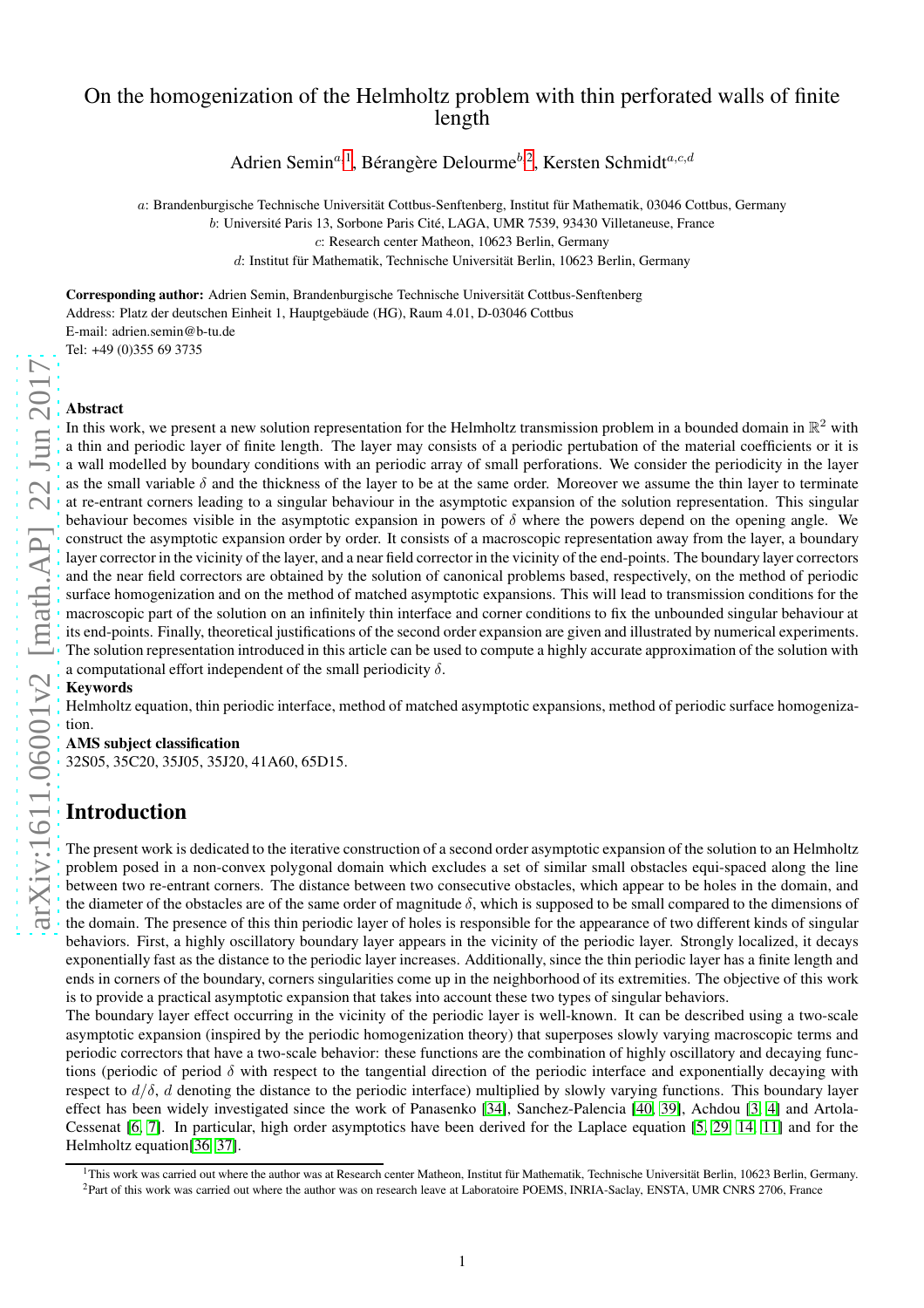On the other hand, corner singularities appearing when dealing with singularly perturbed boundaries have also been widely investigated. Among the numerous examples of such singularly perturbed problems, we can mention the cases of small inclusions (see chapter 2 of Ref. [\[31\]](#page-31-3) for the case of one inclusion and Ref. [\[9\]](#page-31-4) for the case of several inclusions), perturbed corners[\[18\]](#page-31-5), propagation of waves in thin slots[\[25,](#page-31-6) [26\]](#page-31-7), propagation of waves across a thin interface[\[16\]](#page-31-8), diffraction by wires[\[15\]](#page-31-9), diffraction by a muffler containing perforated ducts[\[10\]](#page-31-10), or the mathematical investigation of patched antennas[\[8\]](#page-30-5). Again, this effect can be depicted using two-scale asymptotic expansion methods that are the method of multi-scale expansion (sometimes called compound method) and the method of matched asymptotic expansions[\[43,](#page-32-5) [31,](#page-31-3) [24\]](#page-31-11). Following these methods, the solution of the perturbed problem may be seen as the superposition of slowly varying macroscopic terms that do not see directly the perturbation and microscopic terms that take into account the local perturbation.

Recently, the authors investigated a Poisson problem in a polygonal domain which excludes a set of similar small obstacles equi-spaced along the line between two re-entrant corners[\[20,](#page-31-12) [21\]](#page-31-13). In their study, they have combined the two different kinds of asymptotic expansions mentioned above in order to deal with both corner singularities and the boundary layer effect. Based on the matched asymptotic expansions, the authors constructed and justified a complete asymptotic expansion. This asymptotic expansion relies on the analysis of the behaviour of the solutions of the Poisson problem in an infinite cone with oscillating boundary with Dirichlet boundary conditions by Nazarov[\[32\]](#page-32-6). In the present paper, we are going to extend this work for the Helmholtz equation by constructing explicitly and rigorously the terms of the expansions up to order 2 (with Neumann boundary conditions on the perforations of the layer).

The remainder of the paper is organized as follows. In Section [1](#page-1-0) we are going to define the problem, show the main ingredients of the asymptotic expansion following the method of matched asymptotic expansions, and give the main results. The asymptotic expansion of the solution away from the corners is given in Section [2,](#page-7-0) whereas the problem for the terms of the near field expansion and their behavior towards infinity, is analyzed in Section [3.](#page-11-0) The terms of this expansion takes into account the boundary layer effect due to the thin layer with small perforations and satisfy transmission conditions. Then, the matching of the far field and near field expansions and the iterative construction of the terms of the asymptotic expansions are conducted in Section [4.](#page-13-0) Finally, in Section [5](#page-20-0) the asymptotic expansion is justified with an error analysis.

# <span id="page-1-0"></span>1 Description of the problem and main results

In this section, we first define the problem under consideration (Section [1.1\)](#page-1-1). Then, we give the Ansatz of the asymptotic expansion (Section [1.2\)](#page-3-0). Finally, we give the main result of this paper, which states the existences of the terms of the asymptotic expansion and the convergence of the truncated series toward the exact solution and we show a numerical illustration of the result (Section [1.3\)](#page-6-0).

## <span id="page-1-1"></span>1.1 Description of the problem

### 1.1.1 Definition of the domain  $\Omega^\delta$  with a thin perforated wall of finite length

Our domain of interest  $\Omega^{\delta}$  consists of a (non-convex) polygon  $\Omega$  intersected with the complement of an array of 'small' similar obstacles, see Fig. [1a.](#page-1-2) The polygon  $\Omega$ , represented on Figure [1b,](#page-1-2) is the union of the rectangular domain  $\Omega_T$  and a symmetric trapezoidal domain  $\Omega_B$  (of height  $H_B > 0$ ) that share a common interface Γ (Γ corresponds to the upper side of  $\Omega_B$  and the lower side of  $\Omega$ <sub>T</sub>). More precisely,

$$
\Omega_{\mathcal{T}} = \left\{ \mathbf{x} = (x_1, x_2) \in \mathbb{R}^2, \text{such that } -L' < x_1 < L', \text{ and } 0 < x_2 < H_{\mathcal{T}} \right\}, \quad (L' > L > 0, H_{\mathcal{T}} > 0), \tag{1.1}
$$

the common interface  $\Gamma$  is given by

$$
\Gamma := \{ \mathbf{x} = (x_1, x_2) \in \mathbb{R}^2, -L < x_1 < L \text{ and } x_2 = 0 \} \tag{1.2}
$$

and

$$
f_{\rm{max}}(x)=\frac{1}{2}x^2+\frac{1}{2}x^2+\frac{1}{2}x^2+\frac{1}{2}x^2+\frac{1}{2}x^2+\frac{1}{2}x^2+\frac{1}{2}x^2+\frac{1}{2}x^2+\frac{1}{2}x^2+\frac{1}{2}x^2+\frac{1}{2}x^2+\frac{1}{2}x^2+\frac{1}{2}x^2+\frac{1}{2}x^2+\frac{1}{2}x^2+\frac{1}{2}x^2+\frac{1}{2}x^2+\frac{1}{2}x^2+\frac{1}{2}x^2+\frac{1}{2}x^2+\frac{1}{2}x^2+\frac{1}{2}x^2+\frac{1}{2}x^2+\frac{1}{2}x^2+\frac{1}{2}x^2+\frac{1}{2}x^2+\frac{1}{2}x^2+\frac{1}{2}x^2+\frac{1}{2}x^2+\frac{1}{2}x^2+\frac{1}{2}x^2+\frac{1}{2}x^2+\frac{1}{2}x^2+\frac{1}{2}x^2+\frac{1}{2}x^2+\frac{1}{2}x^2+\frac{1}{2}x^2+\frac{1}{2}x^2+\frac{1}{2}x^2+\frac{1}{2}x^2+\frac{1}{2}x^2+\frac{1}{2}x^2+\frac{1}{2}x^2+\frac{1}{2}x^2+\frac{1}{2}x^2+\frac{1}{2}x^2+\frac{1}{2}x^2+\frac{1}{2}x^2+\frac{1}{2}x^2+\frac{1}{2}x^2+\frac{1}{2}x^2+\frac{1}{2}x^2+\frac{1}{2}x^2+\frac{1}{2}x^2+\frac{1}{2}x^2+\frac{1}{2}x^2+\frac{1}{2}x^2+\frac{1}{2}x^2+\frac{1}{2}x^2+\frac{1}{2}x^2+\frac{1}{2}x^2+\frac{1}{2}x^2+\frac{1}{2}x^2+\frac{1}{2}x^2+\frac{1}{2}x^2+\frac{1}{2}x^2+\frac{1}{2}x^2+\frac{1}{2}x^2+\frac{1}{2}x^2+\frac{1}{2}x^2+\frac{1}{2}x^2+\frac{1}{2}x^2+\frac{1}{2}x^2+\frac{1}{2}x^2+\frac{1}{2}x^
$$

$$
\Omega = \Omega_{\text{B}} \cup \Omega_{\text{T}} \cup \Gamma. \tag{1.3}
$$

<span id="page-1-2"></span>We point out that the polygon  $\Omega$  has two re-entrant corners  $\mathbf{x}^{\pm}_O = (\pm L, 0)$  of angle of  $\Theta > \pi$ .



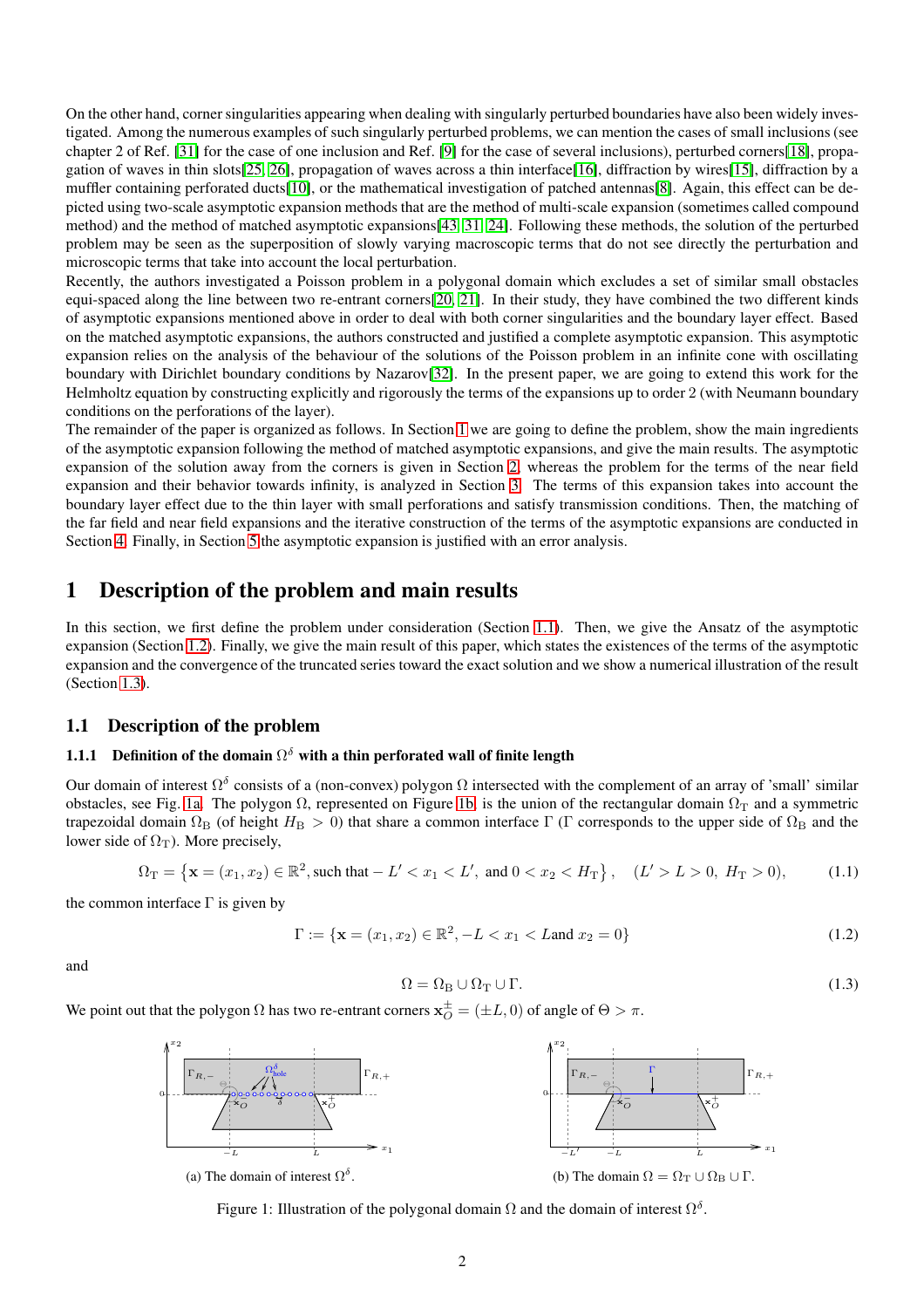Besides, let  $\widehat{\Omega}_{hole} \in \mathbb{R}^2$  be a *smooth* canonical bounded open set (not necessarily connected) strictly included in the domain  $(0, 1) \times (-1, 1)$ . Then, let  $\mathbb{N}^* := \mathbb{N} \setminus \{0\}$  denote the set of positive integers and let  $\delta$  be a positive real number (that is supposed to be small) such that

$$
\frac{2L}{\delta} = q \in \mathbb{N}^*.
$$
\n(1.4)

Now, let  $\Omega_{\text{hole}}^{\delta}$  be the thin (periodic) layer consisting of q equi-spaced similar obstacles defined by scaling and shifting the canonical obstacle  $\widehat{\Omega}_{\text{hole}}$  (see Fig. [1a\)](#page-1-2):

$$
\Omega_{\text{hole}}^{\delta} = \bigcup_{\ell=1}^{q} \left\{ -Le_1 + \delta \{\widehat{\Omega}_{\text{hole}} + (\ell - 1)e_1\} \right\}.
$$
\n(1.5)

Here,  $e_1$  and  $e_2$  denote the unit vectors of  $\mathbb{R}^2$  and  $\delta$  is assumed to be smaller than  $H_T$  and  $H_B$  such that  $\Omega_{\text{hole}}^{\delta}$  does not touch the top or bottom boundaries of Ω. Finally, we define our domain of interest as

$$
\Omega^\delta = (\Omega_{\rm B} \cup \Omega_{\rm T} \cup \Gamma) \backslash \overline{\Omega_{\text{hole}}^\delta}.
$$

Its boundary  $\partial \Omega^{\delta}$  consists of the union of three sets (see Figure [1\)](#page-1-2):

- the set of holes  $\Gamma^{\delta} = \partial \Omega_{\text{hole}}^{\delta}$ ,
- the lateral boundaries  $\Gamma_{R,\pm} = \{ \mathbf{x} \in \partial \Omega^{\delta} / x_1 = \pm L' \}$  of  $\Omega_{\mathrm{T}}$ :

$$
\Gamma_R = \Gamma_{R,-} \cup \Gamma_{R,+},
$$

- the remaining part  $\Gamma_N = \partial \Omega^{\delta} \setminus (\Gamma^{\delta} \cup \Gamma_R) = \partial \Omega \setminus \Gamma_R$ , namely the boundaries of  $\Omega_B$  except  $\Gamma$  and the upper boundary  $\Omega$ T.

Note, that in the limit  $\delta \to 0$  the repetition of holes degenerates to the interface  $\Gamma$ , the domain  $\Omega^{\delta}$  to the domain  $\Omega^{0} := \Omega_{\rm T} \cup \Omega_{\rm B} = \Omega_{\rm T} \cup \Omega_{\rm B}$  $\Omega \setminus \Gamma$ , and its boundary  $\partial \Omega^{\delta}$  to  $\partial \Omega \cup \Gamma$ .

Remark 1.1. *Note that the asymptotic analysis that will be employed in this article can be simply transferred to similar domains with thin periodic layers and different boundary conditions away from the layer. For example, the upper subdomain*  $\Omega_T$  *can be replaced by a half space where radiation conditions are imposed at infinity.*

### 1.1.2 The Helmholtz problem with a thin perforated wall of finite length.

On the domain  $\Omega^{\delta}$  we introduce the Helmholtz transmission problem to be considered in this article. Let  $k_0 > 0$  be a given positive number, and let  $u_{\text{inc}} = \exp(i k_0 (x_1 - L'))$  be an incident plane wave of wavenumber  $k_0$  coming from the left, we seek  $u^{\delta}$  as solution of the total field problem

<span id="page-2-0"></span>
$$
\begin{cases}\n-\Delta u^{\delta} - (k^{\delta})^2(\mathbf{x})u^{\delta} = 0, & \text{in } \Omega^{\delta}, \\
\nabla u^{\delta} \cdot \mathbf{n} = 0, & \text{on } \Gamma^{\delta}, \\
\nabla (u^{\delta} - u_{\text{inc}}) \cdot \mathbf{n} - \imath k_0(u^{\delta} - u_{\text{inc}}) = 0, & \text{on } \Gamma_{R}^{-}, \\
\nabla u^{\delta} \cdot \mathbf{n} - \imath k_0 u^{\delta} = 0 & \text{on } \Gamma_{R}^{+}, \\
\nabla u^{\delta} \cdot \mathbf{n} = 0, & \text{on } \Gamma_{N}.\n\end{cases}
$$
\n(1.6)

In the previous system of equations, n stands for the outward unit normal vector of  $\partial\Omega^\delta$ . In the first equation of [\(1.6\)](#page-2-0),  $k^\delta(\mathbf{x})$  is given by

$$
k^\delta(\mathbf{x}) = \begin{cases} k_0 & \text{if } \mathbf{x} = \Omega^\delta \setminus (-L,L) \times (-\delta,\delta), \\ \widehat{k}(\frac{x_1}{\delta},\frac{x_2}{\delta}) & \text{otherwise}, \end{cases}
$$

where the function  $\hat{k}$  (defined on  $\mathbb{R}^2$ ) is a smooth, positive function that is 1-periodic with respect to its first variable s. We also assume that there exists  $\eta \in (0,1)$  such that  $k(s,t) = k_0$  for  $|t| > \eta$  or  $|s| > \eta$ . In other words,  $k^{\delta}$  is a smooth function that is constant equal to  $k_0$  outside the thin layer  $(-L, L) \times (-\delta, \delta)$  and periodic of period  $\delta$  in the vicinity of it. In particular,  $k^{\delta}$  is bounded from above and from below independently of  $\delta$  and  $k^\delta$  tends almost everywhere to  $k_0$ .

The model [\(1.6\)](#page-2-0) can be seen as a Helmholtz transmission problem in an infinite wave-guide with Neumann boundary conditions on the (rigid) walls, especially, on  $\Gamma^{\delta}$  and  $\Gamma_N$ , which is truncated to a finite domain using first-order absorbing boundary conditions of Robin's type on Γ<sup>R</sup> (see *e. g.* Ref. [\[23\]](#page-31-14)). The following well-posedness result, based on the Fredholm alternative (Theorem 6.6 in [\[12\]](#page-31-15)), is standard (see for instance Lemma 3.4 in[\[26\]](#page-31-7) - Proposition 11.3 in [\[16\]](#page-31-8)). :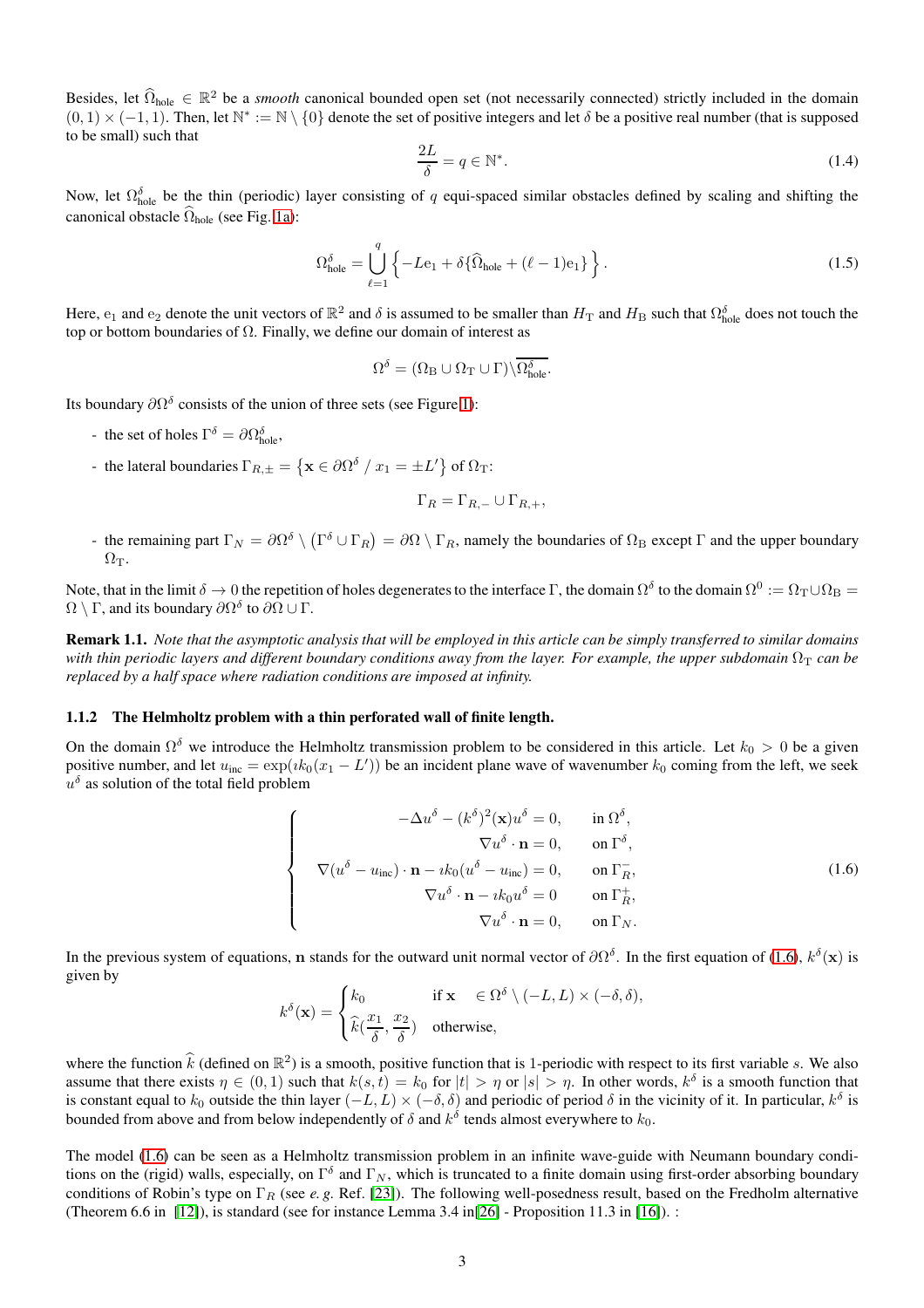<span id="page-3-5"></span>**Proposition 1.2** (Existence, uniqueness and stability). For any  $\delta > 0$  there exists a unique solution  $u^{\delta}$  of problem [\(1.6\)](#page-2-0) in H<sup>1</sup> (Ω<sup>δ</sup> )*. Moreover, there exists a constant* C *(independent of* δ*) such that*

<span id="page-3-1"></span>
$$
\left\|u^{\delta}\right\|_{\mathcal{H}^{1}(\Omega^{\delta})} \leqslant C\|\nabla u_{\text{inc}} \cdot \mathbf{n} - \imath k_{0} u_{\text{inc}}\|_{(\mathcal{H}^{1/2}(\Gamma_{R}^{-}))'}.\tag{1.7}
$$

For the sake of completeness, the proof of the previous is written in Appendix [A.](#page-21-0) We remark that the constant C appearing in the stability estimates [\(1.7\)](#page-3-1) is independent of  $\delta$  but depends on  $k_0$ ,  $\hat{k}$ , and  $\hat{\Omega}_{hole}$ .

The objective of this paper is to describe the behaviour of  $u^{\delta}$  as  $\delta$  tends to 0. Our work relies on a construction of an asymptotic expansion of  $u^{\delta}$  as  $\delta$  tends to 0.

### <span id="page-3-0"></span>1.2 Ansatz of the asymptotic expansion

As mentioned in the introduction, due to the presence of both the periodic layer and the two re-entrant corners, it seems not possible to write a simple asymptotic expansion valid in the whole domain. We have to take into account both the boundary layer effect in the vicinity of  $\Gamma$  and the additional corner singularities appearing in the neighborhood of the two re-entrant corners  $x_C^{\pm}$ . To do so, we shall distinguish differents areas where the expansions are different:

- a *far field area* located 'far' from the corners  $x_O^{\pm}$  (hached area on Fig. [2\)](#page-3-2),
- two *near field zones* located in their vicinities (grey areas on Fig. [2\)](#page-3-2).

<span id="page-3-2"></span>The far and near field areas intersect in the (non-empty) matching zone.



Figure 2: Schematic representation of the overlapping subdomains for the asymptotic expansion. The far field area (*hatched*) away from the corners  $\mathbf{x}_{O}^{\pm}$  is overlapping the near field area (*gray*) in the matching zone.

### 1.2.1 Far field expansion

In this section, we write an asymptotic expansion valid away from the two corners  $x_O^{\pm}$  (hatched area in Fig. [2\)](#page-3-2). We shall decompose u δ as the superposition of a *macroscopic part* (that contains no rapid oscillation) and a *boundary layer contribution* localized in the neighborhood of the thin periodic layer. In the present case the solution  $u^{\delta}$  is then expanded in powers of  $\delta$ , where each power is the sum of an integer and a so-called singular exponent  $\lambda_n$  given by

<span id="page-3-3"></span>
$$
\lambda_n = n\lambda, \quad \lambda = \frac{\pi}{\Theta}.\tag{1.8}
$$

More precisely, we choose the ansatz

$$
u^{\delta}(\mathbf{x}) = u_{\text{FF},0,0}^{\delta}(\mathbf{x}) + \delta^{\lambda_1} u_{\text{FF},1,0}^{\delta}(\mathbf{x}) + \delta u_{\text{FF},0,1}^{\delta}(\mathbf{x}) + \delta^{\lambda_2} u_{\text{FF},2,0}^{\delta}(\mathbf{x}) + \delta^{\lambda_1+1} u_{\text{FF},1,1}^{\delta}(\mathbf{x}) + O(\delta^{\min(\lambda_3,2)}), \quad (1.9)
$$

where each term takes the form

$$
u_{\text{FF},n,q}^{\delta}(\mathbf{x}) = \begin{cases} u_{n,q}^{\delta}(\mathbf{x}) & \text{if } |x_1| > L + 2\delta, \\ \chi\left(\frac{x_2}{\delta}\right)u_{n,q}^{\delta}(\mathbf{x}) + \Pi_{n,q}^{\delta}(x_1, \frac{\mathbf{x}}{\delta}) & \text{if } |x_1| < L - 2\delta, \end{cases}
$$
(1.10)

with a smooth transition for  $L-2\delta < |x_1| < L+2\delta$ , which is detailed later in the article (see Section [5,](#page-20-0) Ref. [\[20\]](#page-31-12) and Ref. [\[21\]](#page-31-13)). Here,  $u^{\delta}_{\text{FF},n,q}$ ,  $(n,q) \in \mathbb{N}^2$ , is a combination of *macroscopic terms*  $u^{\delta}_{n,q}$  and *boundary layer correctors*  $\Pi^{\delta}_{n,q}$ , and  $\chi : \mathbb{R} \mapsto (0,1)$ denotes a smooth cut-off function satisfying

<span id="page-3-4"></span>
$$
\chi(t) = \begin{cases} 1 & \text{if } |t| > 2, \\ 0 & \text{if } |t| < 1. \end{cases}
$$
 (1.11)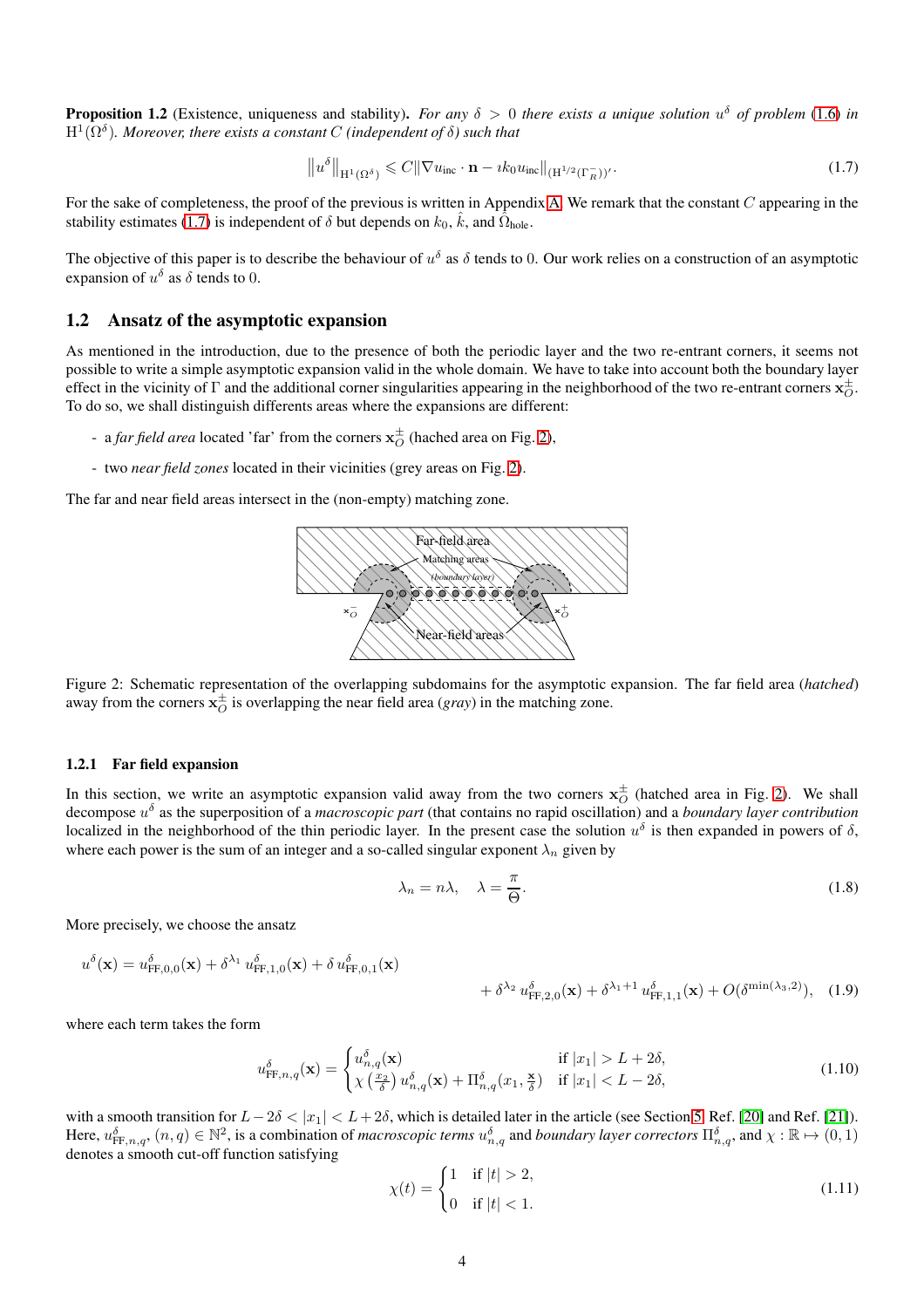The superscript  $\delta$  in  $u_{n,q}^{\delta}$  and  $\Pi_{n,q}^{\delta}$  indicates that they may depend on  $\delta$ , however, this dependence is only polynomial in  $\ln \delta$ . In the next three paragraphs, we shall write the equations satisfied by the macroscopic terms, the boundary layer correctors and the transmissions conditions liking the two kinds of terms. The detailed derivation of these equations is done in Section [2.3.](#page-8-0) **Macroscopic equations.** The macroscopic terms  $u_{n,q}^{\delta}$  are defined in the limit domain  $\Omega_T \cup \Omega_B$ . Based on the usual decay

assumption (see *e. g.* Ref. [\[36\]](#page-32-3) and Ref. [\[37\]](#page-32-4)) on the boundary layer correctors we find that the macroscopic terms satisfy the homogeneous Helmholtz equation

<span id="page-4-3"></span><span id="page-4-2"></span>
$$
-\Delta u_{n,q}^{\delta} - k_0^2 u_{n,q}^{\delta} = 0 \text{ in } \Omega_{\text{T}} \cup \Omega_{\text{B}},\tag{1.12}
$$

which is completed with prescribed boundary conditions on  $\Gamma_R$  and  $\Gamma_N$ 

$$
\nabla(u_{0,0}^{\delta} - u_{\text{inc}}) \cdot \mathbf{n} - ik_0(u_{0,0}^{\delta} - u_{\text{inc}}) = 0, \qquad \text{on } \Gamma_R^-,
$$
  
\n
$$
\nabla u_{0,0}^{\delta} \cdot \mathbf{n} - ik_0u_{0,0}^{\delta} = 0, \qquad \text{on } \Gamma_R^+,
$$
  
\n
$$
\nabla u_{n,q}^{\delta} \cdot \mathbf{n} - ik_0u_{n,q}^{\delta} = 0, \quad (n,q) \neq (0,0), \quad \text{on } \Gamma_R,
$$
  
\n
$$
\nabla u_{n,q}^{\delta} \cdot \mathbf{n} = 0, \qquad \text{on } \Gamma_N.
$$
  
\n(1.13)

A priori, they are not continuous across  $\Gamma$  and may become unbounded when approaching the corners  $x_0^{\pm}$ . Hence, the macroscopic terms are not entirely defined:

- we first have to prescribe transmission conditions across the interface  $\Gamma$  (for instance the jump of their trace and the jump of their normal trace across Γ). This information will appear to be a consequence of the boundary layer equations (see the Paragraph 'transmission conditions' below).
- we also have to prescribe the behaviour of the macroscopic terms in the vicinity of the two corner points  $x_0^{\pm}$ . This information will be given through the matching conditions and will be provided through the iterative construction of the first terms (see Section [1.2.3,](#page-6-1) and Section [4\)](#page-13-0).

**Boundary layer corrector equations.** The boundary layer correctors  $\Pi_{n,q}^{\delta}(x_1, X_1, X_2)$  (also sometimes denoted as *periodic correctors*) are assumed, as usual in the periodic homogenization theory, to be 1-periodic with respect to the scaled tangential variable  $X_1$ . They are defined in the infinite periodicity cell  $\mathcal{B} = \{(0,1) \times \mathbb{R}\}\setminus \widehat{\Omega}_{hole}$  (cf. Fig. [3a\)](#page-5-0) and satisfy

$$
\begin{cases}\n-\Delta_{\mathbf{X}}\Pi_{n,q}^{\delta}(x_1,\mathbf{X}) = & F_{n,q}^{\delta}(x_1,\mathbf{X}) \text{ in } \mathcal{B}, \\
\partial_{\mathbf{n}}\Pi_{n,q}^{\delta}(x_1,\mathbf{X}) = & -\partial_{x_1}\Pi_{n,q-1}^{\delta}(x_1,\mathbf{X})\mathbf{e}_1 \cdot \mathbf{n} \text{ on } \partial\widehat{\Omega}_{\text{hole}},\n\end{cases}
$$
\n(1.14)

in which  ${\bf n}$  denotes the normal vector on  $\partial\widehat\Omega_{\rm hole}.$  The source terms  $F_{n,q}^\delta,$  depending on the macroscopic terms  $u_{n,p}^\delta$  for  $p\leq q$  (see [2\)](#page-7-0), are given by

$$
F_{n,0}^{\delta}(x_1, \mathbf{X}) = \sum_{\pm} u_{n,0}^{\delta}(x_1, 0^{\pm}) \chi_{\pm}''(X_2),
$$
  

$$
F_{n,1}^{\delta}(x_1, \mathbf{X}) = \sum_{\pm} \left\{ \partial_{x_2} u_{n,0}^{\delta}(x_1, 0^{\pm}) (2 \chi_{\pm}'(X_2) + X_2 \chi_{\pm}'' + (X_2)) + u_{n,1}^{\delta}(x_1, 0^{\pm}) \chi_{\pm}''(X_2) \right\},
$$

where the cut-off function  $\chi_+$  (resp.  $\chi_-$ ) is the restriction of  $\chi$  for  $t \in \mathbb{R}_+$  (resp.  $t \in \mathbb{R}_-$ ), *i. e.* 

<span id="page-4-5"></span><span id="page-4-1"></span><span id="page-4-0"></span>
$$
\chi_{\pm}(t) = \chi(t) \mathbb{1}_{\mathbb{R}_{\pm}}(t). \tag{1.15}
$$

In addition, the periodic correctors are required to be super-algebraically decaying as the scaled variable  $X_2$  tends to  $\pm \infty$  (they decay faster than any power of  $X_2$ ). More precisely, for any  $(k, \ell) \in \mathbb{N}^2$ , we impose that

$$
\lim_{|X_2| \to +\infty} X_2^k \partial_{X_2}^{\ell} \Pi_{n,q}^{\delta} = 0. \tag{1.16}
$$

Transmission conditions. Enforcing the decaying condition [\(1.16\)](#page-4-0) leads to the missing transmission conditions for the macroscopic terms  $u_{n,q}^{\delta}$  on  $\Gamma$ . The complete procedure to obtain these transmission conditions is classical and is fully described in Section [2.](#page-7-0) In this paragraph, we restrict ourselves to the statement of the results. To do so, we introduce the definition of the jump and mean values of a function u across  $\Gamma$  (for a sufficiently smooth function u defined in a vicinity of  $\Gamma$ ):

$$
[u]_{\Gamma}(x_1) = \lim_{h \to 0^+} (u(x_1, h) - u(x_1, -h)), \langle u \rangle_{\Gamma}(x_1) = \frac{1}{2} \lim_{h \to 0^+} (u(x_1, h) + u(x_1, -h)). \tag{1.17}
$$

For  $n \in \{0, 1, 2, 3\}$ , we obtain that the terms  $u_{n,0}^{\delta}$  do not jump across  $\Gamma$ , *i.e.* 

<span id="page-4-4"></span>
$$
\left[u_{n,0}^{\delta}\right]_{\Gamma} = \left[\partial_{x_2}u_{n,0}^{\delta}\right]_{\Gamma} = 0 \quad \text{on } \Gamma. \tag{1.18}
$$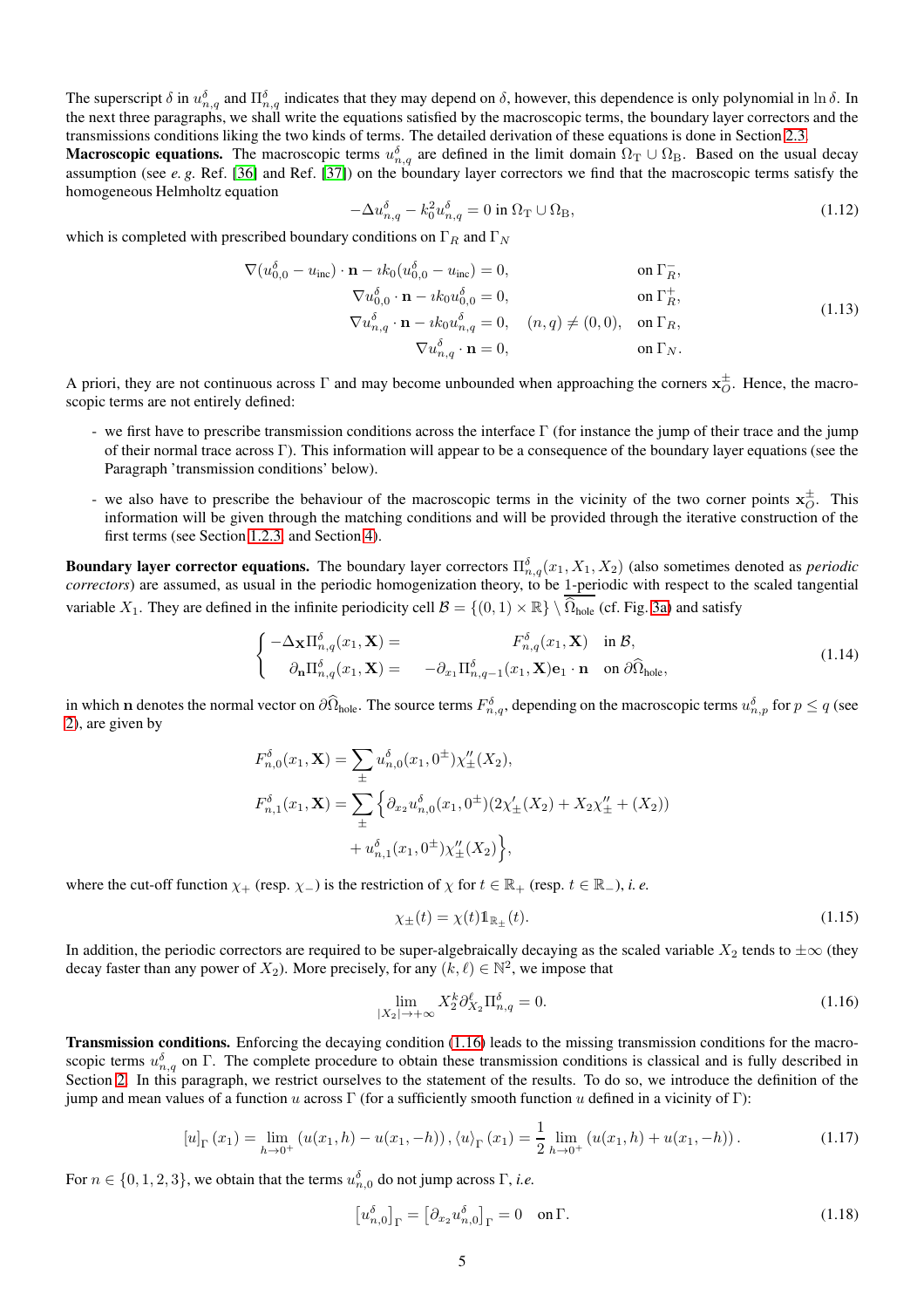By contrast, for  $n \in \{0, 1, 2\}$ , the terms  $u_{n,1}^{\delta}$  satisfy non-homogeneous jump conditions:

<span id="page-5-3"></span>
$$
\begin{cases}\n\left[u_{n,1}^{\delta}\right]_{\Gamma} = \mathcal{D}_1 \,\partial_{x_1} \langle u_{n,0}^{\delta}\rangle_{\Gamma} + \mathcal{D}_2 \,\langle \partial_{x_2} u_{n,0}^{\delta}\rangle_{\Gamma} & \text{on } \Gamma, \\
\left[\partial_{x_2} u_{n,1}^{\delta}\right]_{\Gamma} = \mathcal{N}_1 \,\langle u_{n,0}^{\delta}\rangle_{\Gamma} + \mathcal{N}_2 \,\partial_{x_1}^2 \langle u_{n,0}^{\delta}\rangle_{\Gamma} + \mathcal{N}_3 \,\partial_{x_1} \langle \partial_{x_2} u_{n,0}^{\delta}\rangle_{\Gamma} & \text{on } \Gamma.\n\end{cases} \tag{1.19}
$$

Here, the quantities  $\mathcal{D}_i$  ( $i \in \{1,2\}$ ) and  $\mathcal{N}_i$  ( $i \in \{1,2,3\}$ ), defined by [\(2.20\)](#page-10-0)-[\(2.28\)](#page-11-1) are complex-valued constants coming from the periodicity cell problems [\(1.14\)](#page-4-1). They only depend on  $\hat{k}$  and on the geometry of the periodicity cell.

#### 1.2.2 Near field expansions

Let us now describe the asymptotic expansion valid in the two near field zones, namely in the vicinity of the two reentrant corners  $x_O^{\pm}$  (dark gray areas in Fig. [2\)](#page-3-2). In these areas, the solution varies rapidly in all directions. Therefore, we shall see that

$$
u^{\delta}(\mathbf{x}) = U_{0,0,\pm}^{\delta} \left( \frac{\mathbf{x} - \mathbf{x}_{\mathcal{O}}^{\pm}}{\delta} \right) + \delta^{\lambda_1} U_{1,0,\pm}^{\delta} \left( \frac{\mathbf{x} - \mathbf{x}_{\mathcal{O}}^{\pm}}{\delta} \right) + \delta U_{0,1,\pm}^{\delta} \left( \frac{\mathbf{x} - \mathbf{x}_{\mathcal{O}}^{\pm}}{\delta} \right) + \delta^{\lambda_2} U_{2,0,\pm}^{\delta} \left( \frac{\mathbf{x} - \mathbf{x}_{\mathcal{O}}^{\pm}}{\delta} \right) + \delta^{\lambda_1+1} U_{1,1,\pm}^{\delta} \left( \frac{\mathbf{x} - \mathbf{x}_{\mathcal{O}}^{\pm}}{\delta} \right) + \delta^{\lambda_3} U_{3,0,\pm}^{\delta} \left( \frac{\mathbf{x} - \mathbf{x}_{\mathcal{O}}^{\pm}}{\delta} \right) + O(\delta^2) \quad (1.20)
$$

for some near field terms  $U_{n,q,\pm}^{\delta}$  defined in the fixed unbounded domains

<span id="page-5-1"></span>
$$
\widehat{\Omega}^{-} = \mathcal{K}^{-} \setminus \bigcup_{\ell \in \mathbb{N}} \left\{ \overline{\widehat{\Omega}_{\text{hole}}} + \ell \mathbf{e}_{1} \right\}, \quad \widehat{\Omega}^{+} = \mathcal{K}^{+} \setminus \bigcup_{\ell \in \mathbb{N}^{*}} \left\{ \overline{\widehat{\Omega}_{\text{hole}}} - \ell \mathbf{e}_{1} \right\}
$$
\n(1.21)

shown in Figure [3b](#page-5-0) and [3c,](#page-5-0) where  $K^{\pm}$  are the conical domains

$$
\mathcal{K}^{\pm} = \left\{ \mathbf{X} = R^{\pm}(\cos \theta^{\pm}, \sin \theta^{\pm}), R^{\pm} \in \mathbb{R}_+^*, \theta^{\pm} \in I^{\pm} \right\} \subset \mathbb{R}^2 \tag{1.22}
$$

of angular sectors  $I^+ = (0, \Theta)$  and  $I^- = (\pi - \Theta, \pi)$ . The domains  $\Omega^{\pm}$  consist of the angular domains  $\mathcal{K}^{\pm}$  minus a infinite half line of equi-spaced similar canonical obtacles. In particular, if the domain  $\hat{\Omega}_{hole}$  is symmetric with respect to the axis  $X_1 = 1/2$ , then the domain  $\hat{\Omega}$ <sup>−</sup> is nothing but the domain  $\hat{\Omega}$ <sup>+</sup> mirrored with respect to the axis  $X_1 = 0$ . However, this is not the case in general.

<span id="page-5-0"></span>Similarly to the far field terms the near field terms  $U_{n,q,\pm}^{\delta}$  might also have a polynomial dependence with respect to  $\ln \delta$ .



Figure 3: The periodicity cell B and the normalized domains  $\widehat{\Omega}^{\pm}$ .

Inserting the near field ansatz [\(1.20\)](#page-5-1) into the Helmholtz equation [\(1.6\)](#page-2-0) and separating formally the different powers of  $\delta$ , it is easily seen that the near field term  $U_{n,q}^{\delta}$  satisfies

<span id="page-5-2"></span>
$$
\begin{cases}\n-\Delta_{\mathbf{X}} U_{n,q,\pm}^{\delta} = (\hat{k}^{\pm})^2 (\mathbf{X}) U_{n,q-2,\pm}^{\delta} & \text{in } \Omega^{\pm}, \\
\partial_{\mathbf{n}} U_{n,q,\pm}^{\delta} = 0 & \text{on } \partial \Omega^{\pm},\n\end{cases}
$$
\n(1.23)

where the perturbed wave number  $\widehat{k}^{\pm}(\mathbf{X})$  is given by

$$
\widehat{k}^{\pm}(\mathbf{X}) = \begin{cases} \widehat{k}(\mathbf{X}) & \text{if } \pm X_1 < 0, \\ k_0 & \text{otherwise.} \end{cases} \tag{1.24}
$$

Again, Equation [\(1.23\)](#page-5-2) does not define  $U_{n,q,\pm}^{\delta}$  entirely because its (possibly increasing) behaviour towards infinity is missing. This behaviour will be given through the matching conditions.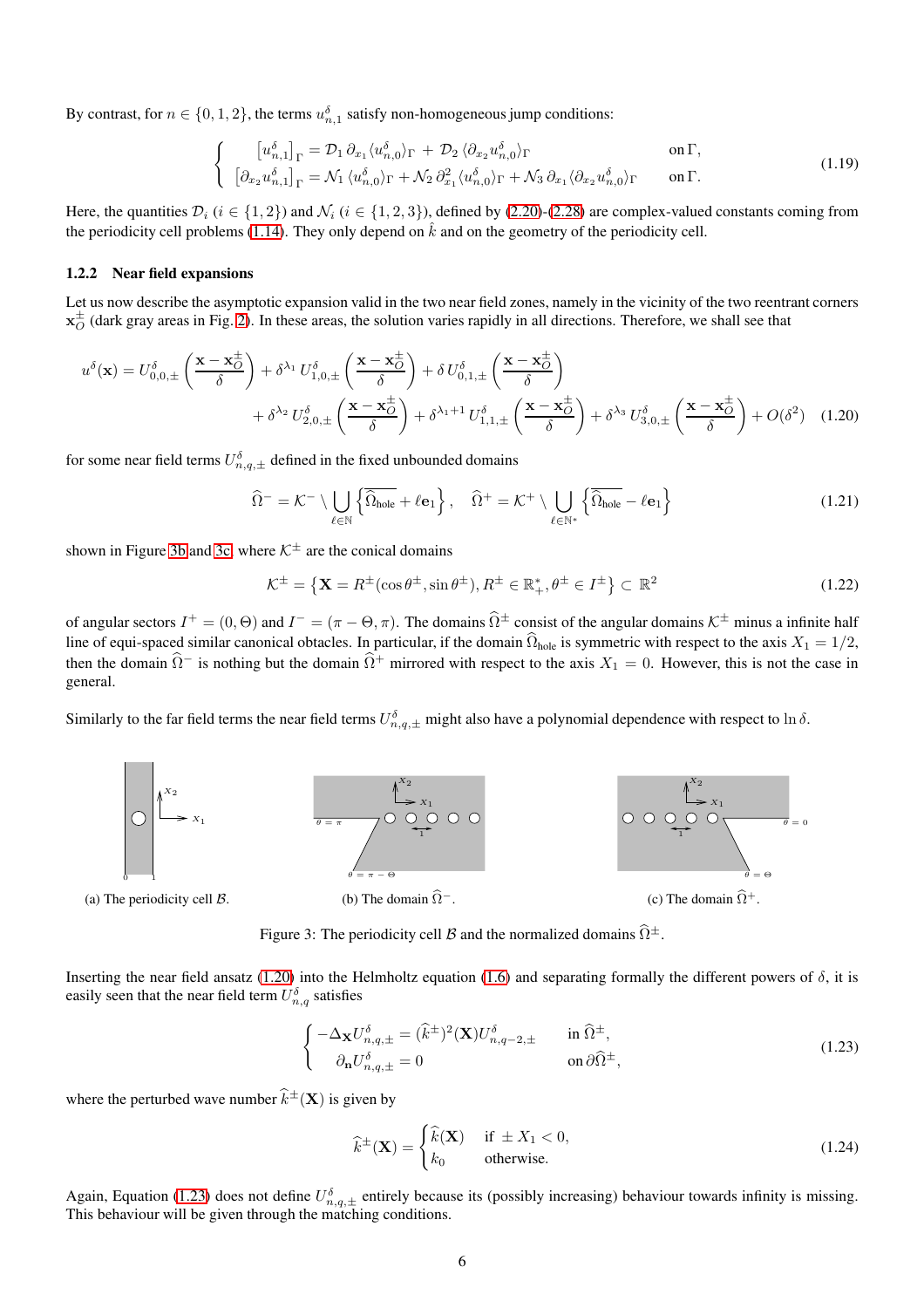### <span id="page-6-1"></span>1.2.3 Matching principle

To link the far and near fields expansions [\(1.9\)](#page-3-3) and [\(1.20\)](#page-5-1), we assume that they are both valid in two intermediate areas  $\Omega_{\mathcal{M}}^{\delta,\pm}$ (dark shaded in Fig. [2\)](#page-3-2) of the following form:

<span id="page-6-2"></span>
$$
\Omega_{\mathcal{M}}^{\delta,\pm} = \left\{ \mathbf{x} = (x_1, x_2) \in \Omega^{\delta}, \sqrt{\delta} \le d(\mathbf{x}, \mathbf{x}_O^{\pm}) \le 2\sqrt{\delta} \right\},\tag{1.25}
$$

where d denotes the usual Euclidian distance. The reader might just keep in mind that they correspond to a neighborhood of the corners  $x_0^{\pm}$  of the re-entrant corners for the far field terms (macroscopic and boundary layer correctors) and to a neighborhood of infinity, *i. e.*,  $R^{\pm} \to \infty$ , for the near field terms (expressed in the scaled variables).

In practice, for a given order  $N_0 \ge 0$ , we make a *formal* identification between [\(1.9\)](#page-3-3) and [\(1.20\)](#page-5-1):

$$
\sum_{\lambda_n+q
$$

The previous relation can be seen in two different scales (the macroscopic scale and the near field scale) and will relate, on the one hand, the regular part of the far field terms to the increasing behaviour of the near field terms, and, on the other hand, the decreasing behaviour of the near field terms to the singular behaviour of the far field terms. The matching will be conducted for the first terms order by order in Section [4.](#page-13-0)

Remark 1.3. *A crucial point for the matching procedure is that we match only the far and near field expansions away from the* layer, i. e.,  $\theta^- \neq 0$  and  $\theta^+ \neq \pi$ . Indeed, thanks to the linearity of the canonical cell problem, the periodic correctors appear *to be a by-product of the macroscopic terms (see Section [2\)](#page-7-0). As a consequence, as soon as the two series match away from the layer, they also match in the vicinity of the layer (see Section [4.7\)](#page-19-0).*

### <span id="page-6-0"></span>1.3 Main results

### 1.3.1 Error estimates

Collectiong the macroscopic problems  $(1.12)-(1.13)-(1.18)-(1.19)$  $(1.12)-(1.13)-(1.18)-(1.19)$  $(1.12)-(1.13)-(1.18)-(1.19)$  $(1.12)-(1.13)-(1.18)-(1.19)$  $(1.12)-(1.13)-(1.18)-(1.19)$  $(1.12)-(1.13)-(1.18)-(1.19)$ , the boundary layer problems  $(1.14)$ , the near field problems [\(1.23\)](#page-5-2), and the matching conditions [\(1.26\)](#page-6-2) permits us to define in step by step the first terms of the asymptotic expansion up to order 2 (see Section [4\)](#page-13-0). Then, our main theoretical result deals with the convergence of the truncated macroscopic series in a domain that excludes the two corners and the periodic thin layer:

<span id="page-6-3"></span>**Theorem 1.4** (Error estimates of the truncated macroscopic expansion). Let  $\Theta \in (\pi, 2\pi)$ , and, for a given number  $\alpha > 0$ , let

$$
\Omega_{\alpha} = \Omega^{\delta} \setminus (-L - \alpha, L + \alpha) \times (-\alpha, \alpha).
$$

*There exists a constant*  $\delta_0 > 0$ *, a constant*  $C > 0$  *and a integer*  $\kappa \in \{0, 1\}$  *such that for any*  $\delta \in (0, \delta_0)$ *,* 

$$
\left\|u^{\delta}-u_{0,0}\right\|_{\mathcal{H}^{1}(\Omega_{\alpha})} \leqslant C\delta,
$$
\n(1.27)

 $\mathbf{\hat{a}}$ 

$$
\left\|u^{\delta}-u_{0,0}-\delta u_{0,1}\right\|_{\mathcal{H}^{1}(\Omega_{\alpha})}\leqslant C\delta^{\lambda_{2}}.
$$
\n(1.28)

*and,*

$$
\|u^{\delta}-u_{0,0}-\delta u_{0,1}-\delta^{\lambda_2}u_{2,0}\|_{\mathcal{H}^1(\Omega_{\alpha})}\leqslant C\delta^2(\ln \delta)^{\kappa},\qquad \qquad \text{if} \quad \Theta\leq\frac{3\pi}{2},\qquad (1.29)
$$

$$
\|u^{\delta} - u_{0,0} - \delta u_{0,1} - \delta^{\lambda_2} u_{2,0} - \delta^{\lambda_3} u_{3,0}\|_{H^1(\Omega_\alpha)} \leq C\delta^2 \qquad \qquad \text{if} \quad \Theta \in (\frac{3\pi}{2}, 2\pi). \tag{1.30}
$$

The proof of the previous theorem, although rather classical (see *e. g.* Chapter 4 in Ref. [\[31\]](#page-31-3)), is conducted in Section [5:](#page-20-0) it is based on the construction of an approximation global approximation (defined in [\(5.5\)](#page-21-1)) of  $u^\delta$  defined in the whole domain  $\Omega^\delta$ .

#### 1.3.2 Numerical justification

We illustrate numerically the results of Theorem [1.4](#page-6-3) using the finite elements method with the numerical C++ library Concepts[\[17,](#page-31-16) [22\]](#page-31-17). For both, the exact and macroscopic problems, we rely on meshes geometrically refined towards the corners and varying polynomial degree[\[42,](#page-32-7) [41\]](#page-32-8). We consider the geometry sketched in the left part of Figure [4](#page-7-1) for  $\delta = 0.25$ , for which the inner angle  $\Theta = \frac{3\pi}{2}$  at the two corners  $x_0^{\pm}$ . The upper rectangle representing a wave-guide is  $\Omega_T = (-2.5, 2.5) \times (0, 1)$  and the lower one representing a chamber is  $\Omega_{\rm B} = (-0.5, 0.5) \times (-1, 0)$ . The canonical hole  $\widehat{\Omega}^{\pm}_{\rm hole}$  is the disk centered at  $(0.5, 0)$  with diameter equal to 0.3. We consider a homogeneous wave number  $k^{\delta} = k_0 = 5\pi$ . In Figure [4](#page-7-1) we show the difference between the exact solution  $u^{\delta}$  and the macroscopic expansion of different order, using that  $u_{1,0} = u_{1,1} = 0$ , in the  $L^2(\Omega_\alpha)$ -norm for  $\alpha = 0.25$  as a function of  $\delta$  where  $\delta = 1/4, 1/8, ..., 1/128$ . As might be expected, we exactly recover the convergence rate stated in Theorem [1.4.](#page-6-3)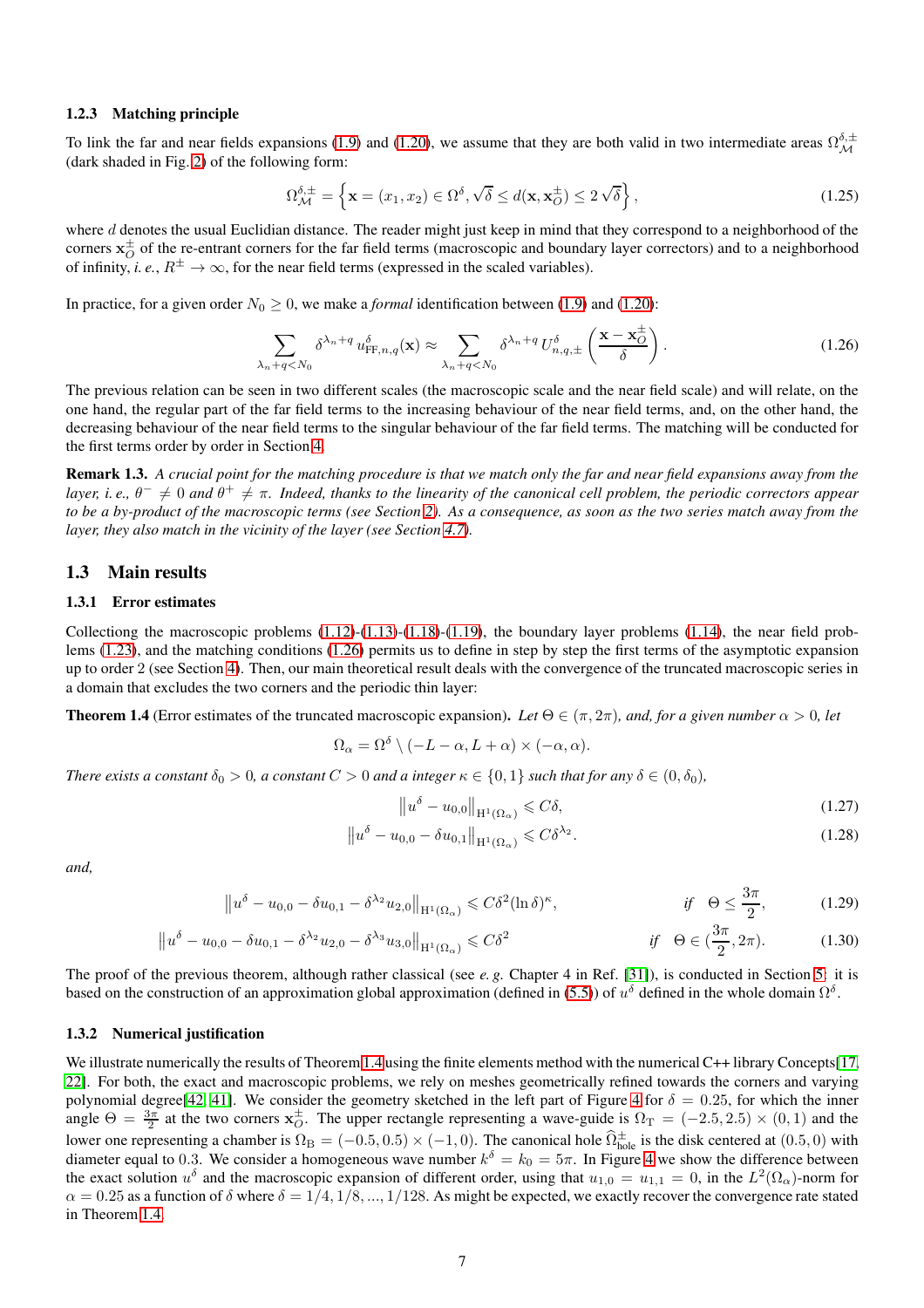<span id="page-7-1"></span>

Distance  $\delta$  between two consecutive holes

Figure 4: The numerically computed errors of macroscopic expansions truncated at different orders in dependence of δ. The computational domain  $\Omega^{\delta}$  is sketched for  $\delta = 0.25$ .

# <span id="page-7-0"></span>2 Analysis of the far field problems: transmission problem, boundary layer problems and derivation of the transmission conditions

This section is dedicated to the analysis of the far-field problems. In Section [2.1](#page-7-2) and Section [2.2,](#page-7-3) we first recall the functional frameworks that will allow us to define the macroscopic terms and boundary layer terms. Then, Section [2.3](#page-8-0) is dedicated to the *formal* derivation of the transmission conditions [\(1.18\)](#page-4-4)-[\(1.19\)](#page-5-3) for the macroscopic fields  $u_{n,q}^{\delta}$  across Γ.

## <span id="page-7-2"></span>2.1 General results of existence for transmission problem

The macroscopic fields satisfy transmission problems of the following form (cf.  $(1.12)-(1.13)-(1.18)-(1.19)$  $(1.12)-(1.13)-(1.18)-(1.19)$  $(1.12)-(1.13)-(1.18)-(1.19)$  $(1.12)-(1.13)-(1.18)-(1.19)$  $(1.12)-(1.13)-(1.18)-(1.19)$  $(1.12)-(1.13)-(1.18)-(1.19)$ ):

<span id="page-7-4"></span>
$$
\begin{cases}\n-\Delta u - k_0^2 u = \mathfrak{f} & \text{in } \Omega_{\mathrm{T}} \cup \Omega_{\mathrm{B}} ,\\ \n[u]_{\Gamma} = \mathfrak{g} & \text{on } \Gamma ,\\ \n[\partial_{x_2} u]_{\Gamma} = \mathfrak{h} & \text{on } \Gamma ,\\ \nabla u \cdot \mathbf{n} - i k_0 u^{\delta} = \mathfrak{j}, & \text{on } \Gamma_R,\\ \nabla u \cdot \mathbf{n} = 0, & \text{on } \Gamma_N .\n\end{cases} (2.1)
$$

To solve this transmission problem, we consider the space  $\rm H^{1}(\Omega_{T}\cup\Omega_{B})$  defined by

$$
H^{1}(\Omega_{T} \cup \Omega_{B}) = \left\{ v \in L^{2}(\Omega) \text{ such that } v_{|\Omega_{T}} \in H^{1}(\Omega_{T}) \text{ and } v_{|\Omega_{B}} \in H^{1}(\Omega_{B}) \right\},\tag{2.2}
$$

which incorporates discontinuous functions over  $\Gamma$  (see Figure [1b\)](#page-1-2). We denote by  $H^{1/2}(\Gamma)$  the restriction of the trace of the functions  $\rm H^{1}(\Omega_{T})$  to  $\Gamma$ . Naturally, the space  $\rm H^{1/2}(\Gamma)$  is also the restriction of the trace of the functions of  $\rm H^{1}(\Omega_{B})$ . We point out that general transmission problems are investigated in [\[33\]](#page-32-9) using the Kondratev theory. In particular the following well-posedness result is proved (Theorem 3.4 and Theorem 3.5 in Ref. [\[33\]](#page-32-9), Proposition 3.6.1 in Ref. [\[19\]](#page-31-18)).

<span id="page-7-6"></span>**Proposition 2.1.** Let  $f \in L^2(\Omega)$ ,  $g \in H^{1/2}(\Gamma)$ ,  $h \in L^2(\Gamma)$ , and  $j \in H^{-1/2}(\Gamma_R)$ . Then, Problem [\(2.1\)](#page-7-4) has a unique solution u *belonging to*  $H^1(\Omega_T \cup \Omega_B)$ .

### <span id="page-7-3"></span>2.2 Existence and uniqueness result for the boundary layer problem

The boundary layer correctors satisfy problems of the form (see [\(1.14\)](#page-4-1))

<span id="page-7-5"></span>
$$
\begin{cases}\n-\Delta_{\mathbf{X}}\Pi = F & \text{in }\mathcal{B}, \\
\partial_{\mathbf{n}}\Pi = G & \text{on }\partial\hat{\Omega}_{\text{hole}}, \\
\partial_{X_1}\Pi(0, X_2) = \partial_{X_1}\Pi(1, X_2), & X_2 \in \mathbb{R}.\n\end{cases}
$$
\n(2.3)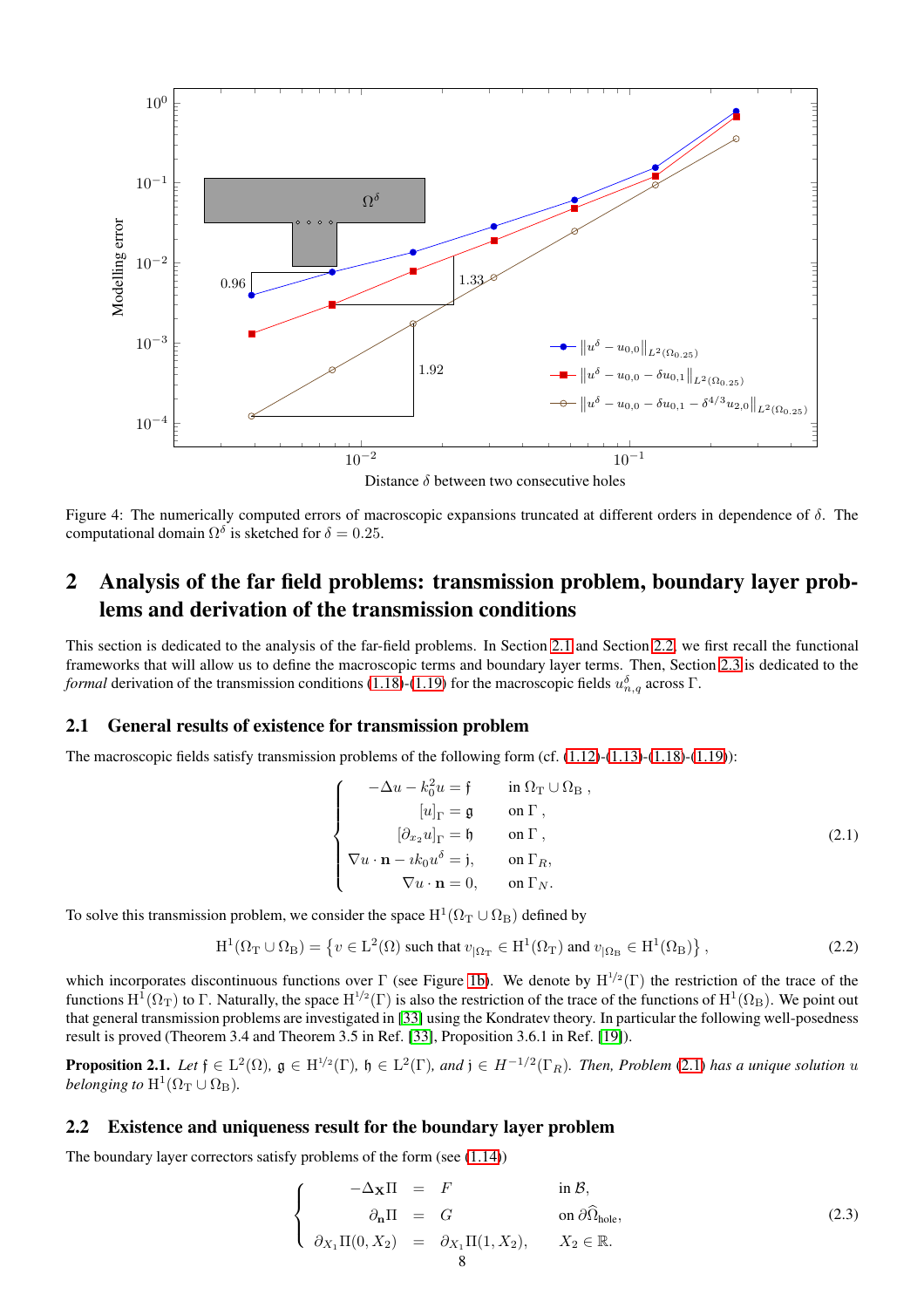together with the super-algebric decaying condition [1.16.](#page-4-0) In this section, we give a standard result of existence and uniqueness associated with this problem. To do so, we introduce the two weighted Sobolev spaces

$$
\mathcal{V}^{\pm}(\mathcal{B}) = \left\{ \Pi \in H_{loc}^{1}(\mathcal{B}), \Pi(0, X_{2}) = \Pi(1, X_{2}), \text{ and } \left( \Pi w_{e}^{\pm} \right) \in H^{1}(\mathcal{B}) \right\},\tag{2.4}
$$

where the weighting functions  $w_e^{\pm}(X_1, X_2) = \chi(X_2) \exp(\pm \frac{|X_2|}{2})$  $\frac{\chi_{2}}{2}$ ). The functions of  $V^-(B)$  correspond to the periodic (w.r.t.  $(X_1)$  functions of  $\mathrm{H}^1_{\mathrm{loc}}(\mathcal{B})$  that grow slower than  $\exp(\frac{|X_2|}{2})$  as  $X_2$  tends to  $\pm\infty$ . By contrast, the functions of  $\mathcal{V}^+(\mathcal{B})$  correspond to the periodic functions of  $\mathrm{H}^{1}_{\mathrm{loc}}(\mathcal{B})$  decaying faster than  $\exp(-\frac{|X_2|}{2})$  $\frac{X_2|}{2}$  as  $X_2$  tends to  $\pm \infty$ . Note also that  $\mathcal{V}^+(\mathcal{B}) \subset \mathcal{V}^-(\mathcal{B})$ .

As soon as  $F \in (\mathcal{V}^-(\mathcal{B}))'$  and  $G \in L^2(\partial \widehat{\Omega}_{\text{hole}})$ , it is known that Problem [\(2.3\)](#page-7-5) has (several) solutions in  $\mathcal{V}^-(\mathcal{B})$  (cf Proposition 2.2 of Ref. [\[32\]](#page-32-6) and Section 5 of Ref. [\[16\]](#page-31-8)). More specifically, Problem [\(2.3\)](#page-7-5) has a finite dimensional kernel of dimension 2, spanned by the functions  $\mathcal{N} = \mathbb{1}_{\mathcal{B}}$  and  $\mathcal{D}$ , where  $\mathcal{D}$  is the unique harmonic function of  $\mathcal{V}^-(\mathcal{B})$  such that there exists  $\mathcal{D}_{\infty} \in \mathbb{R}$ such that

$$
\widetilde{\mathcal{D}}(X_1, X_2) = \mathcal{D}(X_1, X_2) - \chi_+(X_2)(X_2 + \mathcal{D}_{\infty}) - \chi_-(X_2)(X_2 - \mathcal{D}_{\infty})
$$

belongs to  $\mathcal{V}^+(\mathcal{B})$  ( $\chi_{\pm}$  defined by [\(1.15\)](#page-4-5)).

The following proposition provides necessary and sufficient conditions for the existence of an exponentially decaying solution (see also Proposition 2.2 of Ref. [\[32\]](#page-32-6) and Section 5 of Ref. [\[16\]](#page-31-8) for the proof):

<span id="page-8-2"></span>**Proposition 2.2.** Assume that  $F \in (\mathcal{V}^-(\mathcal{B}))'$  and  $G \in L^2(\partial \widehat{\Omega}_{\text{hole}})$ . Problem [\(2.3\)](#page-7-5) has a unique solution  $\Pi \in \mathcal{V}^+(\mathcal{B})$  if and only *if* (F, G) *satisfies the following two conditions*

$$
\int_{\mathcal{B}} F(\mathbf{X}) \mathcal{D}(\mathbf{X}) d\mathbf{X} + \int_{\partial \widehat{\Omega}_{\text{hole}}} G(\mathbf{X}) \mathcal{D}(\mathbf{X}) d\sigma(\mathbf{X}) = 0, \tag{CD}
$$

$$
\int_{\mathcal{B}} F(\mathbf{X}) \mathcal{N}(\mathbf{X}) d\mathbf{X} + \int_{\partial \widehat{\Omega}_{\text{hole}}} G(\mathbf{X}) \mathcal{N}(\mathbf{X}) d\sigma(\mathbf{X}) = 0.
$$
\n(C<sub>N</sub>)

## <span id="page-8-0"></span>2.3 Derivation of the boundary layer correctors problems and the transmission conditions for the macroscopic problems

The previous framework will allows us to derive *formally* the transmission conditions [\(1.18\)](#page-4-4)-[\(1.19\)](#page-5-3) for the macroscopic fields  $u_{n,q}^{\delta}$  across  $\Gamma$ . This procedure turns out to be independent of the index n and of the superscript  $\delta$  (of  $u_{n,q}^{\delta}$ ) so that we shall omit the index *n* and the superscript  $\delta$  in this section. To do so, we completely ignore the corners  $x_0^{\pm}$  and we proceed as if the periodic layer were infinite. For a given  $a \in (0, L)$ , we restrict the domain  $\Omega^{\delta}$  to  $\Omega^{\delta}_a = \{ \mathbf{x} \in \Omega^{\delta} \text{ such that } |x_1| < a \}$ , and we call  $\Omega_a$  the limit domain as  $\delta \to 0$ , *i. e.*  $\Omega_a = {\mathbf{x} \in \Omega_T \cup \Omega_B}$  such that  $|x_1| < a$ . We start from a (given) term  $u_0$  in  $\Omega_a$  that is solution of the homogeneous Helmholtz equation

$$
-\Delta u_0 - k_0^2 u_0 = 0 \quad \text{in } \Omega_\text{T} \cap \Omega_a \text{ and } \Omega_\text{B} \cap \Omega_a.
$$

Then, using the method of homogenization[\[35\]](#page-32-10), we extend  $u_0$  to a function  $v^{\delta}$  of the form

$$
\chi(x_2/\delta)(u_0 + \delta u_1 + \delta^2 u_2) + (1 - \chi(x_2/\delta))(\Pi_0 + \delta \Pi_1 + \delta^2 \Pi_2))
$$

that is defined in  $\Omega_a^{\delta}$  and that satisfies the original Helmholtz problem [\(1.6\)](#page-2-0) up to a given order (ignoring the lateral boundaries  $\Omega_a^\delta)$  :

$$
-\Delta v^{\delta} - (k^{\delta})^2 v^{\delta} \approx 0 \quad \text{in } \Omega_a^{\delta} \quad \text{and} \quad \partial_{\mathbf{n}} v^{\delta} \approx 0 \quad \text{on } \Gamma^{\delta} \cap \partial \Omega_a^{\delta}.
$$

Remark 2.3. *The periodic boundary layer being considered as infinite, we point out that the following analysis is entirely classical[\[40,](#page-32-1) [6,](#page-30-2) [4,](#page-30-1) [1\]](#page-30-6). Moreover, we emphasize that the upcoming iterative procedure is formal in the sense that we shall provide necessary transmission conditions for the macroscopic terms*  $u_q$  *(without questioning their existence yet).* 

#### **2.3.1** Step 0:  $[u_0]_T$  and  $\Pi_0$

We start with the ansatz

$$
v^{\delta}(\mathbf{x}) = u_0(\mathbf{x}) \chi(x_2/\delta), \quad \text{in } \Omega_a^{\delta}.
$$
 (2.5)

The choice of the cut-off function  $\chi(x_2/\delta)$  is intended since  $k^{\delta}(\mathbf{x}) = k_0$  on the support of  $\chi(x_2/\delta)$ . Reminding that  $(-\Delta u_0 - \Delta u_0)$  $k_0^2 u_0 \big) \chi(x_2/\delta) = 0$ , we see that

<span id="page-8-1"></span>
$$
-\Delta v^{\delta} - \hat{k}^{2}(\frac{\mathbf{x}}{\delta})v^{\delta} = -\frac{1}{\delta^{2}}u_{0}(\mathbf{x})\chi''(\frac{x_{2}}{\delta}) - \frac{2}{\delta}\frac{\partial u_{0}}{\partial x_{2}}(\mathbf{x})\chi'(\frac{x_{2}}{\delta}) \text{ and } \partial_{\mathbf{n}}v^{\delta} = 0 \text{ on } \Gamma^{\delta} \cap \partial\Omega_{a}^{\delta}.
$$
 (2.6)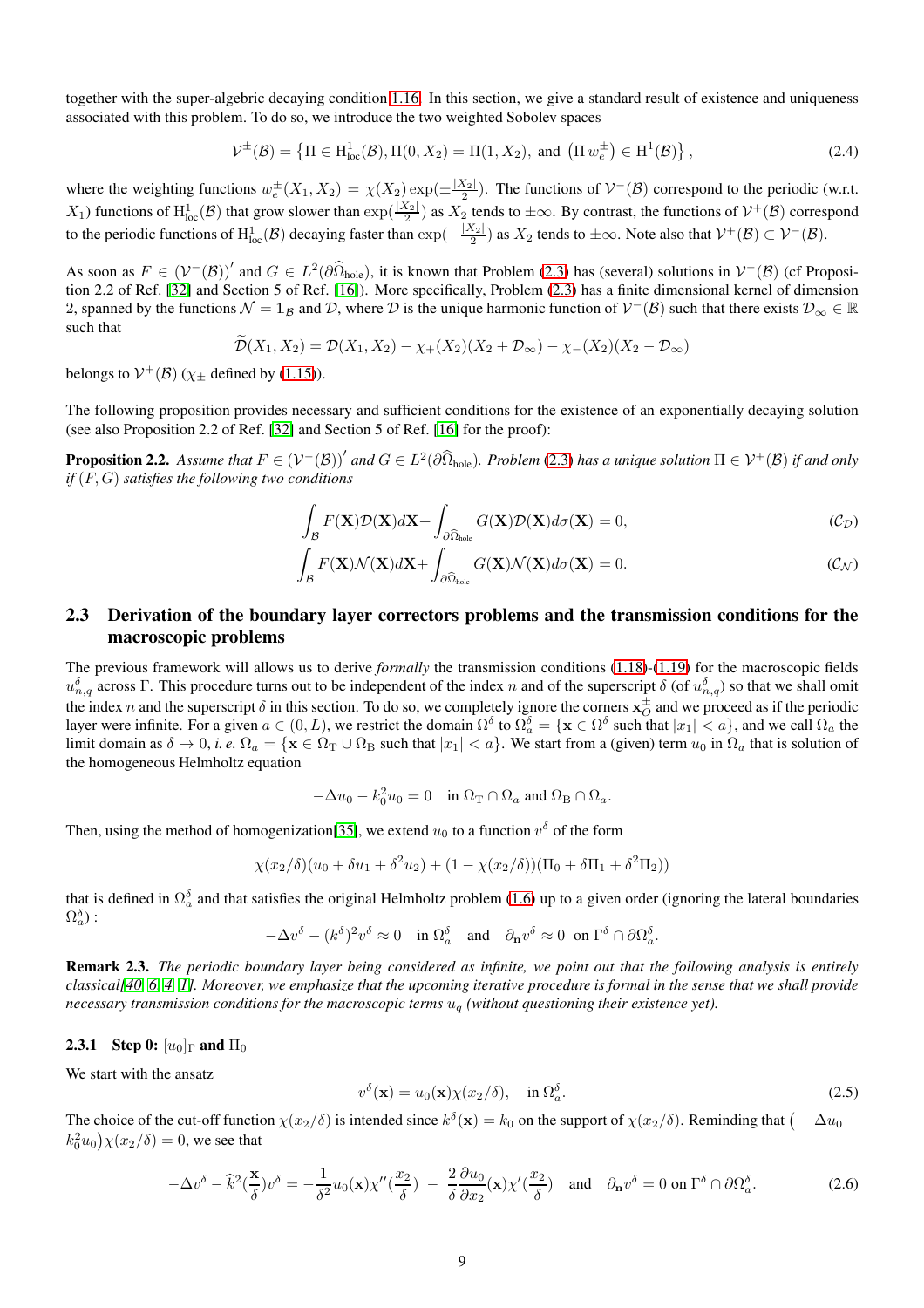In [\(2.6\)](#page-8-1), the leading order term is in  $\delta^{-2}$  and is supported in a vicinity of the limit interface  $\Gamma_a = (-a, a) \times \{0\}$ . To correct it, it is rational to add to  $v^{\delta}$  an exponentially decaying periodic corrector  $\Pi_0(x_1, \mathbf{x}/\delta)$ :

<span id="page-9-2"></span>
$$
v^{\delta}(\mathbf{x}) = u_0(\mathbf{x}) \chi(x_2/\delta) + \Pi_0(x_1, \mathbf{x}/\delta), \quad \text{in } \Omega_a^{\delta}
$$
 (2.7)

We note that

$$
-\Delta v^{\delta} - \hat{k}^{2}(\mathbf{x}/\delta)v^{\delta} = \frac{1}{\delta^{2}} \left( -u_{0}(\mathbf{x})\chi''(\frac{x_{2}}{\delta}) - \Delta_{\mathbf{x}}\Pi_{0}(x_{1}, \frac{\mathbf{x}}{\delta}) \right) + \frac{1}{\delta} \left( -2\frac{\partial u_{0}}{\partial x_{2}}(\mathbf{x})\chi'(\frac{x_{2}}{\delta}) - 2\partial_{x_{1}}\partial_{x_{1}}\Pi_{0}(x_{1}, \frac{\mathbf{x}}{\delta}) \right) - \partial_{x_{1}}^{2}\Pi_{0}(x_{1}, \frac{\mathbf{x}}{\delta}) - \hat{k}^{2}(\mathbf{x}/\delta)\Pi_{0}(x_{1}, \frac{\mathbf{x}}{\delta}).
$$
 (2.8)

Then, making the change of scale  $X = x/\delta$  and using a Taylor expansion of  $u_0(x_1, \delta X_2)$  for  $\delta$  small and for  $X_2 \neq 0$ , the leading term of order  $\delta^{-2}$  vanishes if  $\Pi_0$  satisfies

<span id="page-9-0"></span>
$$
\begin{cases}\n-\Delta_{\mathbf{X}}\Pi_{0}(x_{1},\mathbf{X}) = F_{0}(x_{1},\mathbf{X}) & \text{in }\mathcal{B}, \\
\partial_{\mathbf{n}}\Pi_{0} = 0 & \text{on }\partial\widehat{\Omega}_{\text{hole}},\n\end{cases}\nF_{0}(x_{1},\mathbf{X}) = \sum_{\pm} u_{0}(x_{1},0^{\pm})\chi_{\pm}''(X_{2}).
$$
\n(2.9)

Problem [\(2.9\)](#page-9-0) is a partial differential equation with respect to the microscopic variables  $X_1$  and  $X_2$ , wherein the macroscopic variable  $x_1$  plays the role of a parameter. For a fixed  $x_1$  in  $(-a, a)$  (considered as a parameter),  $F_0(x_1, \cdot)$  belongs to  $(\mathcal{V}^{-}(\mathcal{B}))'$ since it is compactly supported. Then, in view of Proposition [2.2,](#page-8-2) there exists an exponentially decaying solution  $\Pi_0(x_1, \cdot) \in$  $V^+(B)$  if and only if the two compatibility conditions  $(C_{\mathcal{D}}, C_{\mathcal{N}})$  $(C_{\mathcal{D}}, C_{\mathcal{N}})$  $(C_{\mathcal{D}}, C_{\mathcal{N}})$  $(C_{\mathcal{D}}, C_{\mathcal{N}})$  $(C_{\mathcal{D}}, C_{\mathcal{N}})$  (Prop. [2.2\)](#page-8-2) are satisfied. The condition  $(C_{\mathcal{N}})$  is always satisfied while the condition  $(\mathcal{C}_{\mathcal{D}})$  $(\mathcal{C}_{\mathcal{D}})$  $(\mathcal{C}_{\mathcal{D}})$  gives  $[u_0]_{\Gamma_a}(x_1) = 0$ . Taking formally in this relation the limit  $a = L$  gives

<span id="page-9-7"></span><span id="page-9-1"></span>
$$
[u_0]_{\Gamma}(x_1) = 0. \t\t(2.10)
$$

The previous equality provides a first transmission condition for the limit macroscopic term  $u_0$  (a transmission condition for  $[\partial_{\mathbf{n}} u_0]_\Gamma$  is still needed). In addition, under the previous condition,  $F_0(x_1, \mathbf{X}) = \chi''(X_2) \langle u_0 \rangle_\Gamma(x_1)$ , and, using the linearity of Problem [\(2.9\)](#page-9-0), we can obtain a tensorial representation of  $\Pi_0$ , in which macroscopic and microscopic variables are separated:

<span id="page-9-6"></span><span id="page-9-5"></span>
$$
\Pi_0(x_1, \mathbf{X}) = \langle u_0 \rangle_{\Gamma}(x_1) V_0(\mathbf{X}). \tag{2.11}
$$

Here the profile function  $V_0(\mathbf{X})$  is the unique function of  $\mathcal{V}^+(\mathcal{B})$  satisfying

$$
\begin{cases}\n-\Delta_{\mathbf{X}}V_0(\mathbf{X}) = F_{V_0}(\mathbf{X}) & \text{in } \mathcal{B}, \\
\partial_{\mathbf{n}}V_0 = 0 & \text{on } \partial\widehat{\Omega}_{\text{hole}}, \\
\partial_{X_1}V_0(0, X_2) = \partial_{X_1}V_0(1, X_2), & X_2 \in \mathbb{R},\n\end{cases} \quad F_{V_0}(\mathbf{X}) = \chi''(X_2).
$$
\n(2.12)

A direct calculation shows that  $V_0(\mathbf{X}) = 1 - \chi(X_2)$ .

### 2.3.2 Step 1:  $[\partial_{x_2} u_0]_{\Gamma}$ ,  $[u_1]_{\Gamma}$ , and  $\Pi_1$

By definition of  $\Pi_0$ , the leading part in the right hand side of [\(2.8\)](#page-9-1) is of order  $\delta^{-1}$ . To cancel these terms, we correct  $v^\delta$  defined by [\(2.7\)](#page-9-2), adding a first order corrector, *both* in a vicinity of the layer and away from the layer:

$$
v^{\delta}(\mathbf{x}) = u_0(\mathbf{x}) \chi(x_2/\delta) + \Pi_0(x_1, \mathbf{x}/\delta) + \delta u_1(\mathbf{x}) \chi(x_2/\delta) + \delta \Pi_1(x_1, \mathbf{x}/\delta), \quad \text{in } \Omega_a^{\delta}.
$$
 (2.13)

Adding the term  $\Pi_1$  is natural (indeed, the remaining term in [\(2.8\)](#page-9-1) is located in the vicinity of the interface Γ. It is of order  $1/\delta$ , that can be seen as  $\delta$  (order of the remaining term) times  $\delta^{-2}$  (order of differentiation after the change of scale)). By contrast, the addition of the term  $u_1$  might be surprising but appears to be mandatory to ensure the exponential decay of  $\Pi_1$ . Then,

$$
-\Delta v^{\delta} - \hat{\kappa}^{2}(\frac{\mathbf{x}}{\delta})v^{\delta} = -\delta(\Delta u_{1} + k_{0}^{2}u_{1})\chi\left(\frac{x_{2}}{\delta}\right) + \frac{1}{\delta^{2}}\left(u_{0}(x_{1},0) - u_{0}(\mathbf{x})\right)\chi''\left(\frac{x_{2}}{\delta}\right)
$$

$$
-\frac{2}{\delta}\partial_{x_{2}}u_{0}(\mathbf{x})\chi'\left(\frac{x_{2}}{\delta}\right) - \frac{1}{\delta}u_{1}(\mathbf{x})\chi''\left(\frac{x_{2}}{\delta}\right) - \frac{1}{\delta}\Delta_{\mathbf{x}}\Pi_{1}(x_{1},\frac{\mathbf{x}}{\delta})
$$

$$
+\left(\partial_{x_{1}}^{2} + \hat{\kappa}^{2}(\frac{\mathbf{x}}{\delta})\right)u_{0}(x_{1},0)(1 - \chi\left(\frac{x_{2}}{\delta}\right)) - 2\partial_{x_{2}}u_{1}(\mathbf{x})\chi'\left(\frac{x_{2}}{\delta}\right)
$$

$$
-2\partial_{x_{1}}\partial_{x_{1}}\Pi_{1}(x_{1},\frac{\mathbf{x}}{\delta}) - \delta\left(\partial_{x_{1}}^{2} + \hat{\kappa}^{2}(\frac{\mathbf{x}}{\delta})\right)\Pi_{1}(x_{1},\frac{\mathbf{x}}{\delta}).
$$
(2.14)

<span id="page-9-4"></span>and

<span id="page-9-3"></span>
$$
\partial_{\mathbf{n}}v^{\delta}(\delta \mathbf{X}) = \partial_{\mathbf{n}}\Pi_1(x_1, \mathbf{X}) + \partial_{x_1}\langle u_0(x_1, 0) \rangle \mathbf{e}_1 \cdot \mathbf{n}.\tag{2.15}
$$

For a given x such that  $x_2 \neq 0$ , dividing [\(2.14\)](#page-9-3) by  $\delta$  and taking the limit as  $\delta \rightarrow 0$  in [\(2.14\)](#page-9-3) leads to

$$
-\Delta u_1 - k_0^2 u_1 = 0 \quad \text{in } \Omega_\mathcal{T} \cap \Omega_a \text{ and } \Omega_\mathcal{B} \cap \Omega_a \tag{2.16}
$$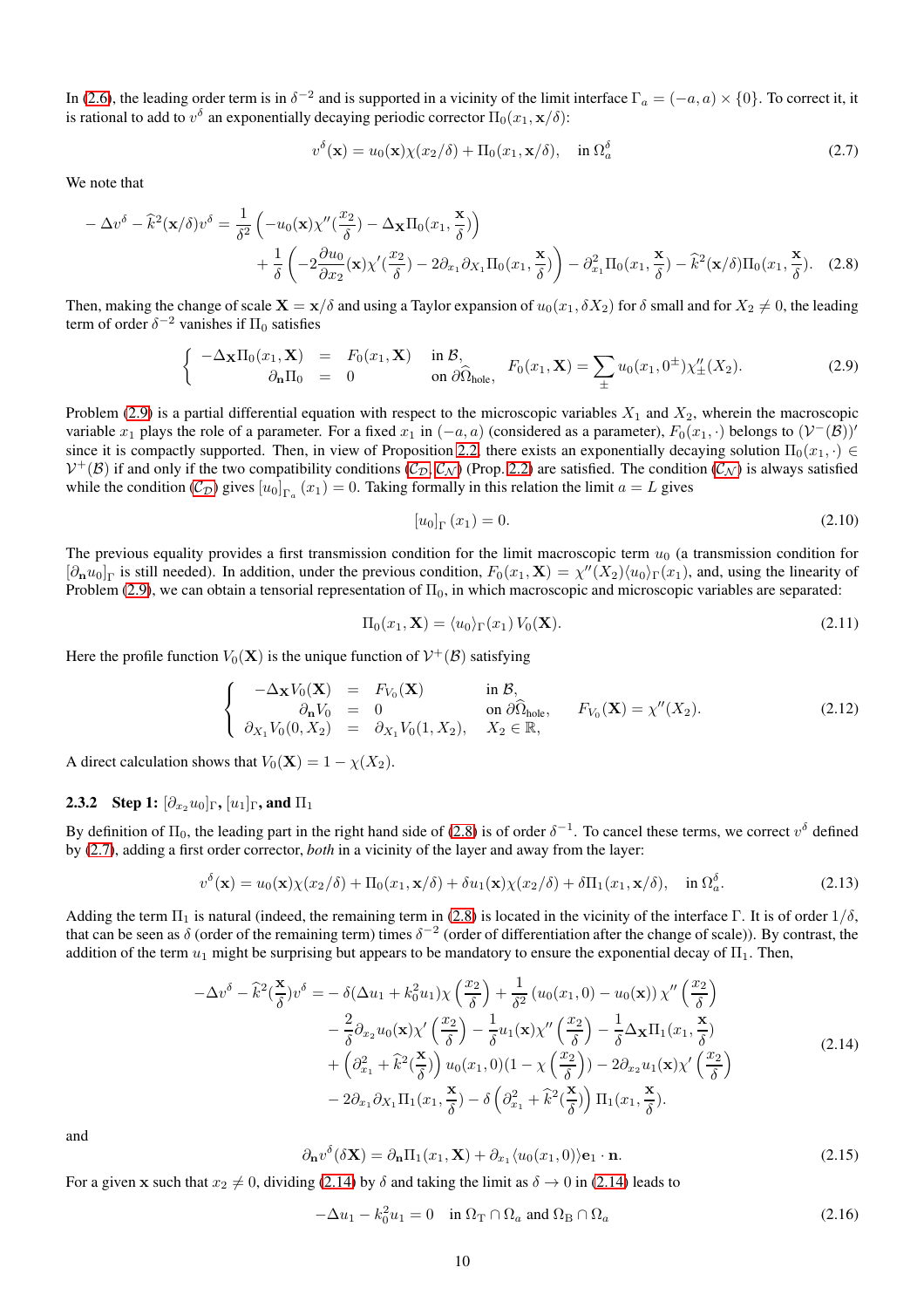Indeed, the terms that contains  $1 - \chi$ ,  $\chi'$  and  $\chi''$  are compactly supported and vanish for  $|x_2| > 2\delta$ , and, by assumption the terms related to  $\Pi_1$  are exponentially decaying towards  $x_2/\delta \to \infty$ . To defined  $\Pi_1$ , we make the change of scale  $\mathbf{X} = \frac{\mathbf{x}}{\delta}$  $\frac{\mathbf{x}}{\delta}$  in [\(2.14\)](#page-9-3) (using Taylor expansions of  $u_0$  and  $u_1$  in the vicinity of  $\Gamma$ ) and we enforce the term in  $\delta^{-1}$  in [\(2.14\)](#page-9-3) to vanish. Together with the Neumann boundary condition [\(2.15\)](#page-9-4), it is rational to construct  $\Pi_1$  as a solution to

$$
\begin{cases}\n-\Delta_{\mathbf{X}}\Pi_{1}(x_{1},\mathbf{X}) = F_{1}(x_{1},\mathbf{X}) & \text{in }\mathcal{B}, \\
\partial_{\mathbf{n}}\Pi_{1} = -\partial_{x_{1}}\langle u_{0}(x_{1},0)\rangle \mathbf{e}_{1} \cdot \mathbf{n} & \text{on }\partial\widehat{\Omega}_{\text{hole}}, \\
\partial_{X_{1}}\Pi_{1}(0,X_{2}) = \partial_{X_{1}}\Pi_{1}(1,X_{2}), & X_{2} \in \mathbb{R},\n\end{cases}
$$
\n(2.17)

where

$$
F_1(x_1, \mathbf{X}) = \sum_{\pm} \left( \partial_{x_2} u_0(x_1, 0^{\pm}) (2\chi'_{\pm}(X_2) + X_2 \chi''_{\pm}(X_2)) + u_1(x_1, 0^{\pm}) \chi''_{\pm}(X_2) \right).
$$
 (2.18)

As for  $\Pi_0$ , Problem [\(2.17\)](#page-10-1) is a partial differential equation with respect to the microscopic variables  $X_1$  and  $X_2$ , where the macroscopic variable  $x_1$  plays the role of a parameter. For a fixed  $x_1$  in  $(-L, L)$ ,  $F_1(x_1, \cdot)$  is compactly supported in  $\mathcal{B}$ , and, consequently, belongs to  $(\mathcal{V}^-(\mathcal{B}))'$ . Then, thanks to Proposition [2.2,](#page-8-2) there exists an exponentially decaying solution  $\Pi_1(x_1, \cdot) \in$  $V^+(B)$  if and only if the two compatibility conditions ( $C_{\mathcal{D}}$  $C_{\mathcal{D}}$  $C_{\mathcal{D}}$ ,  $C_{\mathcal{N}}$  $C_{\mathcal{N}}$  $C_{\mathcal{N}}$ ) are satisfied. A direct calculation shows that the compatibility condition  $(C_N)$  $(C_N)$  $(C_N)$  is fulfilled if and only if

<span id="page-10-5"></span><span id="page-10-2"></span><span id="page-10-1"></span><span id="page-10-0"></span>
$$
\left[\partial_{x_2}u_0\right]_{\Gamma}(x_1)=0,\tag{2.19}
$$

and the compatibility condition  $(\mathcal{C}_{\mathcal{D}})$  $(\mathcal{C}_{\mathcal{D}})$  $(\mathcal{C}_{\mathcal{D}})$  is fulfilled if and only if

$$
[u_1]_{\Gamma}(x_1) = \mathcal{D}_1 \partial_{x_1} \langle u_0 \rangle_{\Gamma}(x_1) + \mathcal{D}_2 \langle \partial_{x_2} u_0 \rangle_{\Gamma}(x_1),
$$
  

$$
\mathcal{D}_1 = -\int_{\partial \widehat{\Omega}_{\text{hole}}} \mathcal{D} \mathbf{e}_1 \cdot \mathbf{n}, \ \mathcal{D}_2 = \int_{\mathcal{B}} (2\chi'(X_2) + X_2 \chi''(X_2)) \mathcal{D}. \tag{2.20}
$$

Under the two conditions [\(2.19\)](#page-10-2)-[\(2.20\)](#page-10-0), Problem [\(2.17\)](#page-10-1) has a unique solution  $\Pi_1 \in \mathcal{V}^+(\mathcal{B})$  that can be written as

$$
\Pi_1(x_1, \mathbf{X}) = \langle u_1 \rangle_{\Gamma}(x_1) V_0(\mathbf{X}) + \partial_{x_1} \langle u_0 \rangle_{\Gamma}(x_1) V_{1,1}(\mathbf{X}) + \langle \partial_{x_2} u_0 \rangle_{\Gamma}(x_1) V_{1,2}(\mathbf{X}). \tag{2.21}
$$

Here,  $V_{1,1} \in \mathcal{V}^+(\mathcal{B})$  and  $V_{1,2} \in \mathcal{V}^+(\mathcal{B})$  are the unique exponentially decaying solutions to the following problems:

$$
\begin{cases}\n-\Delta_{\mathbf{X}}V_{1,1}(\mathbf{X}) = \mathcal{D}_1 \frac{\chi_+^{\prime\prime}(X_2) - \chi_-^{\prime\prime}(X_2)}{2} & \text{in } \mathcal{B}, \\
\frac{\partial_{\mathbf{n}}V_{1,1}}{\partial_{X_1}V_{1,1}(0,X_2)} = \partial_{X_1}V_{1,1}(1,X_2), & X_2 \in \mathbb{R},\n\end{cases}
$$
\n(2.22)

<span id="page-10-3"></span>
$$
\begin{cases}\n-\Delta_{\mathbf{X}}V_{1,2}(\mathbf{X}) = F_{V_{1,2}} + \mathcal{D}_2 \frac{\chi_+''(X_2) - \chi_-''(X_2))}{2} & \text{in } \mathcal{B}, \\
\partial_{\mathbf{n}}V_{1,2} = 0 & \text{on } \partial \widehat{\Omega}_{\text{hole}}, \quad F_{V_{1,2}} = 2\chi'(X_2) + X_2\chi''(X_2) \\
\partial_{X_1}V_{1,2}(0,X_2) = \partial_{X_1}V_{1,2}(1,X_2), & X_2 \in \mathbb{R},\n\end{cases}
$$
\n(2.23)

## 2.3.3 Step 2:  $[\partial_{x_2} u_1]_{\Gamma}$  ( $[u_2]_{\Gamma}$  and  $\Pi_2$ )

To define completely  $u_1$ , we need to go one order further into the asymptotic expansion. We then correct  $v^{\delta}$  defined by [\(2.13\)](#page-9-5), adding a second order corrector:

$$
v^{\delta}(\mathbf{x}) = u_0(\mathbf{x}) \chi(\frac{x_2}{\delta}) + \Pi_0(x_1, \frac{\mathbf{x}}{\delta}) + \delta(u_1(\mathbf{x}) \chi(\frac{x_2}{\delta}) + \Pi_1(x_1, \frac{\mathbf{x}}{\delta})) + \delta^2(u_2(\mathbf{x}) \chi(\frac{x_2}{\delta}) + \Pi_2(x_1, \frac{\mathbf{x}}{\delta})).
$$
\n(2.24)

Again, we apply the Helmholtz operator on  $v^{\delta}$ . Then extracting the macroscopic  $\delta^2$  order and the  $\delta^0$  order close to the layer gives the equations for  $u_2$  and  $\Pi_2$ . The term  $u_2$  is solution of the homogeneous Helmholtz equation

<span id="page-10-4"></span>
$$
-\Delta u_2 - k_0^2 u_2 = 0 \tag{2.25}
$$

in  $\Omega_{\rm T} \cap \Omega_a$  and  $\Omega_{\rm B} \cap \Omega_a$ . The periodic corrector  $\Pi_2$  satisfies the following equation

$$
\begin{cases}\n-\Delta_{\mathbf{X}}\Pi_{2}(x_{1}, \mathbf{X}) = F_{2}(x_{1}, \mathbf{X}) & \text{in } \mathcal{B}, \\
\partial_{\mathbf{n}}\Pi_{2} = -\partial_{x_{1}}\Pi_{1} \mathbf{e}_{1} \cdot \mathbf{n} & \text{on } \partial\widehat{\Omega}_{\text{hole}}, \\
\partial_{X_{1}}\Pi_{2}(0, X_{2}) = \partial_{X_{1}}\Pi_{2}(1, X_{2}), & X_{2} \in \mathbb{R}.\n\end{cases}
$$
\n(2.26)

Here,

$$
F_2(x_1, \mathbf{X}) = \sum_{\pm} u_2(x_1, 0^{\pm}) \chi''_{\pm}(X_2) + \frac{\left( \left( \chi'_{+}(X_2) - \chi'_{-}(X_2) \right) X_2 \right)'}{2} \left[ \partial_{x_2} u_1 \right]_{\Gamma}(x_1) + F_{V_{1,2}} \left\langle \partial_{x_2} u_1 \right\rangle_{\Gamma}(x_1) + F_{V_{2,1}}(\mathbf{X}) \left\langle u_0 \right\rangle_{\Gamma}(x_1) + F_{V_{2,3}}(\mathbf{X}) \partial_{x_1} \left\langle \partial_{x_2} u_0 \right\rangle_{\Gamma}(x_1). \tag{2.27}
$$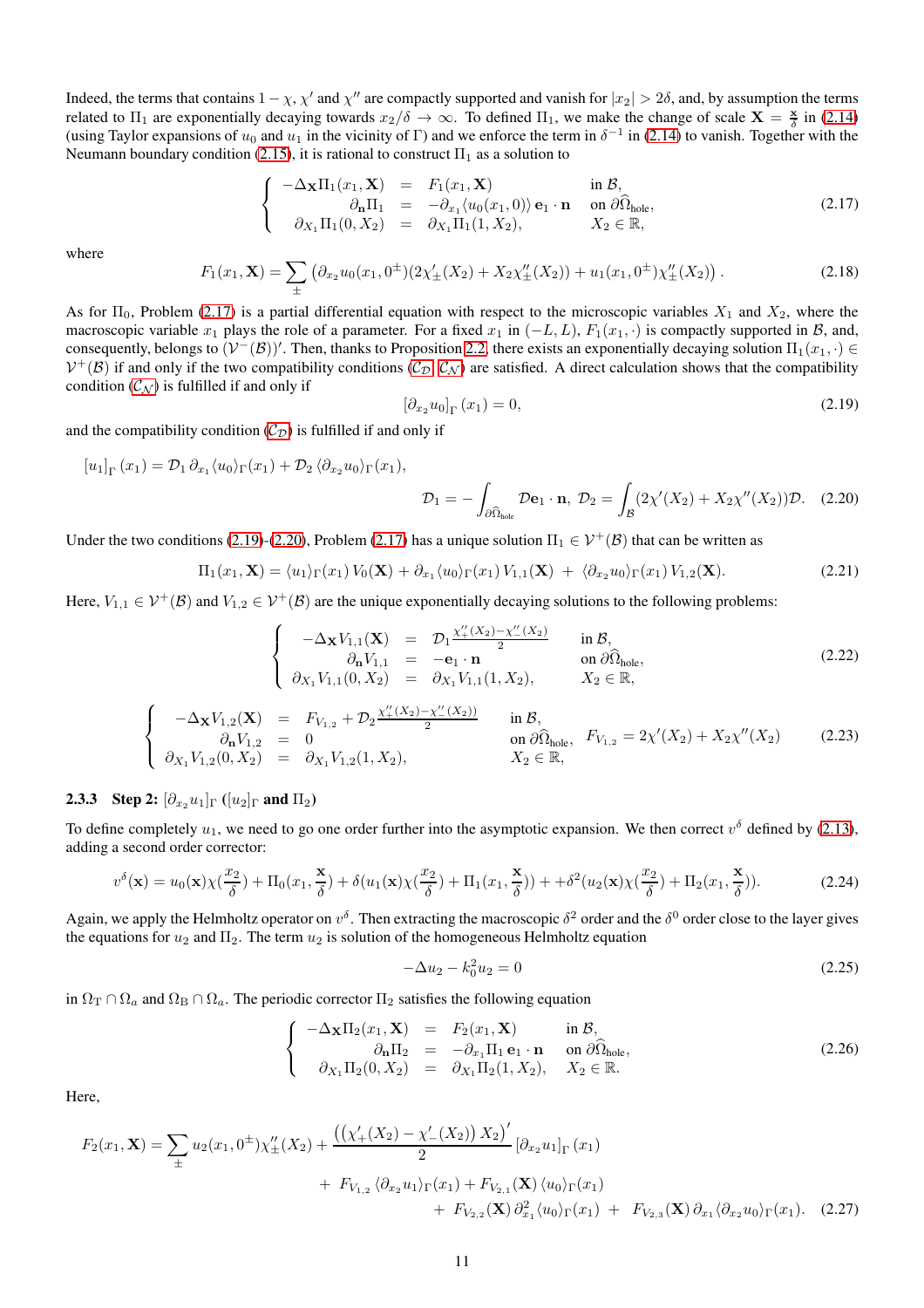$F_{V_0}$  and  $F_{V_{1,2}}$  are given by [\(2.12\)](#page-9-6)-[\(2.23\)](#page-10-3), and,

$$
F_{V_{2,1}}(\mathbf{X}) = k_0^2 g(X_2) + (\hat{k}^2 - k_0^2), \quad F_{V_{2,2}}(\mathbf{X}) = g(X_2) + 2 \partial_{X_1} V_{1,1}(\mathbf{X}),
$$

$$
F_{V_{2,3}}(\mathbf{X}) = 2 \partial_{X_1} V_{1,2}(\mathbf{X}), \quad g(X_2) = \left(\frac{(X_2)^2}{2}(1 - \chi(X_2))\right)^{\prime\prime}
$$

To obtain formula [\(2.27\)](#page-10-4), we have replaced  $\Pi_0$  and  $\Pi_1$  with their tensorial representations [\(2.11\)](#page-9-7),[\(2.21\)](#page-10-5), we have replaced  $-\partial_{x_2}^2 u_0(x_1, 0^{\pm})$  by  $\partial_{x_1}^2 u_0(x_1, 0^{\pm}) + k_0^2 u_0(x_1, 0^{\pm})$ .

For a fixed  $x_1 \in (-L, L)$ , it is easily verified that  $F_2(x_1, \cdot)$  belongs to  $(\mathcal{V}^-(\mathcal{B}))'$ . Then again, the existence of an exponentially decaying corrector  $\Pi_2(x_1, \cdot) \in \mathcal{V}^+(\mathcal{B})$  results from the orthogonality condirtions  $(\mathcal{C}_\mathcal{N})$  $(\mathcal{C}_\mathcal{N})$  $(\mathcal{C}_\mathcal{N})$ - $(\mathcal{C}_\mathcal{D})$  $(\mathcal{C}_\mathcal{D})$  $(\mathcal{C}_\mathcal{D})$ . As previously, enforcing the compatibility condition ( $C_N$  $C_N$ ) provides the transmission condition for the jump of the normal trace of  $u_1$  across Γ:

<span id="page-11-1"></span>
$$
[\partial_{x_2} u_1]_\Gamma = \mathcal{N}_1 \langle u_0 \rangle_\Gamma + \mathcal{N}_2 \partial_{x_1}^2 \langle u_0 \rangle_\Gamma + \mathcal{N}_3 \partial_{x_1} \langle \partial_{x_2} u_0 \rangle_\Gamma, \tag{2.28}
$$

where

$$
\mathcal{N}_1 = -\int_{\mathcal{B}} F_{V_{2,1}}(\mathbf{X}), \quad \mathcal{N}_2 = -\int_{\mathcal{B}} F_{V_{2,2}} + \int_{\partial \widehat{\Omega}_{hole}} V_{1,1} \mathbf{e}_1 \cdot \mathbf{n}, \quad \mathcal{N}_3 = -\int_{\mathcal{B}} F_{V_{2,3}} + \int_{\partial \widehat{\Omega}_{hole}} V_{1,2} \mathbf{e}_1 \cdot \mathbf{n}.
$$
 (2.29)

Then, enforcing the compatibility condition ( $C_{\mathcal{D}}$  $C_{\mathcal{D}}$  $C_{\mathcal{D}}$ ) provides the jump  $[u_2]_\Gamma$ , and the existence of  $\Pi_2$  is proved. Naturally, an explicit expression of  $[u_2]$ <sub>Γ</sub> and a tensorial representation of  $\Pi_2$  can be written, but, for the sake of concision and the relevance of this article, we do not write it here.

**Remark 2.4.** In the case of a symmetric hole (i.e.  $(X_1, X_2) \in \mathcal{B} \iff (1 - X_1, X_2) \in \mathcal{B}$ ),  $V_{1,2}$  is symmetric with respect to *the axis*  $X_1 = \frac{1}{2}$ *, and, consequently,*  $\mathcal{D}_1 = \mathcal{N}_3 = 0$ *.* 

## <span id="page-11-0"></span>3 Analysis of singular behavior of near field terms

<span id="page-11-2"></span>The (first order) near field terms satisfy Laplace problems (see [\(1.23\)](#page-5-2)) and might grow at infinity. This consideration motivates us to introduce two families of so-called *near field singularities*  $S_n^{\pm}$  ( $n \in \mathbb{N}$ ) that satisfy the following homogeneous near field problems

<span id="page-11-4"></span>
$$
\begin{cases}\n-\Delta S_n^{\pm} = 0 & \text{in } \hat{\Omega}^{\pm}, \\
\partial_{\mathbf{n}} U = 0 & \text{on } \partial \hat{\Omega}^{\pm}\n\end{cases}
$$
\n(3.1)

and behaves like  $(R^{\pm})^{\lambda_n}$  for large  $R^{\pm}$ .

### 3.1 Singular asymptotic blocks

In absence of the periodic layer, *i. e.*  $\Omega^{\pm} = \widehat{\mathcal{K}^{\pm}}$ , the function  $\ln R^{\pm}$  and, for  $n \in \mathbb{Z} \setminus \{0\}$ , the functions  $(R^+)^{\lambda_n} \cos(\lambda_n \theta^+)$  (resp.  $(R^{-})^{\lambda_n}$  cos  $\lambda_n(\theta^{-}-\pi)$ ) are particular solutions of the homogeneous Laplace equation with Neumann boundary conditions on  $\partial \mathcal{K}^{\pm}$ . However, these functions do not satisfy the homogenous problem [\(3.1\)](#page-11-2) since they do not fulfill the homogeneous Neumann boundary conditions on the obstacles of the periodic layer. Nevertheless, as done in Section 3 of [\[32\]](#page-32-6), for any  $n \in \mathbb{N}$ , starting from the function

$$
w_{0,0,\pm}(\ln R^{\pm},\theta^{\pm}) = \ln R^{\pm}, \quad w_{n,0,+}(\theta^+) = \cos(\lambda_n \theta^+),
$$
  

$$
w_{n,0,-}(\theta^-) = \cos(\lambda_n (\theta^- - \pi)), \quad (3.2)
$$

it is possible to build iteratively a so-called asymptotic block  $\mathcal{U}_{n,p,+}$  (for any  $p \in \mathbb{N}$ ) of the form

$$
\mathcal{U}_{n,p,\pm} = \chi(R^{\pm}) \sum_{q=0}^{p} \left( \chi_{\text{macro},\pm}(X_1^{\pm}, X_2^{\pm}) (R^{\pm})^{\lambda_n-q} w_{n,q,\pm}(\ln R^{\pm}, \theta^+) + \chi_{\mp}(X_1^{\pm}) |X_1^{\pm}|^{\lambda_n-q} p_{n,q,\pm}(\ln |X_1^{\pm}|, X_1^{\pm}, X_2^{\pm}) \right), \quad (3.3)
$$

<span id="page-11-5"></span>that 'almost' satisfies problem [\(3.1\)](#page-11-2) for large  $R^{\pm}$ . In [\(3.3\)](#page-11-3), the cut-off function  $\chi$  – has been defined in [\(1.15\)](#page-4-5) and is represented on the right part of Figure [5.](#page-12-0) The cut-off function  $\chi_{\text{macro},+}$ , represented on the left part of Figure [5,](#page-12-0) is a smooth function that satisfies

<span id="page-11-3"></span>
$$
\chi_{\text{macro},+}(X_1^+, X_2^+) = \chi(X_2^+), \quad X_1^+ < -1. \tag{3.4}
$$

and the function  $\chi_{\text{macro},-}(X_1^-, X_2^-) = \chi_{\text{macro},+}(-X_1^-, X_2^-)$ .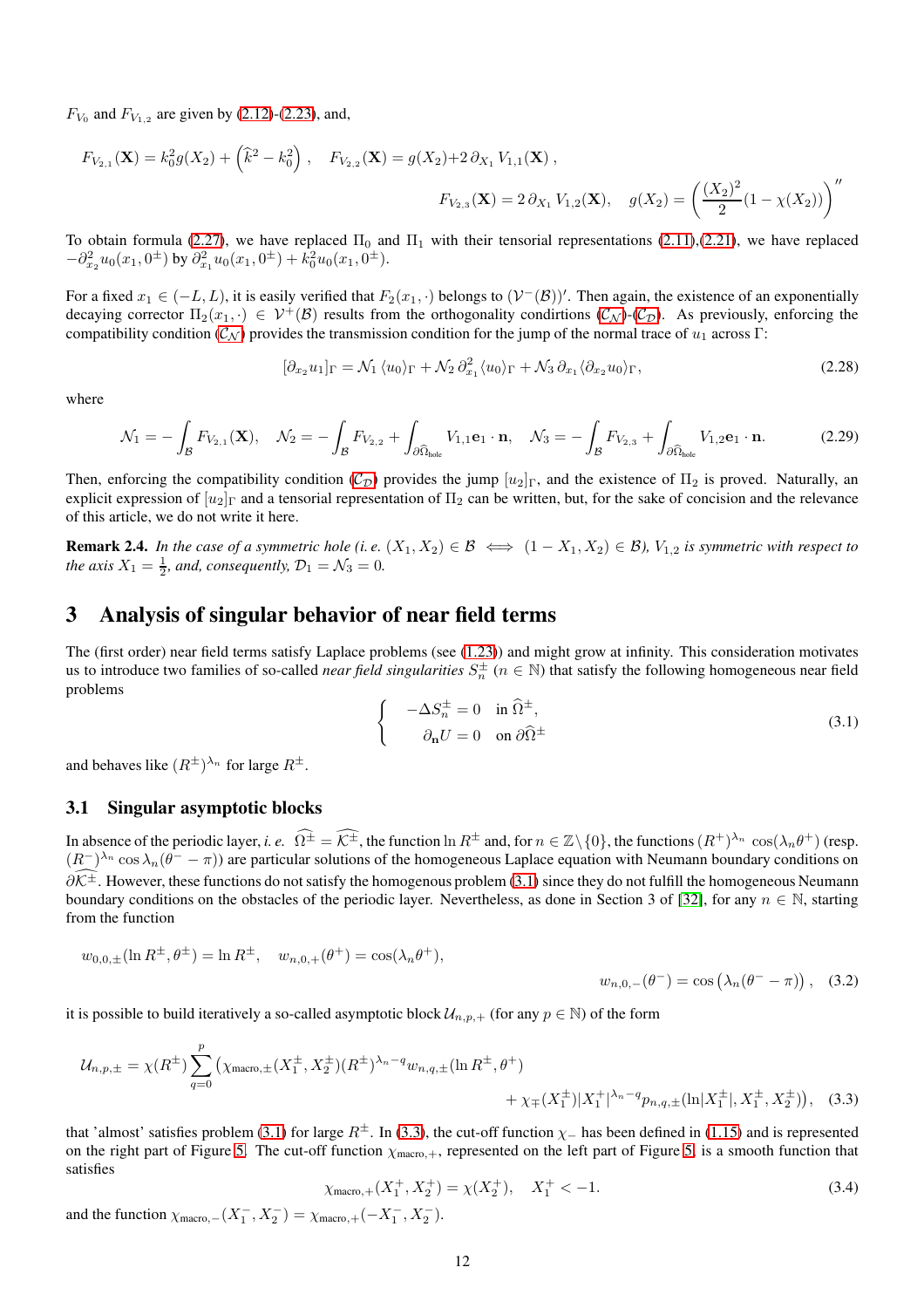<span id="page-12-0"></span>

Figure 5: Graphic representation of the cut-off functions  $\chi_{\text{macro},+}$  (left part) and  $\chi_{-}$  (right part).

The definition of the functions  $w_{n,q,\pm}$  and  $p_{n,q,\pm}$  is given in Appendix [C.2.](#page-29-0) The functions  $w_{n,q,\pm}$  are polynomials in  $\ln R^{\pm}$ . The functions  $p_{n,q,\pm}$  are polynomials in  $\ln |X_1^{\pm}|$ , periodic with respect to  $X_1^{\pm}$  and exponentially decaying as  $X_2^{\pm}$  tends to  $\pm \infty$ . The construction of these functions is done in such a way that their Laplacian and their Neumann trace become more and more decaying at infinity as  $p \to +\infty$ : more precisely, we can prove that, for any  $\varepsilon > 0$ ,

$$
\Delta \mathcal{U}_{n,p,\pm} = o\left( (R^{\pm})^{\lambda_n - p - 1 + \varepsilon} \right) \quad \text{and} \quad \partial_n \mathcal{U}_{n,p,\pm} = o\left( (R^{\pm})^{\lambda_n - p - 1 + \varepsilon} \right) \text{ on } \partial \widehat{\Omega}^{\pm}.
$$

We point out that the usage of the cut-off functions  $\chi_{\text{macro},\pm}$ ,  $\chi_{\mp}(X_1^{\pm})$  and  $\chi(R^{\pm})$  in [\(3.3\)](#page-11-3) is only a technical way to construct functions defined on the whole domain  $\Omega^{\pm}$ .

The asymptotic blocks  $\mathcal{U}_{n,p,\pm}$  turn out to be useful to construct the near field singularities  $S_n^{\pm}$  and to describe their asymptotic for large  $R^{\pm}$ .

#### **3.2** The families  $S_n^{\pm}$ n

We are now in a position to write the main result of this subsection, which proves the existence of the two families  $S_n^{\pm}$  and give their behaviour at infinity.

<span id="page-12-2"></span>**Proposition 3.1.** *Let*  $n \in \mathbb{N}^*$ ,  $p(n) = \max(1, 1 + \lceil \lambda_n \rceil)$ *, and* 

$$
C_n^{\pm} := \begin{cases} -\frac{1}{\Theta} \left( \int_{\widehat{\Omega}^{\pm}} \Delta \mathcal{U}_{n, p(n), \pm} - \int_{\partial \widehat{\Omega}^{\pm}} \partial_n \mathcal{U}_{n, p(n), \pm} \right) & \text{if } \lambda_n \in \mathbb{N}, \\ 0 & \text{otherwise.} \end{cases}
$$
(3.6)

*There exists a unique function*  $S_n^{\pm}\in H^1_{loc}(\widehat{\Omega}^{\pm})$  *satisfying the homogeneous problem* [\(3.1\)](#page-11-2) *such that the function* 

<span id="page-12-1"></span> $\tilde{S}_n^{\pm} = S_n^{\pm} - \mathcal{U}_{n,1+\lceil \lambda_n \rceil,\pm} - C_n^{\pm} \mathcal{U}_{0,1,\pm},$ 

tends to 0 as  $R^\pm$  goes to infinity. Moreover,  $S^\pm_n$  admits the following block decomposition for large  $R^\pm$ : for any  $k\in\mathbb{N}^*,$ 

$$
S_{n}^{\pm} = \mathcal{U}_{n,1+\lceil \lambda_{n+k} \rceil, \pm} + \sum_{m=1}^{k} \mathcal{L}_{-m}(S_{n}^{\pm}) \mathcal{U}_{-m,1+\lceil \lambda_{k-m} \rceil, \pm} + o\left((R^{\pm})^{-\lambda_{k}}\right)
$$
  
\n
$$
if \lambda_{n} \notin \mathbb{N},
$$
  
\n
$$
S_{n}^{\pm} = \mathcal{U}_{n,1+\lceil \lambda_{n+k} \rceil, \pm} + \sum_{m=1}^{k} \mathcal{L}_{-m}(S_{n}^{\pm}) \mathcal{U}_{-m,1+\lceil \lambda_{k-m} \rceil, \pm} + o\left((R^{\pm})^{-\lambda_{k}}\right)
$$
  
\n
$$
+ C_{n}^{\pm} \mathcal{U}_{0,1+\lceil \lambda_{k} \rceil, \pm} \quad if \lambda_{n} \in \mathbb{N}.
$$
  
\n(3.7)

In the previous proposition [a] denotes the ceiling of a real number a. As demonstrated in [B,](#page-22-0) for  $\lambda_n \notin \mathbb{N}$ , the quantity  $\int_{\hat{\Omega}^{\pm}} \Delta \mathcal{U}_{n,p(n),\pm} - \int_{\partial \hat{\Omega}^{\pm}} \partial_{\bf n} \mathcal{U}_{n,p(n),\pm}$  vanishes (Lemma [B.3\)](#page-23-0), which explains why  $C_n = 0$  in this case. The asymptotic for-mula [\(3.7\)](#page-12-1) shows that, for large  $R^\pm$ ,  $S^\pm_n$  can be decomposed as a sum of 'macroscopic' contributions of the form  $(R^\pm)^{\lambda_m-q}s_{m,q}(\theta^\pm,\ln R^\pm)$ modulated by exponentially decaying (in  $X_2^{\pm}$ ) periodic (in  $X_1$ ) functions of the form  $|X_1^{\pm}|^{\lambda_m-q}p_{m,q}(\ln |X_1^{\pm}|, X_1^{\pm}, X_2^{\pm})$  in the vicinity if the periodic layer.

*Proof.* The existence of the function  $\tilde{S}_n^{\pm}$  results from the application of Proposition [B.1](#page-22-1) (or Corollary 3.23 of Ref. [\[13\]](#page-31-19)), not-ing that the compatibility condition [\(B.3\)](#page-22-2) (due to the Neumann boundary condition) is satisfied : for  $\lambda_n \in \mathbb{N}$ , the addition of  $C_n^{\pm} \mathcal{U}_{0,1,\pm}$  is required in order to fulfill this condition (note that, as shown in the proof of Lemma [B.2,](#page-23-1)  $\int_{\Omega^{\pm}} \Delta \mathcal{U}_{0,1,\pm}$  $\int_{\partial \Omega} \hat{\theta}_{\mu} \partial_{\mu} u_{0,1,\pm} = \Theta$ ). The asymptotic [\(3.7\)](#page-12-1) then follows from the application of the results of Nazarov[\[32\]](#page-32-6) (see also Section 4 of Ref.[\[21\]](#page-31-13) for a detailed description of this decomposition). A rigorous estimation of the remainder  $o((R^{\pm})^{-k})$  can be done through the introduction of non-uniform weigthed Sobolev spaces[\[32\]](#page-32-6).  $\Box$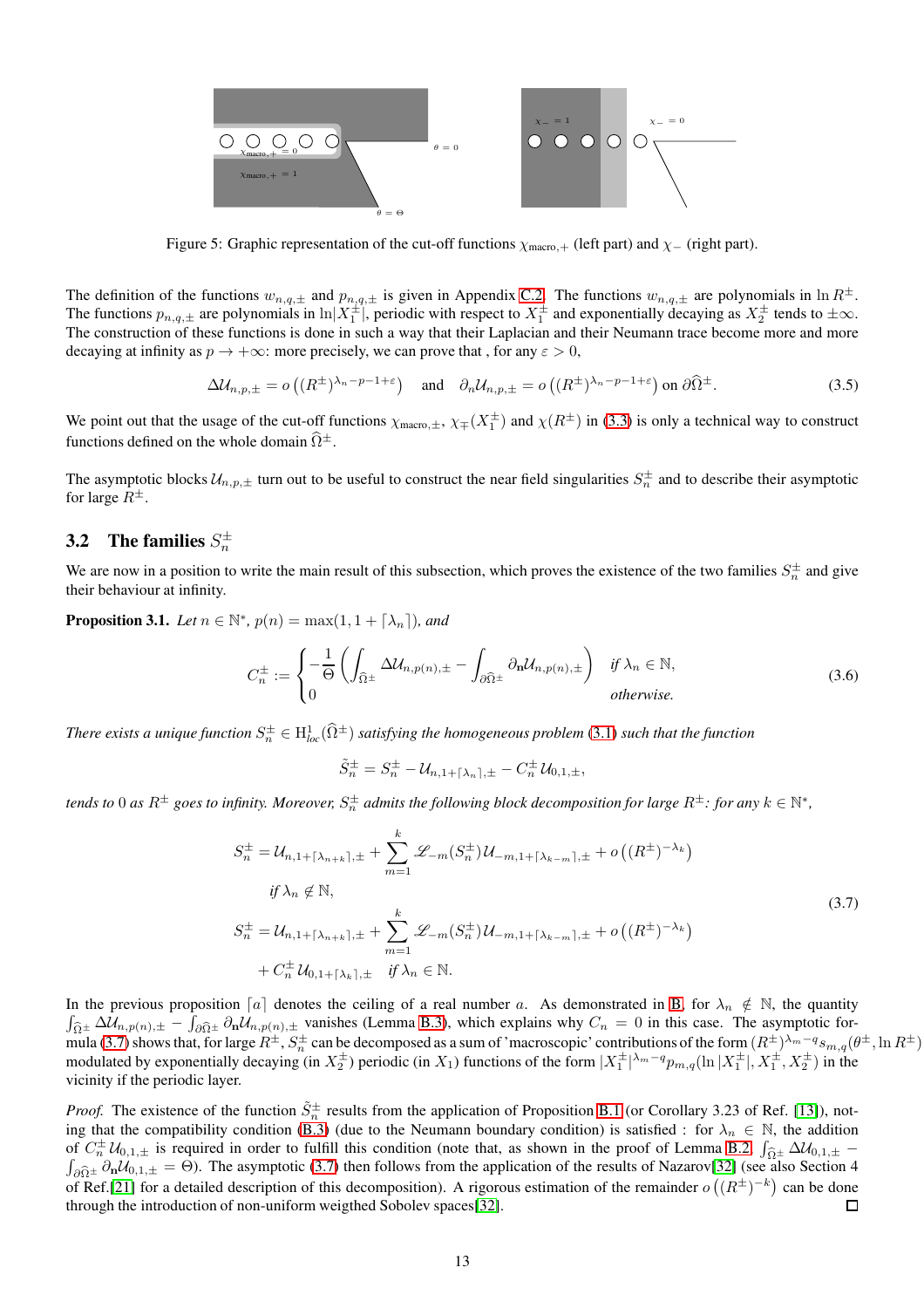<span id="page-13-2"></span>**Remark 3.2.** We point out that it is not possible to construct a function in  $H_{loc}^1(\hat{\Omega}^{\pm})$  satisfying the homogeneous problem [\(3.1\)](#page-11-2) and behaving like  $\ln R^{\pm}$  at infinity (See Lemma [B.2](#page-23-1) in Appendix [B.2\)](#page-22-3).

We complete the family  $(S_n^{\pm})_{n>0}$  defined in Proposition [3.1](#page-12-2) defining the function

<span id="page-13-1"></span>
$$
S_0^{\pm} = 1,\tag{3.8}
$$

which obviously satisfies the homogeneous Laplace equation on  $\widehat{\Omega}^{\pm}$ .

# <span id="page-13-0"></span>4 Iterative construction of the first terms of the expansion

In this section, we propose a step by step iterative procedure to construct the first terms of the expansion up to order  $\delta^2$ . Since  $\theta \in (\pi, 2\pi)$ ,  $0 < \lambda_1 < 1 < \lambda_2 < \lambda_1 + 1 < \lambda_3$ . It follows that we shall consider the indexes  $(n, q)$  (associated with increasing powers of  $\delta^{\lambda_n+q}$ ) in the following order:  $(0,0)$ ,  $(1,0)$ ,  $(0,1)$ ,  $(2,0)$ ,  $(1,1)$  and, in the case of  $\Theta > \frac{3\pi}{2}$ , the couple  $(3,0)$ .

# <span id="page-13-6"></span>**4.1** Construction of the limit terms  $u_{0,0}^{\delta}$ ,  $\Pi_{0,0}^{\delta}$  and  $U_{0,0,\pm}^{\delta}$

The macroscopic term  $u_{0,0}^{\delta}$  and the near field terms  $U_{0,0,\pm}^{\delta}$  satisfy the following problems

$$
\begin{cases}\n-\Delta u_{0,0}^{\delta} - k_0^2 u_{0,0}^{\delta} = 0 & \text{in } \Omega_T \cup \Omega_B, \\
\left[u_{0,0}^{\delta}\right]_{\Gamma} = \left[\partial_{x_2} u_{0,0}^{\delta}\right]_{\Gamma} = 0 & \text{on } \Gamma, \\
\nabla u_{0,0}^{\delta} \cdot \mathbf{n} = 0 & \text{on } \Gamma_N, \\
\nabla u_{0,0}^{\delta} \cdot \mathbf{n} - i k_0 u_{0,0}^{\delta} = 0 & \text{on } \Gamma_{R,+}, \\
\nabla u_{0,0}^{\delta} \cdot \mathbf{n} - i k_0 u_{0,0}^{\delta} = -2ik_0 & \text{on } \Gamma_{R,-},\n\end{cases}\n\text{ and }\n\begin{cases}\n-\Delta U_{0,0,\pm}^{\delta} = 0 & \text{in } \Omega^{\pm}, \\
\partial_{\mathbf{n}} U_{0,0,\pm}^{\delta} = 0 & \text{on } \partial \Omega^{\pm}, \\
\partial_{\mathbf{n}} U_{0,0,\pm}^{\delta} = 0 & \text{on } \partial \Omega^{\pm},\n\end{cases}\n\tag{4.1}
$$

coupled by the matching condition [\(1.26\)](#page-6-2) (written here by only identifying the term of order 0 in the two series)

<span id="page-13-8"></span><span id="page-13-4"></span>
$$
U_{0,0,\pm}^{\delta}(\frac{x}{\delta}) \approx u_{0,0}^{\delta}(x). \tag{4.2}
$$

## **4.1.1** Construction of the macroscopic term  $u_{0,0}^{\delta}$

As well-known, the limit term  $u_{0,0}^{\delta}$  is regular. In fact,  $u_{0,0}^{\delta} = u_{0,0}$  (it does not depend on  $\delta$ ) is defined as the unique solution of [\(4.1\)](#page-13-1)-(left) belonging to  $H^1(\Omega)$ . The absence of singular behavior in  $u_{0,0}$  can be understood by the following *formal* argument: a singular term in  $u_{0,0}$  of the form  $r^{-s}$  would necessary counterbalance a term of the form  $(R^{\pm})^{-s}$ ,  $s>0$  in  $U_{0,0}^{\delta}$ , which, written in terms of the macroscopic variable  $r^{\pm}$ , become  $\delta^s(r^{\pm})^{-s}$ , and can therefore not be canceled at order 0. Similarly, due to Remark [3.2](#page-13-2) a singular term of the form  $\ln r$  is excluded at this stage.

<span id="page-13-7"></span>**Remark 4.1.** More generally, the previous argument shows that for any  $(n,q) \in \mathbb{N}^2$ , a singular term in  $u_{n,q}^{\delta}$  of the form  $r^{-s}$ cannot counterbalance a regular term of the near field term of the same order  $U_{n,q}^\delta.$ 

It is well-known that  $u_{0,0}$  admits the following expansion in the matching zones

$$
u_{0,0}(r^{\pm},\theta^{\pm}) = \ell_0^{\pm}(u_{0,0})J_0(k_0r^{\pm}) + \sum_{m=1}^{\infty} \ell_m^{\pm}(u_{0,0})J_{\lambda_m}(k_0r^{\pm})w_{m,0,\pm}(\theta^{\pm}),
$$
\n(4.3)

where the functions  $w_{m,0,\pm}$  are defined by [\(3.2\)](#page-11-4), the functions  $J_{\lambda_m}$  are the Bessel functions of first kind (see *e. g.* Section 9.1 of Ref. [\[2\]](#page-30-7)) and the quantities  $\ell_m^{\pm}(u_{0,0})$  are complex constants. Using the radial decomposition of  $J_{\lambda_m}$ , we see that

$$
u_{0,0}(r^{\pm},\theta^{\pm}) = \ell_0^{\pm}(u_{0,0}) + \frac{\ell_1^{\pm}(u_{0,0})(k_0/2)^{\lambda_1}}{\Gamma(\lambda_1+1)}(r^{\pm})^{\lambda_1} w_{1,0,\pm}(\theta^{\pm}) +
$$
  

$$
\frac{\ell_2^{\pm}(u_{0,0})(k_0/2)^{\lambda_2}}{\Gamma(\lambda_2+1)}(r^{\pm})^{\lambda_2} w_{2,0,\pm}(\theta^{\pm}) + \frac{\ell_3^{\pm}(u_{0,0})(k_0/2)^{\lambda_3}}{\Gamma(\lambda_3+1)}(r^{\pm})^{\lambda_3} w_{3,0,\pm}(\theta^{\pm}) + O(r^2).
$$
 (4.4)

## **4.1.2** Construction of  $U_{0,0,\pm}^{\delta}$

We now turn to the definition of the near field term  $U_{0,0,\pm}^{\delta}$ . In view of [\(4.4\)](#page-13-3), writting the matching condtions [\(4.2\)](#page-13-4) in term of the microscopic variable gives  $\ell_0^{\pm}(u_{0,0}) \approx U_{0,0,\pm}^{\delta}$ . As a result,  $U_{0,0,\pm}^{\delta}$  should behave like  $\ell_0^{\pm}(u_{0,0})$  in the matching zones (*i. e.* for  $R^{\pm}$  large). Consequently, it is natural to define  $U_{0,0,\pm}^{\delta}$  as

<span id="page-13-5"></span><span id="page-13-3"></span>
$$
U_{0,0,\pm}^{\delta} = U_{0,0,\pm} = \ell_0^{\pm}(u_{0,0}).
$$
\n(4.5)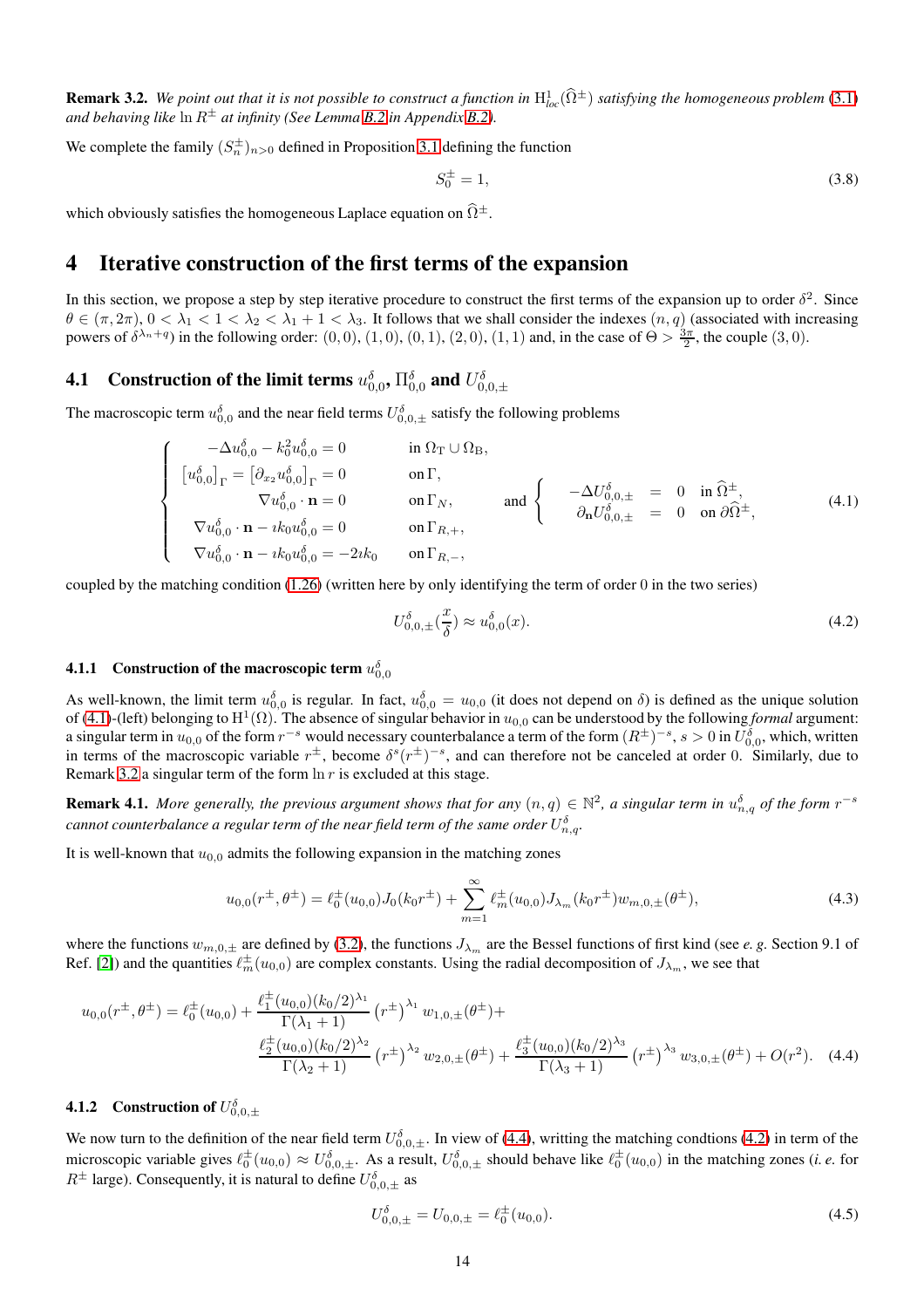## 4.1.3 Construction of the periodic corrector  $\Pi_{0,0}^\delta$

Finally, using then relations [\(2.11\)](#page-9-7), the periodic boundary layer corrector is

<span id="page-14-2"></span>
$$
\Pi_{0,0}^{\delta}(x_1, \mathbf{X}) = \Pi_{0,0}(x_1, \mathbf{X}) = \langle u_0 \rangle_{\Gamma}(x_1) (1 - \chi(X_2)).
$$
\n(4.6)

# <span id="page-14-4"></span>**4.2** Construction of the terms  $u_{1,0}^{\delta}$ ,  $\Pi_{1,0}^{\delta}$  and  $U_{1,0,\pm}^{\delta}$

Reminding that  $u_{1,0}^{\delta}$  fulfills the jump conditions [\(1.18\)](#page-4-4) (see also Section [2\)](#page-7-0),  $u_{1,0}^{\delta}$  and  $U_{1,0,\pm}^{\delta}$  satisfy

$$
\begin{cases}\n-\Delta u_{1,0}^{\delta} - k_0^2 u_{1,0}^{\delta} = 0 & \text{in } \Omega_{\mathcal{T}} \cup \Omega_{\mathcal{B}}, \\
\left[u_{1,0}^{\delta}\right]_{\mathcal{F}} = \left[\partial_{x_2} u_{1,0}^{\delta}\right]_{\mathcal{F}} = 0 & \text{on } \Gamma, \\
\nabla u_{1,0}^{\delta} \cdot \mathbf{n} = 0 & \text{on } \Gamma_{N}, \\
\nabla u_{1,0}^{\delta} \cdot \mathbf{n} - i k_0 u_{1,0}^{\delta} = 0 & \text{on } \Gamma_{R},\n\end{cases}\n\text{ and }\n\begin{cases}\n-\Delta U_{1,0,\pm}^{\delta} = 0 & \text{in } \Omega^{\pm}, \\
\partial_{\mathbf{n}} U_{1,0,\pm}^{\delta} = 0 & \text{on } \partial \Omega^{\pm}, \\
0 & \text{on } \partial \Omega^{\pm},\n\end{cases}\n\tag{4.7}
$$

together with the matching condition [\(1.26\)](#page-6-2) written up to order  $\delta^{\lambda_1}$ . Outside the thin periodic layer, and thanks to [\(4.4\)](#page-13-3) and [\(4.5\)](#page-13-5), one can verify that this matching condition can be rewritten as

<span id="page-14-0"></span>
$$
\frac{\ell_1^{\pm}(u_{0,0})(k_0/2)^{\lambda_1}}{\Gamma(\lambda_1+1)}\left(r^{\pm}\right)^{\lambda_1}w_{1,0,\pm}(\theta^{\pm})+\delta^{\lambda_1}u_{1,0}^{\delta}(r^{\pm},\theta^{\pm})\approx\delta^{\lambda_1}U_{1,0,\pm}^{\delta}\left(\frac{r^{\pm}}{\delta},\theta^{\pm}\right).
$$
\n(4.8)

Analogously to Section [\(4.1\)](#page-13-6), we will start with the construction of the macroscopic far field  $u_{1,0}^{\delta}$ . Then, we will define the near field term  $U_{1,0}^{\delta}$  and, finally, we will define the associated boundary layer corrector  $\Pi_{1,0}^{\delta}$ .

## **4.2.1** Construction of the macroscopic term  $u_{1,0}^{\delta}$

First, it is reasonable to construct  $u_{1,0}^{\delta}$  as a regular function. Indeed, a singular behaviour in  $u_{1,0,\pm}^{\delta}$  of the form  $r^{-s}$  or (resp.  $\ln r$ ) would counterbalance a regular term of the right hand side of [\(4.8\)](#page-14-0). This singular term would necessary come from a regular term in  $U_{1,0,\pm}^{\delta}$ , which, thanks to Remark [4.1](#page-13-7) (resp. Remark [3.2\)](#page-13-2) cannot be cancelled at this stage. It is then reasonable (see Proposition [2.1\)](#page-7-6) to define  $u_{1,0}^{\delta}$  as

<span id="page-14-5"></span>
$$
u_{1,0}^{\delta} = u_{1,0} := 0. \tag{4.9}
$$

## **4.2.2** Construction of  $U_{1,0,\pm}^{\delta}$

Taking into account [\(4.9\)](#page-14-1) and writing the matching condition [\(4.8\)](#page-14-0) in term of the microscopic variables gives

<span id="page-14-1"></span>
$$
\delta^{\lambda_1} \frac{\ell_1^{\pm}(u_{0,0})(k_0/2)^{\lambda_1}}{\Gamma(\lambda_1+1)} \left(R^{\pm}\right)^{\lambda_1} w_{1,0,\pm}(\theta^{\pm}) \approx \delta^{\lambda_1} U_{1,0,\pm}^{\delta} \left(\frac{r^{\pm}}{\delta}, \theta^{\pm}\right).
$$

Then,  $U_{1,0,\pm}^{\delta}$  has to grow like  $\frac{\ell_1^{\pm}(u_{0,0})(k_0/2)^{\lambda_1}}{\Gamma(\lambda_1+1)}$   $(R^{\pm})^{\lambda_1}$   $w_{1,0,\pm}(\theta^{\pm})$  towards infinity. Of course, the term  $(R^{\pm})^{\lambda_1}$  $w_{1,0,\pm}(\theta^{\pm})$ does not satisfies the homogeneous problem [\(4.7\)](#page-14-2)-(right). However, Proposition [3.1](#page-12-2) ensures the existence of a function  $S_1^{\pm}$ , that satisfies [\(4.7\)](#page-14-2)-(right) and behaves like  $(R^{\pm})^{\lambda_1}w_{1,0,\pm}(\theta^{\pm})$  at infinity. Then, it is natural to define  $U_{1,0,\pm}^{\delta}$  as

$$
U_{1,0,\pm}^{\delta} = U_{1,0,\pm} = \frac{\ell_1^{\pm}(u_{0,0})(k_0/2)^{\lambda_1}}{\Gamma(\lambda_1 + 1)} S_1^{\pm}.
$$
\n(4.10)

In view of the asymptotic formula [\(3.7\)](#page-12-1) for  $S_1^{\pm}$  ( $\lambda_1 \notin \mathbb{N}$ ), outside the periodic layer, the asymptotic of  $U_{1,0,\pm}$  is given by

$$
U_{1,0,\pm} = \frac{\ell_1^{\pm}(u_{0,0})(k_0/2)^{\lambda_1}}{\Gamma(\lambda_1+1)} \Big\{ (R^{\pm})^{\lambda_1}w_{1,0,\pm}(\theta^{\pm}) + (R^{\pm})^{\lambda_1-1}w_{1,1,\pm}(\theta^{\pm}) + (R^{\pm})^{-\lambda_1}\mathscr{L}_{-1}(S_1^{\pm})w_{-1,0,\pm}(\theta^{\pm}) + (R^{\pm})^{-\lambda_2}\mathscr{L}_{-2}(S_1^{\pm})w_{-2,0,\pm}(\theta^{\pm}) \Big\} + O(R^{\lambda_1-2}\ln R). \tag{4.11}
$$

Here we use the fact that  $\lambda_1 - 1$  is not a mutliple of  $\lambda_1$  so that  $w_{1,1,\pm}$  is independent of  $\ln R^{\pm}$ .

## 4.2.3 Construction of the periodic corrector  $\Pi_{1,0}^\delta$

Thanks to the relation [\(2.11\)](#page-9-7), and since  $u_{1,0}^{\delta}$  vanishes, its associated boundary corrector also vanishes, and we have

<span id="page-14-3"></span>
$$
\Pi_{1,0}^{\delta} = \Pi_{1,0} = 0. \tag{4.12}
$$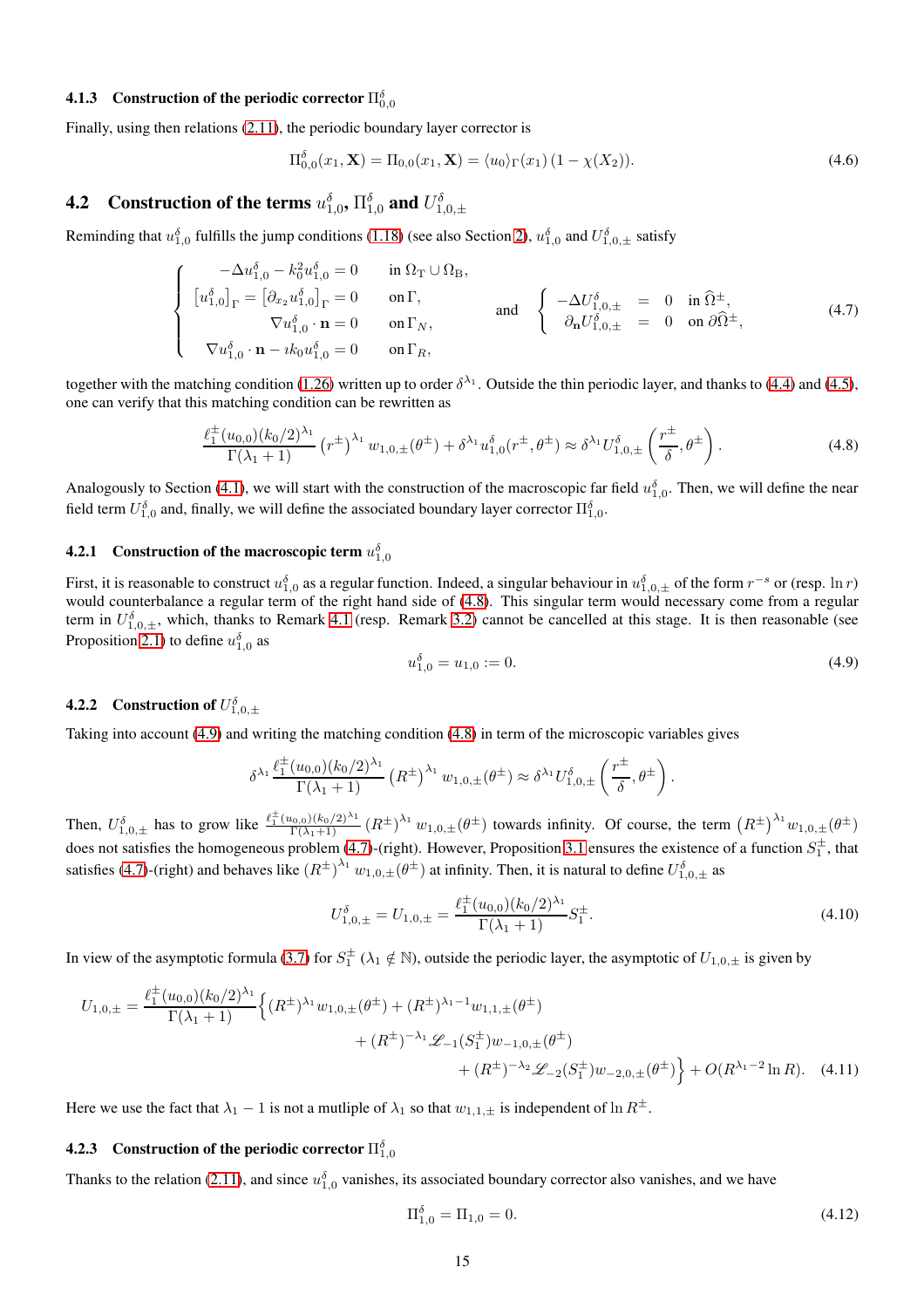# <span id="page-15-2"></span>**4.3** Construction of the terms  $u_{0,1}^{\delta}$  and  $U_{0,1,\pm}^{\delta}$

Reminding that  $u_{0,1}^{\delta}$  fulfills the jump conditions [\(1.19\)](#page-5-3) (cf. Appendix [2\)](#page-7-0),  $u_{0,1}^{\delta}$  and  $U_{0,1,\pm}^{\delta}$  satisfy the following problems

<span id="page-15-1"></span>
$$
\begin{cases}\n-\Delta u_{0,1}^{\delta} - k_0^2 u_{0,1}^{\delta} = 0 & \text{in } \Omega_{\text{T}} \cup \Omega_{\text{B}}, \\
[u_{0,1}^{\delta}]_{\Gamma} = g_{0,1} & \text{on } \Gamma, \\
[\partial_{x_2} u_{0,1}^{\delta}]_{\Gamma} = h_{0,1} & \text{on } \Gamma, \\
\nabla u_{0,1}^{\delta} \cdot \mathbf{n} = 0 & \text{on } \Gamma_{N}, \\
\nabla u_{0,1}^{\delta} \cdot \mathbf{n} - ik_0 u_{0,1}^{\delta} = 0 & \text{on } \Gamma_{R},\n\end{cases}\n\text{ and }\n\begin{cases}\n-\Delta U_{0,1,\pm}^{\delta} = 0 & \text{in } \Omega^{\pm}, \\
\partial_{\mathbf{n}} U_{0,1,\pm}^{\delta} = 0 & \text{on } \partial \Omega^{\pm}, \\
0 & \text{on } \partial \Omega^{\pm},\n\end{cases}\n\tag{4.13}
$$

with  $g_{0,1} = \mathcal{D}_1 \partial_{x_1} \langle u_{0,0} \rangle_{\Gamma} + \mathcal{D}_2 \langle \partial_{x_2} u_{0,0} \rangle_{\Gamma}$  and  $h_{0,1} = \mathcal{N}_1 \langle u_{0,0} \rangle_{\Gamma} + \mathcal{N}_2 \partial_{x_1}^2 \langle u_{0,0} \rangle_{\Gamma} + \mathcal{N}_3 \partial_{x_1} \langle \partial_{x_2} u_{0,0} \rangle_{\Gamma}$ . Thanks to [\(4.4\)](#page-13-3)-[\(4.5\)](#page-13-5)-[\(4.11\)](#page-14-3), the matching condition [\(1.26\)](#page-6-2) written up to order  $\delta$ , can be written as

<span id="page-15-0"></span>
$$
\delta u_{0,1}^{\delta}(r^{\pm},\theta^{\pm}) \approx \delta \frac{\ell_1^{\pm}(u_{0,0})(k_0/2)^{\lambda_1}}{\Gamma(\lambda_1+1)}(r^{\pm})^{\lambda_1-1}w_{1,1,\pm}(\theta^{\pm}) + \delta U_{0,1,\pm}^{\delta}\left(\frac{r^{\pm}}{\delta},\theta^{\pm}\right)
$$
(4.14)

outside the periodic layer. Analogously to Sections [4.1](#page-13-6) and [4.2,](#page-14-4) we will start with the construction of the macroscopic far field  $u_{0,1}^{\delta}$ . Then, we will define the near field term  $U_{0,1}^{\delta}$ . As we have already seen in the previous sections, we can rebuild *a posteriori* the boundary layer corrector  $\Pi_{0,1}^{\delta}$ , but for the sake of brevity, from now on, we omit this reconstruction.

## **4.3.1** Construction of the macroscopic term  $u_{0,1}^{\delta}$

First, we remark that  $u_{0,1}^{\delta}$  should contain a singular contribution of order  $(r^{\pm})^{\lambda_1-1}$  in order to cancel out the first term in the right-hand side of [\(4.14\)](#page-15-0). In fact, we shall see (and this is a crucial point) that this singular contribution appears to be a conse-quence of the transmission condition in [\(4.13\)](#page-15-1)-(left). Besides, according to Remark [4.1,](#page-13-7)  $u_{0,1}^{\delta}$  has no other singular behavior (any other singular behavior would stem from  $U_{0,1,\pm}^{\delta}$  and could not be compensated at this stage).

Let us now investigate Problem [\(4.13\)](#page-15-1)-(right). In view of the asymptotic behaviour of  $u_{0,0}$  [\(4.4\)](#page-13-3) in the vicinity of the two corners, the functions  $g_{0,1}$  and  $h_{0,1}$  blow up at the extremities of Γ. Indeed,

$$
g_{0,1}(r^{\pm}) = \ell_1^{\pm}(u_{0,0}) \frac{(k_0/2)^{\lambda_1}}{\Gamma(\lambda_1+1)} \left( \mp \lambda_1 \mathcal{D}_1 \langle w_{1,0,\pm} \rangle \mp \mathcal{D}_2 \langle \partial_{\theta^{\pm}} w_{1,0,\pm} \rangle \right) (r^{\pm})^{\lambda_1-1} + O((r^{\pm})^{\lambda_2-1}) = \ell_1^{\pm}(u_{0,0}) \frac{(k_0/2)^{\lambda_1}}{\Gamma(\lambda_1+1)} [(r^{\pm})^{\lambda_1-1} w_{1,1,\pm}] + O((r^{\pm})^{\lambda_2-1}),
$$

where the functions  $w_{1,1,\pm}$  are defined in Appendix [\(C.2\)](#page-29-0) (note that  $V_{1,1} = W_1^{\dagger}$  and  $V_{1,2} = W_1^{\dagger}$ ). Similarly,

$$
h_{0,1}(r^{\pm}) = \ell_1^{\pm}(u_{0,0}) \frac{(k_0/2)^{\lambda_1}}{\Gamma(\lambda_1+1)} \left[ \partial_{x_2} \left( (r^{\pm})^{\lambda_1-1} w_{1,1,\pm} \right) \right] + O((r^{\pm})^{\lambda_2-2}).
$$

We shall construct  $u_{0,1}^{\delta}$  by lifting explicitly the singular part of  $g_{0,1}$  and  $h_{0,1}$ . To do so, we consider the function

<span id="page-15-3"></span>
$$
\mathbf{J}_{1,-1}^{\pm}(r^{\pm},\theta^{\pm}) = J_{\lambda_1-1}(k_0 r^{\pm}) w_{1,1,\pm}(\theta^{\pm})
$$
\n(4.15)

that satisfies the homogeneous Helmholtz equation in  $\Omega_T \cup \Omega_B$ . According to the asymptotic of the Bessel function of the first kind  $J_{\lambda_1-1}$  (using Equation (9.1.10) of Ref. [\[2\]](#page-30-7)), we notice that  $g_{0,1} \approx \frac{k_0}{2\lambda_1} \ell_1^{\pm}(u_{0,0}) [\mathbf{J}_{1,-1}^{\pm}]$  and  $h_{0,1} \approx \frac{k_0}{2\lambda_1} \ell_1^{\pm}(u_{0,0}) [\partial_{x_2} \mathbf{J}_{1,-1}^{\pm}]$ in the neighborhood of the extremities of  $\Gamma$ . It means that  $\frac{k_0}{2\lambda_1}\ell_1^{\pm}(u_{0,0})\mathbf{J}_{1,-1}^{\pm}$  is potentially a good candidate to lift the singular parts of the  $g_{0,1}$  and  $h_{0,1}$ . It is then natural to define  $u_{0,1}^{\delta}$  as

$$
u_{0,1}^{\delta} = u_{0,1} := \frac{k_0}{2\lambda_1} \left( \ell_1^+(u_{0,0}) \chi_L^+ \mathbf{J}_{1,-1}^+ + \ell_1^-(u_{0,0}) \chi_L^- \mathbf{J}_{1,-1}^- \right) + \hat{u}_{0,1},\tag{4.16}
$$

where  $\chi_L^{\pm}(\mathbf{x}) = 1 - \chi(2r^{\pm}/L)$  and the function  $\hat{u}_{0,1}$  is the unique solution in  $\mathrm{H}^1(\Omega_T \cup \Omega_B)$  of the following problem:

$$
\begin{cases}\n-\Delta \hat{u}_{0,1} - k_0^2 \hat{u}_{0,1} = \hat{f}_{0,1} & \text{in } \Omega_{\text{T}} \cup \Omega_{\text{B}}, \\
[\hat{u}_{0,1}]_{\Gamma} = \hat{g}_{0,1} & \text{on } \Gamma, \\
[\partial_{x_2} \hat{u}_{0,1}]_{\Gamma} = \hat{h}_{0,1} & \text{on } \Gamma, \\
\nabla \hat{u}_{0,1} \cdot \mathbf{n} = 0 & \text{on } \Gamma_{N}, \\
\nabla \hat{u}_{0,1} \cdot \mathbf{n} - \imath k_0 \hat{u}_{0,1} = 0 & \text{on } \Gamma_{R},\n\end{cases}\n\quad \text{with} \quad\n\begin{aligned}\n\hat{f}_{0,1} &= \frac{k_0}{2\lambda_1} \sum_{\pm} \ell_1^{\pm}(u_{0,0}) \left[\Delta, \chi_L^{\pm}\right] \mathbf{J}_{1,-1}^{\pm}, \\
\hat{g}_{0,1} &= g_{0,1} - \frac{k_0}{2\lambda_1} \sum_{\pm} \ell_1^{\pm}(u_{0,0}) \chi_L^{\pm} [\mathbf{J}_{1,-1}^{\pm}], \\
\frac{k_0}{2\lambda_1} \sum_{\pm} \ell_1^{\pm}(u_{0,0}) \chi_L^{\pm} [\mathbf{J}_{1,-1}^{\pm}].\n\end{aligned}\n\quad (4.17)
$$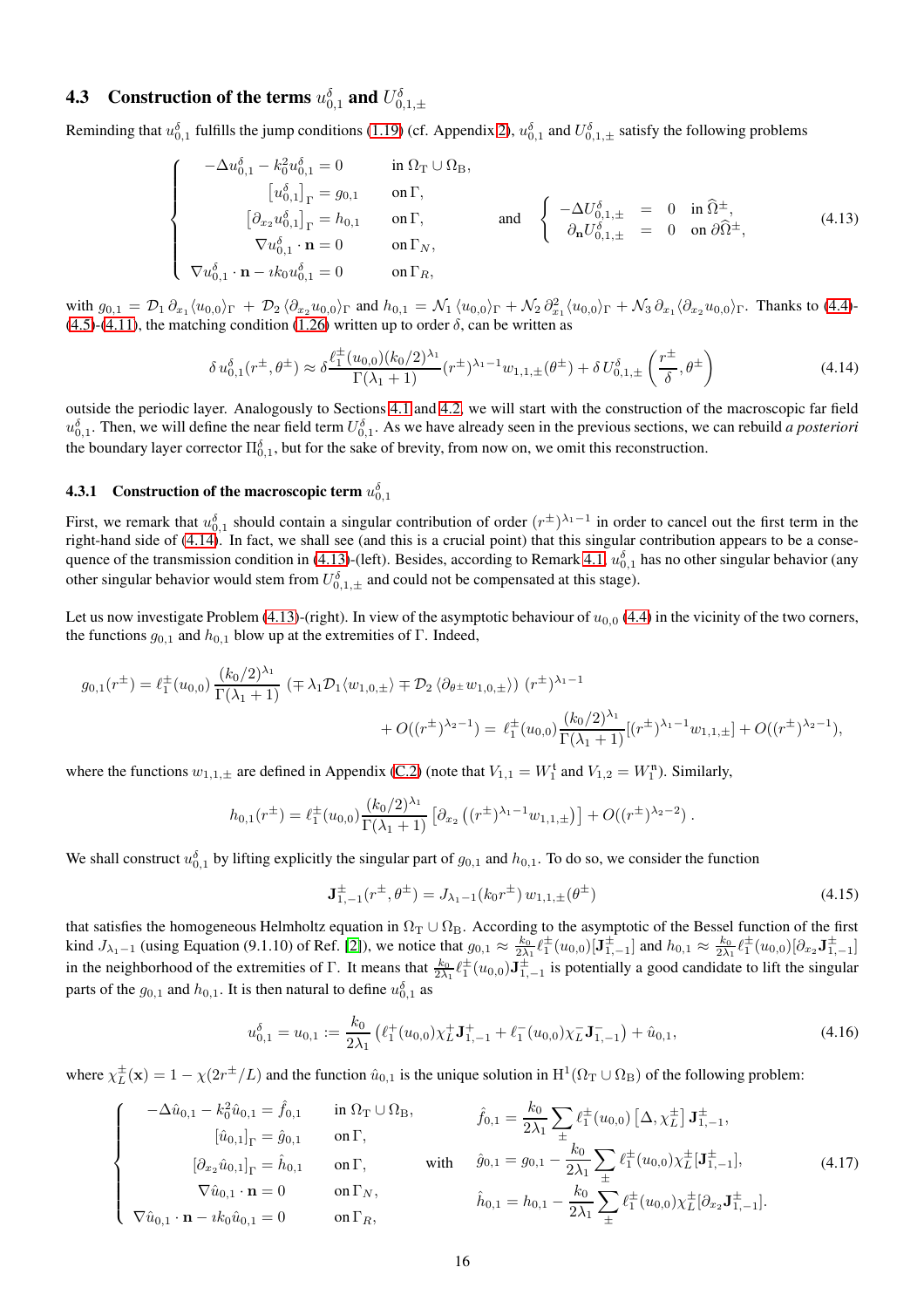Here  $[\Delta, \chi_L^{\pm}]$  denotes the commutator operator given by  $[\Delta, \chi_L^{\pm}] v = v \Delta \chi_L^{\pm} + 2 \nabla \chi_L^{\pm} \cdot \nabla v$  (for any sufficiently smooth function v). The existence and uniqueness of  $\hat{u}_{0,1}$  in  $\mathrm{H}^1(\Omega_T \cup \Omega_B)$  is ensured by Proposition [2.1](#page-7-6) since  $\hat{f}_{0,1}$  is compactly supported,  $\hat{g}_{0,1} \in \mathrm{H}^{1/2}(\Gamma)$  and  $\hat{h}_{0,1} \in \mathrm{L}^{2}(\Gamma)$ .

Moreover, the asymptotic expansion of  $u_{0,1}$  in the matching zones is given by

$$
u_{0,1}(r^{\pm},\theta^{\pm}) = \ell_1^{\pm}(u_{0,0}) \frac{(k_0/2)^{\lambda_1}}{\Gamma(\lambda_1+1)} (r^{\pm})^{\lambda_1-1} w_{1,1,\pm}(\theta^{\pm}) + \ell_0^{\pm}(u_{0,1}) + \ell_2^{\pm}(u_{0,0}) \frac{(k_0/2)^{\lambda_2}}{\Gamma(\lambda_2+1)} (r^{\pm})^{\lambda_2-1} w_{2,1,\pm}(\theta^{\pm}) + \ell_1^{\pm}(u_{0,1}) \frac{(k_0/2)^{\lambda_1}}{\Gamma(\lambda_1+1)} (r^{\pm})^{\lambda_1} w_{1,0,\pm}(\theta^{\pm}) + \ell_3^{\pm}(u_{0,0}) \frac{(k_0/2)^{\lambda_3}}{\Gamma(\lambda_3+1)} (r^{\pm})^{\lambda_3-1} w_{3,1,\pm}(\theta^{\pm}) + O(r^{\pm}), \quad (4.18)
$$

where the quantities  $\ell_0^{\pm}(u_{0,1})$  and  $\ell_1^{\pm}(u_{0,1})$  are complex constants. Obviously, the first term of [\(4.18\)](#page-16-0) compensates the first term of the right hand side of the matching condition [\(4.14\)](#page-15-0). The presence of the terms in factor of  $\ell_2^{\pm}(u_{0,0})$  and  $\ell_3^{\pm}(u_{0,0})$  results from the transmission condition (see Section 3.3 in Ref. [\[21\]](#page-31-13) for a similar asymptotic). If  $\Theta < \frac{3\pi}{2}$  and so  $\lambda_3 > 2$ , the last listed term of the expansion [\(4.18\)](#page-16-0) is negligible with respect to  $O(r^{\pm})$ .

## **4.3.2** Construction of  $U_{0,1,\pm}^{\delta}$

Plugging the asymptotic expansion [\(4.18\)](#page-16-0) of  $u_{0,1}$  into the matching condition [\(4.14\)](#page-15-0) written in term of the microscopic variable (ignoring the terms in factor of  $\delta^s$ ,  $s > 1$ , which will be taken into account latter), we obtain

<span id="page-16-0"></span>
$$
\delta U_{0,1,\pm}^{\delta}(R^{\pm},\theta^{\pm}) \approx \delta \ell_0^{\pm}(u_{0,1}).
$$

We then see that  $U_{0,1,\pm}^{\delta}$  should behave like  $\ell_0^{\pm}(u_{0,1})$  at infinity. Thus, we define  $U_{1,0,\pm}^{\delta}$  as

<span id="page-16-3"></span><span id="page-16-1"></span>
$$
U_{0,1,\pm}^{\delta} = U_{0,1,\pm} = \ell_0^{\pm}(u_{0,1}).
$$
\n(4.19)

# <span id="page-16-5"></span>**4.4** Construction of the terms  $u_{2,0}^{\delta}$  and  $U_{2,0,\pm}^{\delta}$

Reminding that  $u_{2,0}^{\delta}$  fulfills the jump conditions [\(1.18\)](#page-4-4),  $u_{2,0}^{\delta}$  and  $U_{2,0,\pm}^{\delta}$  satisfy

$$
\begin{cases}\n-\Delta u_{2,0}^{\delta} - k_0^2 u_{2,0}^{\delta} = 0 & \text{in } \Omega_{\text{T}} \cup \Omega_{\text{B}}, \\
\left[u_{2,0}^{\delta}\right]_{\Gamma} = \left[\partial_{x_2} u_{2,0}^{\delta}\right]_{\Gamma} = 0 & \text{on } \Gamma, \\
\nabla u_{2,0}^{\delta} \cdot \mathbf{n} = 0 & \text{on } \Gamma_{N}, \\
\nabla u_{2,0}^{\delta} \cdot \mathbf{n} - i k_0 u_{2,0}^{\delta} = 0 & \text{on } \Gamma_{R},\n\end{cases}\n\text{ and }\n\begin{cases}\n-\Delta U_{2,0,\pm}^{\delta} = 0 & \text{in } \Omega^{\pm}, \\
\partial_{\mathbf{n}} U_{2,0,\pm}^{\delta} = 0 & \text{on } \partial \Omega^{\pm}, \\
\partial_{\mathbf{n}} U_{2,0,\pm}^{\delta} = 0 & \text{on } \partial \Omega^{\pm},\n\end{cases}\n\tag{4.20}
$$

together with the matching condition [\(1.26\)](#page-6-2) written up to order  $\delta^{\lambda_2}$ , which, outside the thin periodic layer gives

$$
\frac{\ell_2^{\pm}(u_{0,0})(k_0/2)^{\lambda_2}}{\Gamma(\lambda_2+1)} \left( \left( r^{\pm} \right)^{\lambda_2} w_{2,0,\pm}(\theta^{\pm}) + \delta(r^{\pm})^{\lambda_2-1} w_{2,1,\pm}(\theta^{\pm}) \right) + \delta^{\lambda_2} u_{2,0}^{\delta}
$$
\n
$$
\approx \delta^{\lambda_2} \frac{\ell_1^{\pm}(u_{0,0})(k_0/2)^{\lambda_1}}{\Gamma(\lambda_1+1)} \mathscr{L}_{-1}(S_1^{\pm}) \left( r^{\pm} \right)^{-\lambda_1} w_{-1,0,\pm}(\theta^{\pm}) + \delta^{\lambda_2} U_{2,0}^{\delta}. \tag{4.21}
$$

Here, we used the asymptotic expansions [\(4.3\)](#page-13-8)-[\(4.18\)](#page-16-0) for the far field terms  $u_{0,0}$  and  $u_{0,1}$ , the definition [\(4.5\)](#page-13-5)-and [\(4.19\)](#page-16-1) of the near field terms  $U_{0,0}$  and  $U_{0,1}$ , and the asymptotic expansion [\(4.11\)](#page-14-3) of  $U_{1,0}$ . Predicably, the matching process carried out in the previous subsections makes the expression of [\(4.21\)](#page-16-2) relatively simple.

## **4.4.1** Construction of the macroscopic term  $u_{2,0}^{\delta}$

In view of the right-hand side of [\(4.21\)](#page-16-2) (and, here again, Remark [4.1\)](#page-13-7), we remark that  $u_{2,0,\pm}^{\delta}$  should have a single singular contribution of the form  $\frac{\ell_1^{\pm}(u_{0,0})(k_0/2)^{\lambda_1}}{\Gamma(\lambda_1+1)}\mathscr{L}_{-1}(S_1^{\pm})\left(r^{\pm}\right)^{-\lambda_1}w_{-1,0,\pm}(\theta^{\pm})$ . As done for  $u_{0,1}$  in Section [4.3,](#page-15-2) we shall construct  $u_{2,0,\pm}^{\delta}$  by lifting explicitly its singular behaviour. We remark that  $(r^{\pm})^{-\lambda_1}w_{-1,0,\pm}$  does not satisfy the homogeneous Helmholtz equation in  $\Omega_{\rm T} \cup \Omega_{\rm B}$  (by construction it satisfies the homogeneous Laplace equation). However, we can substitute it with a multiple of the function

<span id="page-16-4"></span><span id="page-16-2"></span>
$$
\mathbf{Y}_{1}^{\pm}(r^{\pm},\theta^{\pm})=Y_{\lambda_{1}}(k_{0}r^{\pm})w_{-1,0,\pm}(\theta^{\pm}), \qquad (4.22)
$$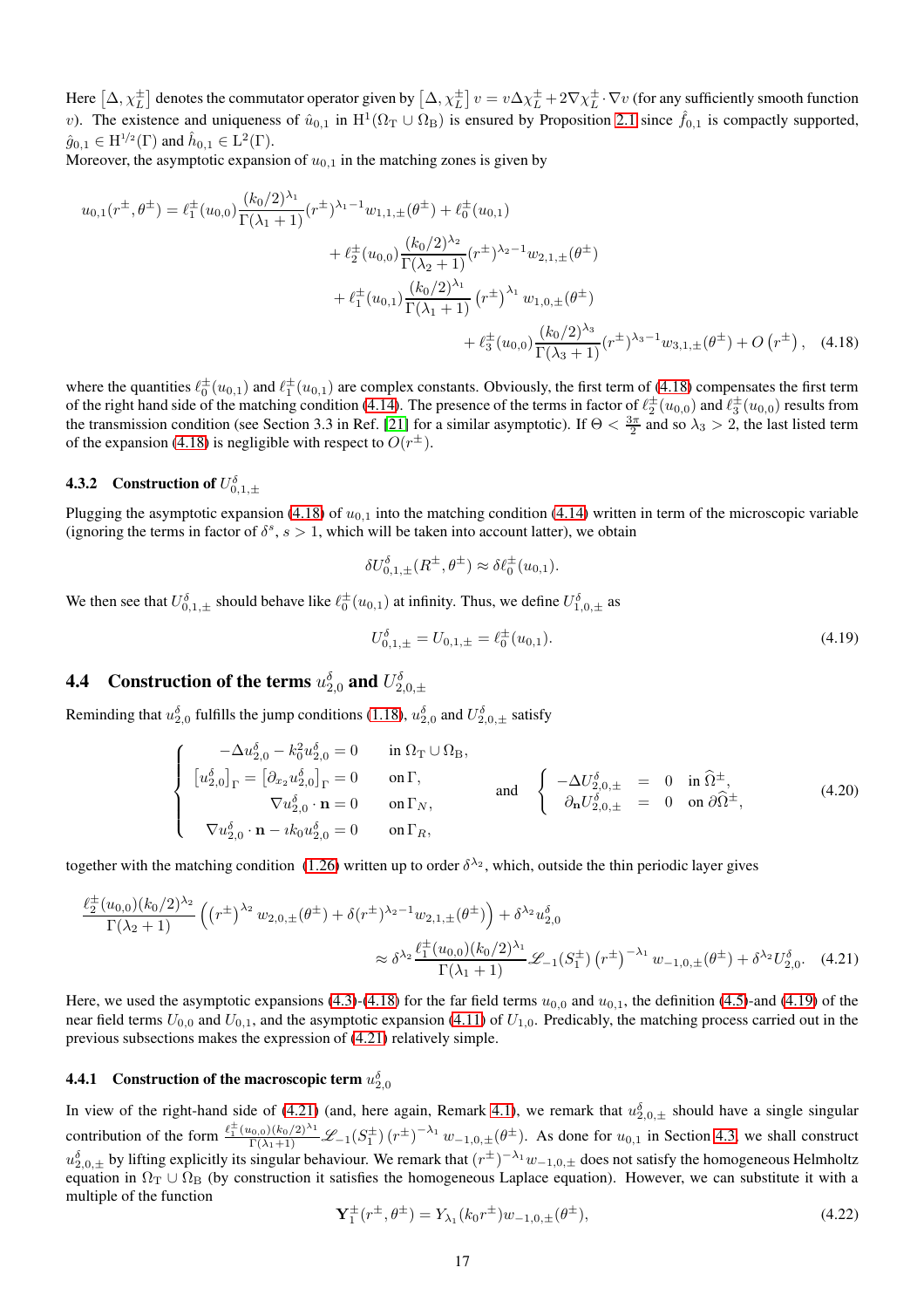which behaves like  $-\frac{\Gamma(\lambda_1)}{\pi}$  $\frac{\lambda_1}{\pi} \left(\frac{k_0}{2}\right)^{-\lambda_1} \left(r^{\pm}\right)^{-\lambda_1} w_{-1,0,\pm}(\theta^{\pm})$  in the vicinity of the two corners and satisfies the homogeneous Helmholtz equation in  $\Omega_{\rm T} \cup \Omega_{\rm B}$ . It this then natural to define  $u_{2,0}^{\delta}$  as

$$
u_{2,0}^{\delta} = u_{2,0} := \sum_{\pm} \ell_{2,0,-1}^{\pm}(u_{0,0}) \chi_L^{\pm} \mathbf{Y}_1^{\pm} + \hat{u}_{2,0}, \quad \ell_{2,0,-1}^{\pm}(u_{0,0}) := -\pi \left( \frac{\ell_1^{\pm}(u_{0,0}) \mathscr{L}_{-1}(S_1^{\pm})}{\Gamma(\lambda_1)\Gamma(\lambda_1 + 1)} \right) \left( \frac{k_0}{2} \right)^{\lambda_2},\tag{4.23}
$$

the cut-off functions  $\chi_L^{\pm}$  being defined in [\(4.16\)](#page-15-3) and the function  $\hat{u}_{2,0}$  being the only  $\mathrm{H}^1(\Omega)$  solution to the following problem:

$$
\begin{cases}\n-\Delta \hat{u}_{2,0} - k_0^2 \hat{u}_{2,0} = \hat{f}_{2,0} & \text{in } \Omega_{\text{T}} \cup \Omega_{\text{B}}, \\
[\hat{u}_{2,0}]_{\Gamma} = [\partial_{x_2} \hat{u}_{2,0}]_{\Gamma} = 0 & \text{on } \Gamma, \\
\nabla \hat{u}_{2,0} \cdot \mathbf{n} = 0 & \text{on } \Gamma_N, \\
\nabla \hat{u}_{2,0} \cdot \mathbf{n} - ik_0 \hat{u}_{2,0} = 0 & \text{on } \Gamma_R,\n\end{cases}\n\hat{f}_{2,0} := \sum_{\pm} \ell_{2,0,-1}^{\pm} (u_{0,0}) [\Delta, \chi_{L}^{\pm}] \mathbf{Y}_{1}^{\pm}.
$$
\n(4.24)

The function  $\hat{f}_{2,0}$  being in  $\mathrm{L}^2(\Omega)$  (it is compactly supported), Proposition [2.1](#page-7-6) ensures the well-posedness of [\(4.24\)](#page-17-0) in  $\mathrm{H}^1(\Omega)$ . In the vicinity of the two corners,  $f_{2,0}$  vanishes, so that

<span id="page-17-0"></span>
$$
\hat{u} = \sum_{m=0}^{\infty} \ell_m^{\pm}(u_{2,0}) J_{\lambda_m}(k_0 r^{\pm}) w_{m,0,\pm}(\theta^{\pm}), \quad \ell_m^{\pm}(u_{2,0}) \in \mathbb{C}.
$$

Using the radial decomposition of the Bessel functions, coupled with the formula

$$
Y_{\lambda_1}(k_0 r) = \frac{J_{\lambda_1}(k_0 r) \cos(\lambda_1 \pi) - J_{-\lambda_1}(k_0 r)}{\sin(\lambda_1 \pi)}
$$
 (see Equation (9.1.2) of Ref. [2]),

we see that

$$
u_{2,0}(r^{\pm},\theta^{\pm}) = \frac{\ell_1^{\pm}(u_{0,0})(k_0/2)^{\lambda_1}}{\Gamma(\lambda_1+1)} \mathscr{L}_{-1}(S_1^{\pm}) (r^{\pm})^{-\lambda_1} w_{-1,0,\pm}(\theta^{\pm}) + \ell_0^{\pm}(u_{2,0}) + \ell_{2,0,1}(u_{2,0}) (r^{\pm})^{\lambda_1} w_{1,0,\pm}(\theta^{\pm}) + O(r^{\max(\lambda_2,-\lambda_1+2)}), \quad (4.25)
$$

where

<span id="page-17-1"></span>
$$
\ell_{2,0,1}(u_{2,0}) = \frac{\ell_1^{\pm}(u_{2,0})(k_0/2)^{\lambda_1}}{\Gamma(\lambda_1 + 1)} + \frac{\ell_{2,0,-1}^{\pm}(u_{0,0})\cos(\lambda_1\pi)(k_0/2)^{\lambda_1}}{\sin(\lambda_1\pi)\Gamma(\lambda_1 + 1)}.
$$
\n(4.26)

By construction, the first term of the right hand side of [\(4.21\)](#page-16-2) is counterbalanced by the first term of [\(4.25\)](#page-17-1) multiplied by  $\delta^{\lambda_2}$ .

## **4.4.2** Construction of  $U_{2,0,\pm}^{\delta}$

Writing the matching condition [\(4.21\)](#page-16-2) with respect to the microscopic variable and taking into account [\(4.25\)](#page-17-1), we obtain

$$
\delta^{\lambda_2} \left( \frac{\ell_2^{\pm}(u_{0,0})(k_0/2)^{\lambda_2}}{\Gamma(\lambda_2+1)} \left( \left( R^{\pm} \right)^{\lambda_2} w_{2,0,\pm}(\theta^{\pm}) + (R^{\pm})^{\lambda_2-1} w_{2,1,\pm}(\theta^{\pm}) \right) + \ell_0^{\pm}(u_{2,0}) \right) \approx \delta^{\lambda_2} U_{2,0}^{\delta}.
$$

We then see that  $U_{2,0,\pm}^{\delta}$  has to grow up like

$$
\frac{\ell_2^{\pm}(u_{0,0})(k_0/2)^{\lambda_2}}{\Gamma(\lambda_2+1)}\left((R^{\pm})^{\lambda_2}w_{2,0,\pm}(\theta^{\pm})+(R^{\pm})^{\lambda_2-1}w_{2,1,\pm}(\theta^{\pm})\right)+\ell_0^{\pm}(u_{2,0}).
$$

Of course,  $(R^{\pm})^{\lambda_2} w_{2,0,\pm}(\theta^{\pm}) + (R^{\pm})^{\lambda_2-1} w_{2,1,\pm}(\theta^{\pm})$  does not satisfy the homogeneous problem [\(4.20\)](#page-16-3)-(right). However, Proposition [\(3.1\)](#page-12-2) ensures the existence of a function  $S_2^{\pm}$ , that satisfies [\(4.20\)](#page-16-3)-(right) and such that  $S_2^{\pm} - (R^{\pm})^{\lambda_2} w_{2,0,\pm}(\theta^{\pm})$  +  $(R^{\pm})^{\lambda_2-1}w_{2,1,\pm}(\theta^{\pm})$  tends to 0 as  $R^{\pm}$  tends to infinity  $(\lambda_2 \notin \mathbb{N})$ . Consequently, it is natural to define  $U_{2,0,\pm}^{\delta}$  as

<span id="page-17-3"></span><span id="page-17-2"></span>
$$
U_{2,0,\pm}^{\delta} = U_{2,0,\pm} = \frac{\ell_2^{\pm}(u_{0,0})(k_0/2)^{\lambda_2}}{\Gamma(\lambda_2 + 1)} S_2^{\pm} + \ell_0^{\pm}(u_{2,0}).
$$
\n(4.27)

Outside the periodic layer,  $U_{2,0,\pm}$  admits the following asymptotic expansion at infinity

$$
U_{2,0,\pm} = \frac{\ell_2^{\pm}(u_{0,0})(k_0/2)^{\lambda_2}}{\Gamma(\lambda_2+1)} \left(R^{\pm}\right)^{\lambda_2} w_{2,0,\pm}(\theta^{\pm}) + \frac{\ell_2^{\pm}(u_{0,0})(k_0/2)^{\lambda_2}}{\Gamma(\lambda_2+1)} \left(R^{\pm}\right)^{\lambda_2-1} w_{2,1,\pm}(\theta^{\pm}) + \ell_0^{\pm}(u_{2,0}) + \frac{\ell_2^{\pm}(u_{0,0})(k_0/2)^{\lambda_2}}{\Gamma(\lambda_2+1)} \left(R^{\pm}\right)^{-\lambda_1} \mathcal{L}_{-1}(S_2^{\pm}) w_{-1,0,\pm}(\theta^{\pm}) + O((R^{\pm})^{\lambda_2-2} \ln R^{\pm}). \tag{4.28}
$$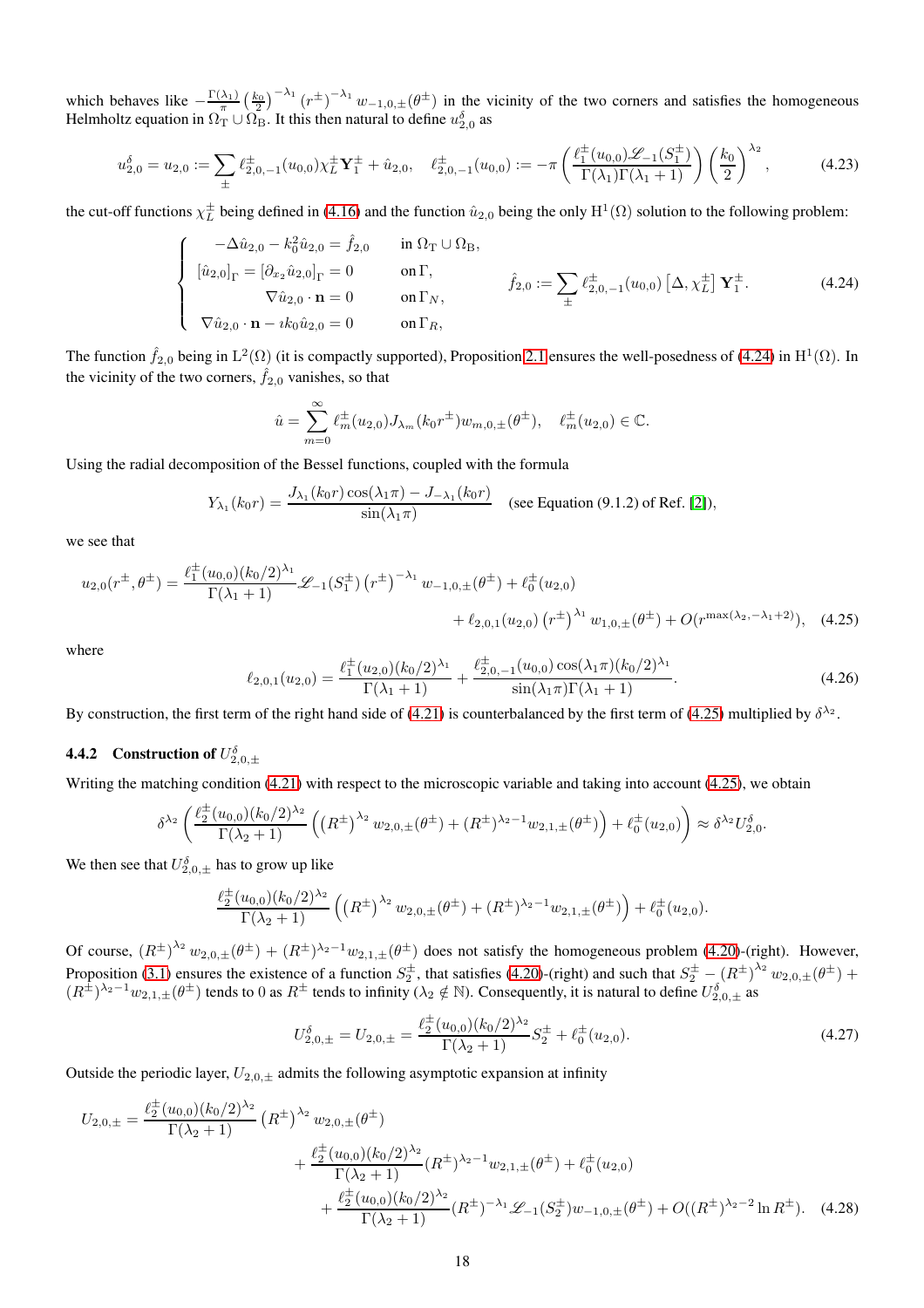# **4.5** Construction of the terms  $u_{1,1}^{\delta}$  and  $U_{1,1,\pm}^{\delta}$

Reminding that  $u_{1,1}^{\delta}$  fulfills the jump conditions [\(1.19\)](#page-5-3) and that  $u_{1,0} = 0$  (see [\(4.9\)](#page-14-1)),  $u_{1,1}^{\delta}$  and  $U_{1,1,\pm}^{\delta}$  satisfy the following problems

$$
\begin{cases}\n-\Delta u_{1,1}^{\delta} - k_0^2 u_{1,1}^{\delta} = 0 & \text{in } \Omega_{\mathcal{T}} \cup \Omega_{\mathcal{B}}, \\
\left[u_{1,1}^{\delta}\right]_{\mathcal{F}} = \left[\partial_{x_2} u_{1,1}^{\delta}\right]_{\mathcal{F}} = 0 & \text{on } \Gamma, \\
\nabla u_{1,1}^{\delta} \cdot \mathbf{n} = 0 & \text{on } \Gamma_{N}, \\
\nabla u_{1,1}^{\delta} \cdot \mathbf{n} - \iota k_0 u_{1,1}^{\delta} = 0 & \text{on } \Gamma_{R},\n\end{cases}\n\text{ and }\n\begin{cases}\n-\Delta U_{1,1,\pm}^{\delta} = 0 & \text{in } \widehat{\Omega}^{\pm}, \\
\partial_{\mathbf{n}} U_{1,1,\pm}^{\delta} = 0 & \text{on } \partial \widehat{\Omega}^{\pm}, \\
0 & \text{on } \partial \widehat{\Omega}^{\pm},\n\end{cases}\n\tag{4.29}
$$

Outside the thin periodic layer, the matching condition [\(1.26\)](#page-6-2) written up to order  $\delta^{\lambda_1+1}$  gives

$$
\delta \frac{\ell_1^{\pm}(u_{0,1})(k_0/2)^{\lambda_1}}{\Gamma(\lambda_1+1)} \left(r^{\pm}\right)^{\lambda_1} w_{1,0,\pm}(\theta^{\pm}) + \delta^{\lambda_1+1} u_{1,1}^{\delta} (r^{\pm}, \theta^{\pm}) \approx \delta^{\lambda_1+1} U_{1,1,\pm}^{\delta} \left(\frac{r^{\pm}}{\delta}, \theta^{\pm}\right). \tag{4.30}
$$

A analogous analysis than the one made in Section [4.2](#page-14-4) yields

<span id="page-18-0"></span>
$$
u_{1,1}^{\delta} = u_{1,1} = 0 \quad \text{and} \quad U_{1,1,\pm}^{\delta} = U_{1,1,\pm} = \frac{\ell_1^{\pm}(u_{0,1})(k_0/2)^{\lambda_1}}{\Gamma(\lambda_1 + 1)} S_1^{\pm}.
$$
 (4.31)

Far from the periodic layer, the asymptotic behaviour of  $U_{1,1,\pm}$  is given by

$$
U_{1,1,\pm}(\mathbb{R}^{\pm},\theta^{\pm}) = \frac{\ell_1^{\pm}(u_{0,1})(k_0/2)^{\lambda_1}}{\Gamma(\lambda_1+1)}(R^{\pm})^{\lambda_1}w_{1,0,\pm}(\theta^{\pm}) + O((R^{\pm})^{\lambda_1-1}).
$$
\n(4.32)

# 4.6 Construction of the terms  $u_{3,0}^{\delta}$  and  $U_{3,0,\pm}^{\delta}$  for  $\Theta > \frac{3\pi}{2}$

Reminding that  $u_{3,0}^{\delta}$  fulfills the jump conditions [\(1.18\)](#page-4-4),  $u_{3,0}^{\delta}$  and  $U_{3,0,\pm}^{\delta}$  satisfy

$$
\begin{cases}\n-\Delta u_{3,0}^{\delta} - k_0^2 u_{3,0}^{\delta} = 0 & \text{in } \Omega_{\mathcal{T}} \cup \Omega_{\mathcal{B}}, \\
\left[u_{3,0}^{\delta}\right]_{\Gamma} = \left[\partial_{x_2} u_{3,0}^{\delta}\right]_{\Gamma} = 0 & \text{on } \Gamma, \\
\nabla u_{3,0}^{\delta} \cdot \mathbf{n} = 0 & \text{on } \Gamma_{N}, \\
\nabla u_{3,0}^{\delta} \cdot \mathbf{n} - i k_0 u_{3,0}^{\delta} = 0 & \text{on } \Gamma_{R},\n\end{cases}\n\text{ and }\n\begin{cases}\n-\Delta U_{3,0,\pm}^{\delta} = 0 & \text{in } \Omega^{\pm}, \\
\partial_{\mathbf{n}} U_{3,0,\pm}^{\delta} = 0 & \text{on } \partial \Omega^{\pm}, \\
\partial_{\mathbf{n}} U_{3,0,\pm}^{\delta} = 0 & \text{on } \partial \Omega^{\pm},\n\end{cases}\n\tag{4.33}
$$

Outside the periodic layer, collecting the asymptotic representation [\(4.4\)](#page-13-3)-[\(4.4\)](#page-13-3)-[\(4.18\)](#page-16-0) of the far field terms, the defintions [\(4.5\)](#page-13-5)- [\(4.19\)](#page-16-1) of  $U_{0,0}$  and  $U_{0,1}$  and the asymptotic expansions [\(4.11\)](#page-14-3)-[\(4.28\)](#page-17-2)-[\(4.32\)](#page-18-0) of  $U_{1,0}$ ,  $U_{2,0}$ ,  $U_{1,1}$ , the matching condition [\(1.26\)](#page-6-2) written up to order  $\delta^{\lambda_3}$  becomes

$$
\frac{\ell_{3}^{\pm}(u_{0,0})(k_{0}/2)^{\lambda_{3}}}{\Gamma(\lambda_{3}+1)} \left( (r^{\pm})^{\lambda_{3}} w_{3,0,\pm}(\theta^{\pm}) + \delta(r^{\pm})^{\lambda_{3}-1} w_{3,1,\pm} \right) \n+ \delta^{\lambda_{2}} \ell_{2,0,1}(u_{2,0}) (r^{\pm})^{\lambda_{1}} w_{1,0,\pm} \n+ \delta^{\lambda_{3}} u_{3,0}^{\delta} \approx \delta^{\lambda_{3}} \left( \sum_{i=1}^{2} \frac{\ell_{3-i}^{\pm}(u_{0,0})(k_{0}/2)^{\lambda_{3-i}}}{\Gamma(\lambda_{3-i}+1)} (r^{\pm})^{-\lambda_{i}} \mathcal{L}_{-i}(S_{3-i}^{\pm}) w_{-i,0,\pm} \right) + \delta^{\lambda_{3}} U_{3,0}^{\delta}.
$$
\n(4.34)

## **4.6.1** Construction of the macroscopic term  $u_{3,0}^{\delta}$

In view of the right hand side of [\(4.34\)](#page-18-1), we remark that  $u_{3,0}^{\delta}$  has two singular contributions of the form  $(r^{\pm})^{-\lambda_2}$  and  $(r^{\pm})^{-\lambda_1}$ . Defining

$$
\mathbf{Y}_{2}^{\pm}(r^{\pm},\theta^{\pm})=Y_{\lambda_{2}}(k_{0}r^{\pm})w_{-2,0,\pm}(\theta^{\pm}),\quad\ell_{3,0,-i}^{\pm}(u_{0,0})=-\pi\mathcal{L}_{-i}(S_{3-i}^{\pm})\ell_{3-i}^{\pm}(u_{0,0})\frac{(k_{0}/2)^{\lambda_{3}}}{\Gamma(\lambda_{i})\Gamma(\lambda_{3-i}+1)},\tag{4.35}
$$

the function  $\sum_{i=1}^2\delta^{\lambda_3/2}\ell_{3,0,-i}^{\pm}(u_{0,0})\mathbf{Y}_i^{\pm} (r^{\pm},\theta^{\pm})$  ( $\mathbf{Y}_1^{\pm}$  defined in [\(4.22\)](#page-16-4)) can counterbalance the first two terms of the right hand side of [\(4.34\)](#page-18-1). This remark leads us to define  $u_{3,0}^{\delta}$  as

<span id="page-18-1"></span>
$$
u_{3,0}^{\delta} = u_{3,0} := \hat{u}_{3,0} + \sum_{\pm} \sum_{i=1}^{2} \ell_{3,0,-i}^{\pm}(u_{0,0}) \chi_L^{\pm} \mathbf{Y}_i^{\pm}, \tag{4.36}
$$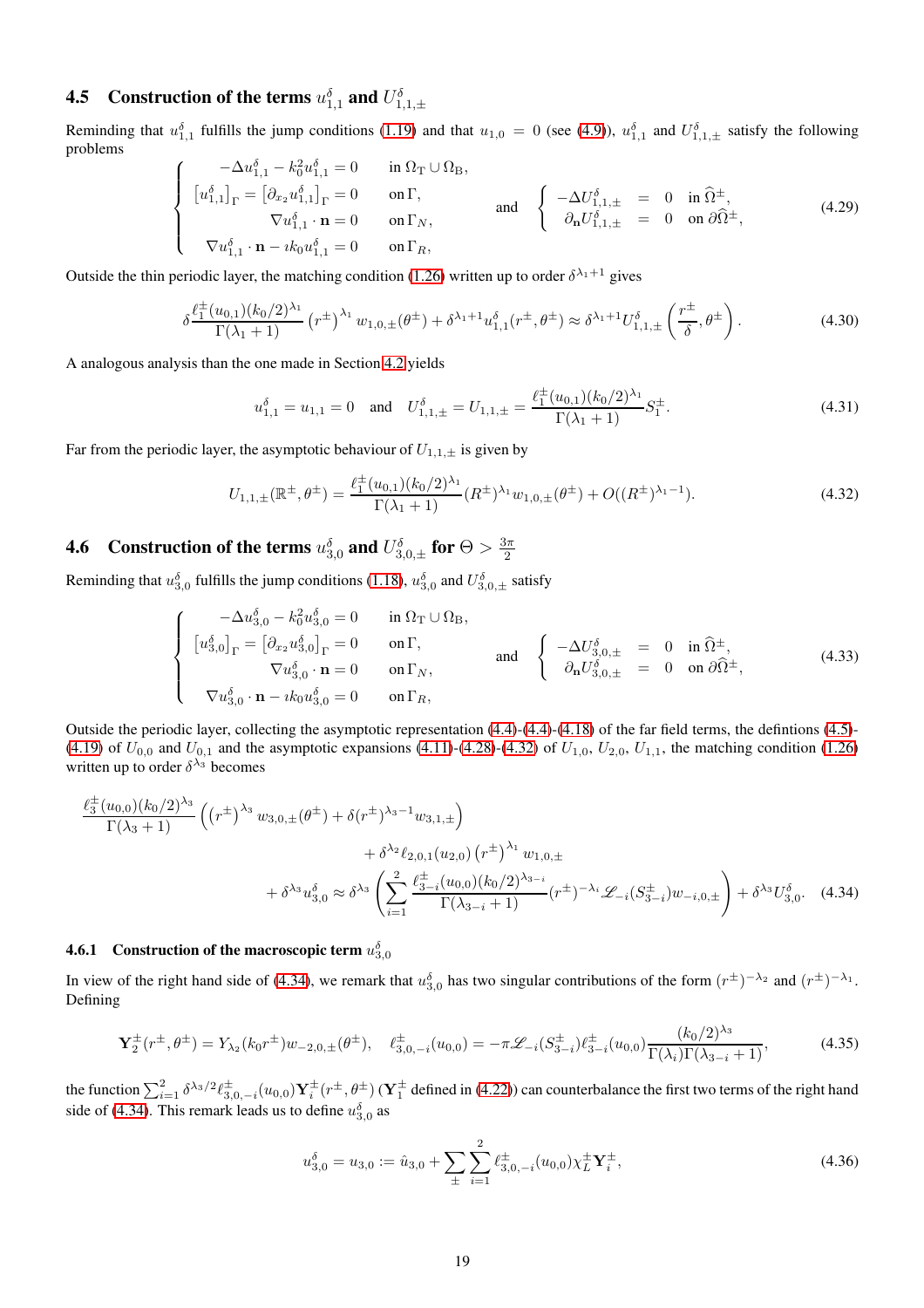where  $\chi_L^{\pm}$  is defined in [\(4.16\)](#page-15-3) and the function  $\hat{u}_{3,0}$  is the unique function of  $\mathrm{H}^1(\Omega)$  satisfying

<span id="page-19-1"></span>
$$
\begin{cases}\n-\Delta \hat{u}_{3,0} - k_0^2 \hat{u}_{3,0} = \hat{f}_{3,0} & \text{in } \Omega_{\text{T}} \cup \Omega_{\text{B}}, \\
[\hat{u}_{3,0}]_{\Gamma} = [\partial_{x_2} \hat{u}_{3,0}]_{\Gamma} = 0 & \text{on } \Gamma, \\
\nabla \hat{u}_{3,0} \cdot \mathbf{n} = 0 & \text{on } \Gamma_N, \\
\nabla \hat{u}_{3,0} \cdot \mathbf{n} - ik_0 \hat{u}_{3,0} = 0 & \text{on } \Gamma_R,\n\end{cases}
$$
\n(4.37)

with

<span id="page-19-2"></span>
$$
\hat{f}_{3,0} := \sum_{i=1}^{2} \sum_{\pm} \ell_{3,0,-i}^{\pm}(u_{0,0}) \left[ \Delta, \chi_L^{\pm} \right] \mathbf{Y}_i^{\pm}.
$$

The well-posedness of [\(4.37\)](#page-19-1) directly follows from Proposition [2.1.](#page-7-6) In the matching zones,

$$
u_{3,0}(r^{\pm},\theta^{\pm}) = -\frac{\ell_{3,0,-2}^{\pm}(u_{0,0})(k_0/2)^{-\lambda_2}}{\sin(\lambda_2\pi)\Gamma(1-\lambda_2)}(r^{\pm})^{-\lambda_2}w_{-2,0,\pm}(\theta^{\pm}) -\frac{\ell_{3,0,-1}^{\pm}(u_{0,0})(k_0/2)^{-\lambda_1}}{\sin(\lambda_1\pi)\Gamma(1-\lambda_1)}(r^{\pm})^{-\lambda_1}w_{-1,0,\pm}(\theta^{\pm}) + \ell_0^{\pm}(u_{3,0}) + O(r^{-\lambda_2+2}), \quad (4.38)
$$

## **4.6.2** Construction of  $U_{3,0,\pm}^{\delta}$

Writing the matching condition [\(4.34\)](#page-18-1) in term of the microscopic variables and taking into account [\(4.38\)](#page-19-2), we obtain

$$
\delta^{\lambda_3} \left( \frac{\ell_3^{\pm}(u_{0,0})(k_0/2)^{\lambda_3}}{\Gamma(\lambda_3+1)} \left( \left( r^{\pm} \right)^{\lambda_3} w_{3,0,\pm}(\theta^{\pm}) + (R^{\pm})^{\lambda_3-1} w_{3,1,\pm}(\theta^{\pm}) \right) + \ell_{2,0,1}(u_{2,0}) \left( R^{\pm} \right)^{\lambda_1} w_{1,0,\pm}(\theta^{\pm}) + \ell_0^{\pm}(u_{3,0}) \right) \approx \delta^3 U_{3,0}^{\delta}.
$$
 (4.39)

As in Section [4.4,](#page-16-5) it is natural to define  $U_{3,0,\pm}^{\delta}$  as

$$
U_{3,0,\pm}^{\delta} = U_{3,0,\pm} := \frac{\ell_3^{\pm}(u_{0,0})(k_0/2)^{\lambda_3}}{\Gamma(\lambda_3 + 1)} S_3^{\pm}
$$
  
+ 
$$
\frac{(\ell_1^{\pm}(u_{2,0})\sin \lambda_1 \pi + \ell_{2,0,-1}^{\pm}(u_{2,0})\cos \lambda_1 \pi)(k_0/2)^{\lambda_2}}{\Gamma(\lambda_1 + 1)\sin \lambda_1 \pi} S_1^{\pm} + \ell_0^{\pm}(u_{3,0}).
$$
 (4.40)

## <span id="page-19-0"></span>4.7 The 'automatic' matching inside the layer

We end this part by showing, that far and near field expansions automatically match in the matching areas. For the sake of concision, we consider the case  $\theta \in (\pi, 3\pi/2)$  and we only investigate the matching area located in the vicinity of the right corner  $x_0^+$ .

<span id="page-19-3"></span>On the one hand, collecting the results of the present section and Appendix [2,](#page-7-0) we see that the boundary layer correctors are given by

$$
\Pi_{0,0}(x_1, \mathbf{X}) = \langle u_{0,0} \rangle_{\Gamma}(x_1) V_0(\mathbf{X}), \quad \Pi_{1,0} = 0,
$$
\n
$$
\Pi_{0,1}(x_1, \mathbf{X})(x_1, \mathbf{X}) = \langle u_{0,1} \rangle_{\Gamma}(x_1) V_0(\mathbf{X}) + \partial_{x_1} \langle u_{0,0} \rangle_{\Gamma}(x_1) V_{1,1}(\mathbf{X}) + \langle \partial_{x_2} u_{0,0} \rangle_{\Gamma}(x_1) V_{1,2}(\mathbf{X}),
$$
\n
$$
Pi_{2,0}(x_1, \mathbf{X}) = \langle u_{2,0} \rangle_{\Gamma}(x_1) V_0(\mathbf{X}), \quad \Pi_{1,1} = 0.
$$
\n(4.41)

Then, the asymptotic expansion for the boundary layer in the matching areas can be directly written introducing the asymptotic formula [\(4.4\)](#page-13-3)-[\(4.18\)](#page-16-0)-[\(4.25\)](#page-17-1) of the macroscopic terms  $u_{0,0}$ ,  $u_{0,1}$  and  $u_{2,0}$  into [\(4.41\)](#page-19-3). Writting the obtained asymptotic expansions in term of the microscopic variables, noticing that  $V_0 = W_0^{\mathfrak{t}}$ ,  $V_{1,1} = W_1^{\mathfrak{t}}$  and  $V_{1,2} = W_1^{\mathfrak{n}}$  (defined in [\(C.1\)](#page-28-0)-[\(C.4\)](#page-29-1)), and summing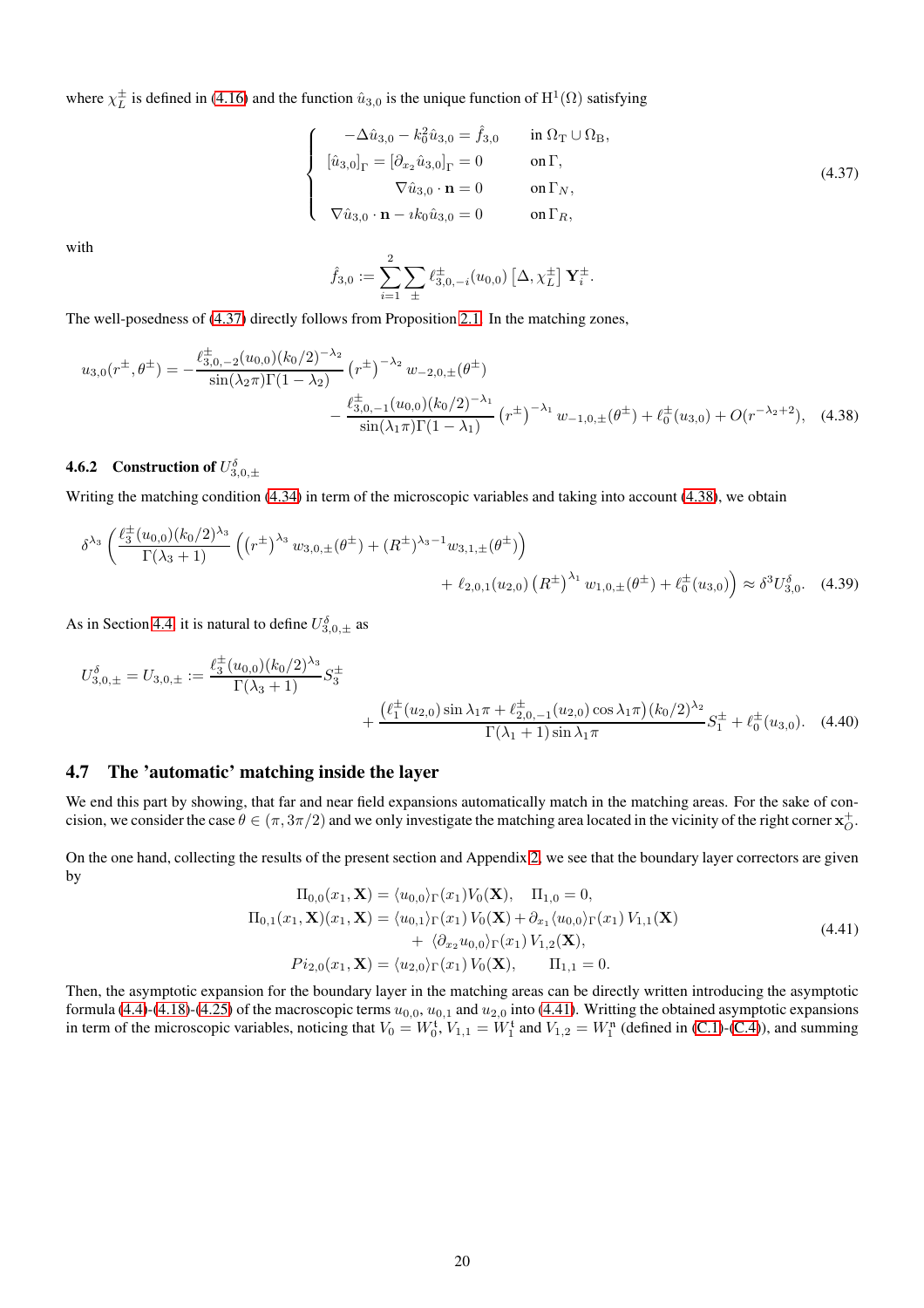over  $(n, q) \in \mathbb{N}_2$ , we obtain

<span id="page-20-2"></span>
$$
\sum_{(n,q)\in\mathbb{N}_2} \delta^{\lambda_n+q} \Pi_{n,q} \approx \ell_0^{\pm}(u_{0,0}) W_0^{\mathfrak{t}}
$$
\n
$$
+ \delta^{\lambda_1} \left\{ \frac{\ell_1^{\pm}(u_{0,0})(k_0/2)^{\lambda_1}}{\Gamma(\lambda_1+1)} \right\} \left\{ |X_1|^{\lambda_1} p_{1,0,+} + |X_1|^{\lambda_1-1} p_{1,1,+} + |X_1|^{-\lambda_1} \mathcal{L}_{-1}(S_1^{\pm}) p_{-1,0,+} W_0^{\mathfrak{t}} \right\}
$$
\n
$$
+ \delta \ell_0^{\pm}(u_{0,1}) W_0^{\mathfrak{t}}
$$
\n
$$
+ \delta^{\lambda_2} \left\{ \frac{\ell_2^{\pm}(u_{0,0})(k_0/2)^{\lambda_2}}{\Gamma(\lambda_2+1)} \right\} \left\{ |X_1|^{\lambda_2} p_{2,0,+} + |X_1|^{\lambda_2-1} p_{2,1,+} \right\} + \delta^{\lambda_2} \ell_0^{\pm}(u_{2,0}) W_0^{\mathfrak{t}}
$$
\n
$$
+ \delta^{\lambda_1+1} \left\{ \frac{\ell_1^{\pm}(u_{0,1})(k_0/2)^{\lambda_1}}{\Gamma(\lambda_1+1)} \right\} |X_1|^{\lambda_1} p_{1,0,+},
$$
\n(4.42)

the function  $p_{n,r,t,\pm}$  being defined in [\(C.3\)](#page-30-8).

On the other hand, using the definitions [\(4.5\)](#page-13-5)-[\(4.10\)](#page-14-5)-[\(4.19\)](#page-16-1)-[\(4.27\)](#page-17-3) of the near field terms, the truncated series of the near field is given by

$$
\sum_{(n,q)\in\mathbb{N}_2} \delta^{\lambda_n+q} \Pi_{n,q} = \ell_0^+(u_{0,0}) + \delta^{\lambda_1} \frac{\ell_1^+(u_{0,0})(k_0/2)^{\lambda_1}}{\Gamma(\lambda_1+1)} S_1^+ + \delta \ell_0^+(u_{0,1}) + \delta^{\lambda_2} \left(\frac{\ell_2^+(u_{0,0})(k_0/2)^{\lambda_2}}{\Gamma(\lambda_2+1)} S_2^+ + \ell_0^+(u_{2,0})\right) + \delta^{\lambda_1+1} \frac{\ell_1^+(u_{0,1})(k_0/2)^{\lambda_1}}{\Gamma(\lambda_1+1)} S_1^+.
$$
 (4.43)

Introducing the asymptotic expansions [\(3.7\)](#page-12-1) of the functions  $S_1^+$  and  $S_2^+$  in the vicinity of the periodic layer into [\(4.43\)](#page-20-1), we see that the near field expansions [\(4.43\)](#page-20-1) and [\(4.42\)](#page-20-2) coïncide (up to a given order).

# <span id="page-20-0"></span>5 Error estimates

To finish this paper, we give the sketch of the proof of Theorem [1.4.](#page-6-3) As usual for this kind of work (see *e. g.* Section 6 of Ref. [\[20\]](#page-31-12), Section 3 of Ref. [\[26\]](#page-31-7), Section 2.5 of Ref. [\[27\]](#page-31-20)), the proof of the previous result is based on the construction of an approximation  $u_{N_0}^{\delta}$  of  $u^{\delta}$  in the whole domain  $\Omega^{\delta}$ . To do so, we define the following four truncated series (at order  $N_0$ ), corresponding to the truncated series of the macroscopic terms, the boundary layer terms and the near field terms:

- The truncated series  $u_{\text{macro,}N_0}^{\delta}$  of the macroscopic terms: the macroscopic approximation is defined by

<span id="page-20-1"></span>
$$
u_{\text{macro},N_0}^{\delta}(\mathbf{x}) = \chi_{\text{macro}}^{\delta}(\mathbf{x}) \sum_{(n,q) \in \mathbb{N}_{N_0}} \delta^{\lambda_n + q} u_{n,q}^{\delta}(\mathbf{x}),\tag{5.1}
$$

where the set  $\mathbb{N}_{N_0}$  is the set of indexes  $(n, q) \in \mathbb{N}^2$  for which  $\lambda_n + q < N_0$ , and the macroscopic cut-off function  $\chi_{\text{macro}}^{\delta}$ is given by

$$
\chi_{\text{macro}}^{\delta}(\mathbf{x}) = \chi_{+}\left(\frac{x_{1} - L}{\delta}\right)\chi_{-}\left(\frac{x_{1} + L}{\delta}\right)\chi\left(\frac{x_{2}}{\delta}\right) + \sum_{\pm} \chi_{\text{macro},\pm}\left(\frac{x_{1} \mp L}{\delta},\frac{x_{2}}{\delta}\right)\left(1 - \chi_{\pm}\left(\frac{x_{1} \mp L}{\delta}\right)\right). \quad (5.2)
$$

We notice that the function  $\chi_{\text{macro}}^{\delta}$  is equal to 1 for  $|x_1| > L$  and coincides with  $\chi\left(\frac{x_2}{\delta}\right)$  in the region  $|x_1| < L - \delta$  (The cut-off functions  $\chi$  and  $\chi_{\pm}$  are defined in [\(1.11\)](#page-3-4) and [\(1.15\)](#page-4-5), while the cut-off functions  $\chi_{\text{macro},+}$ , represented on Fig. [5,](#page-12-0) satisfies  $(3.4)$ .

- The truncated series  $\Pi_{N_0}^{\delta}$  of the periodic correctors is given by

$$
\Pi_{N_0}^{\delta}(\mathbf{x}) = \chi_+\left(\frac{x_1 - L}{\delta}\right)\chi_-\left(\frac{x_1 + L}{\delta}\right)\chi\left(\frac{2x_2}{\min(H_B, H_T)}\right)\sum_{(n,q)\in\mathbb{N}_{N_0}} \delta^{\lambda_n + q} \Pi_{n,q}^{\delta}(\mathbf{x}).\tag{5.3}
$$

The use of the function  $\chi_+\left(\frac{x_1-L}{\delta}\right)\chi_-\left(\frac{x_1+L}{\delta}\right)$  permits us to localize the function  $\Pi_{N_0}^{\delta}(\mathbf{x})$  in the domain  $|x_1| < L$  while the introduction of the function  $\chi \left( \frac{2x_2}{\min(H_B, H_T)} \right)$ ) ensures that  $\Pi_{N_0}^{\delta}(\mathbf{x})$  satisfies Neumann boundary condition on  $\Gamma_N$ .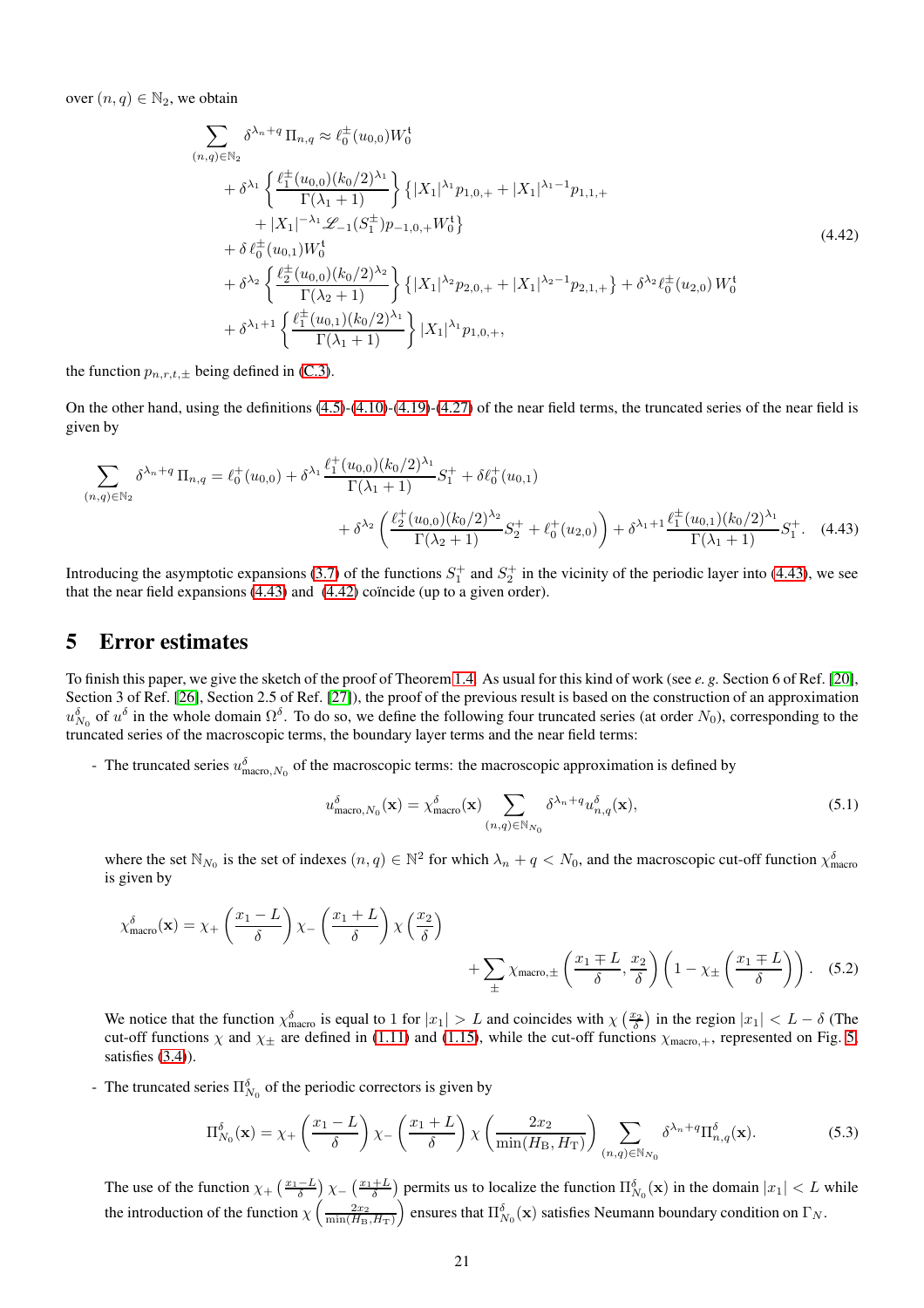- The truncated near field series  $U_{N_0,\pm}^{\delta}$  are given by

<span id="page-21-1"></span>
$$
U_{N_0,\pm}^{\delta} = \sum_{(n,q)\in\mathbb{N}_{N_0}} \delta^{\lambda_n+q} U_{n,q,\pm}^{\delta} \left(\frac{\mathbf{x}-\mathbf{x}_O^{\pm}}{\delta}\right).
$$
 (5.4)

Based, on these truncated series, the global approximation  $u_{N_0}^{\delta}$  is defined by

$$
u_{N_0}^{\delta} = \chi_+^{\delta} U_{N_0,+}^{\delta} + \chi_-^{\delta} U_{N_0,-}^{\delta} + (1 - \chi_+^{\delta} - \chi_-^{\delta}) \left( u_{\text{macro},N_0}^{\delta} + \Pi_{N_0}^{\delta} \right),\tag{5.5}
$$

where  $\chi_{\pm}^{\delta}(\mathbf{x}) = \chi(|\mathbf{x} - \mathbf{x}_{\mathcal{O}}^{\pm}|/\sqrt{\delta})$ . We point out that  $u_{N_0}^{\delta}$  coincides with  $U_{N_0,\pm}^{\delta}$  in the vicinity of the two corners, with  $\Pi_{N_0}^{\delta}$  in the vicinity of the layer and with  $u_{\text{macro},N_0}^{\delta}$  away from the corner and the periodic layer.

**Remark 5.1.** The overall approximation  $u_{N_0}^{\delta}$  can be computed for any real number  $\mathbb{N}_0$  as soon as the terms of the the far and *near field expansions are defined. In Section [4,](#page-13-0) we only constructed the first terms of these expansions, but the next order terms can naturally be derived using the same methodology.*

The overall approximation being constructed, it remains to evaluate the H<sup>1</sup>-norm of the error  $e_{N_0}^{\delta} = u^{\delta} - u_{N_0}^{\delta}$  in  $\Omega^{\delta}$ . It is in fact sufficient to estimate the residue  $(\Delta + (k^{\delta})^2)e_{N_0}^{\delta}$  and the Neumann trace  $\partial_{\mathbf{n}}e_{N_0}^{\delta}$ . Indeed, the estimation of  $||e_{N_0}^{\delta}||_{H^1(\Omega^{\delta})}$  directly results from a straightforward modification of the uniform stability result [\(1.7\)](#page-3-1) (Proposition [1.2\)](#page-3-5): there exists a constant  $C > 0$ independent of  $\delta$  (but depending on other parameters such as  $N_0$  and hole shape) such that, for  $\delta$  small enough,

$$
\left\|e_{N_0}^\delta\right\|_{\mathcal{H}^1(\Omega^\delta)} \leqslant C\left(\left\|(\Delta + (k^\delta)^2)e_{N_0}^\delta\right\|_{\mathcal{L}^2(\Omega^\delta)} + \left\|\partial_\mathbf{n}e_{N_0}^\delta\right\|_{\mathcal{L}^2(\Gamma^\delta)}\right).
$$
\n(5.6)

Similarly to the proof of Proposition 6.3 in Ref. [\[20\]](#page-31-12), we decompose the error of the residue into a modeling error (measuring how the truncated far and near field expansions fail to satisfies the Helmholtz equation and the Neumann boundary condition) and a matching error (measuring the difference between the far and near field expansions in the matching areas), and we obtain the following proposition:

**Proposition 5.2.** Let  $N_0 \in \mathbb{R}$ . There exists a constant  $C \ge 0$ , a constant  $\kappa = \kappa(N_0) > 0$  and a constant  $\delta_0 > 0$  such that, for  $any \delta \in (0, \delta_0)$ ,

$$
\left\| (\Delta + (k^{\delta})^2) e_{N_0}^{\delta} \right\|_{\mathcal{L}^2(\Omega^{\delta})} + \left\| \partial_{\mathbf{n}} e_{N_0}^{\delta} \right\|_{\mathcal{L}^2(\Gamma^{\delta})} \leqslant C (\ln \delta)^{\kappa} \delta^{\frac{N_0}{2} - \frac{5}{2}}.
$$

*As a consequence, there exists a constant*  $C > 0$ *, a constant*  $\kappa = \kappa(N_0) > 0$  *and a constant*  $\delta_0 > 0$  *such that, for any*  $\delta \in (0, \delta_0)$ *,* 

<span id="page-21-2"></span>
$$
\left\|e_{N_0}^{\delta}\right\|_{\mathcal{H}^1(\Omega^{\delta})} \leqslant C(\ln \delta)^{\kappa} \delta^{\frac{N_0}{2} - \frac{5}{2}}.
$$
\n
$$
(5.8)
$$

Finally, since  $e_{N_0}^{\delta}$  coincides with  $u^{\delta} - \sum_{(n,q) \in \mathbb{N}_{N_0}} \delta^{\lambda_n+q} u_{n,q}^{\delta}$  in  $\Omega_\alpha$  for  $\delta$  small enough, Theorem [1.4](#page-6-3) follows from [\(5.8\)](#page-21-2) and the triangular inequality.

## Acknowledgment

The authors would like to thank Robert Gruhlke (TU Berlin) for helpful discussions and the support of the implementation in Concepts related to the project. They gratefully acknowledge the financial support by the Einstein Foundation Berlin (grant number IPF-2011-98).

## <span id="page-21-0"></span>A Proof of Proposition [1.2](#page-3-5)

The variational formulation associated with [\(1.6\)](#page-2-0) writes as follows: find  $u^{\delta} \in H^1(\Omega^{\delta})$  such that,

$$
\forall v \in \mathcal{H}^1(\Omega^\delta), \qquad a^\delta(u^\delta, v) = \langle \partial_n u_{\text{inc}} - ik_0 u_{\text{inc}}, v \rangle_{H^{-1/2}(\Gamma_R^+), H^{1/2}(\Gamma_R^+)} \tag{A.1}
$$

where

$$
a^{\delta}(u,v) = \int_{\Omega^{\delta}} \nabla u \cdot \overline{\nabla v} \, dx - \int_{\Omega^{\delta}} (k^{\delta})^2 u \, \overline{v} \, dx - ik_0 \int_{\Gamma_R} u \overline{\nabla v} dx,
$$

and  $\langle \cdot, \cdot \rangle_{H^{-1/2}(\Gamma_R^+), H^{1/2}(\Gamma_R^+)}$  stands for the duality pairing between  $H^{-1/2}(\Gamma_R^+)$  and  $H^{1/2}(\Gamma_R^+)$  extending the  $L^2(\Gamma_R^+)$  inerproduct. It is easily seen that Problem [\(1.6\)](#page-2-0) is a Fredholm-type problem (Theorem 6.6 in [\[12\]](#page-31-15)). Let us prove that is has a unique solution. Assume that

$$
a^{\delta}(u,v) = 0 \quad \forall v \in \mathrm{H}^{1}(\Omega^{\delta}).
$$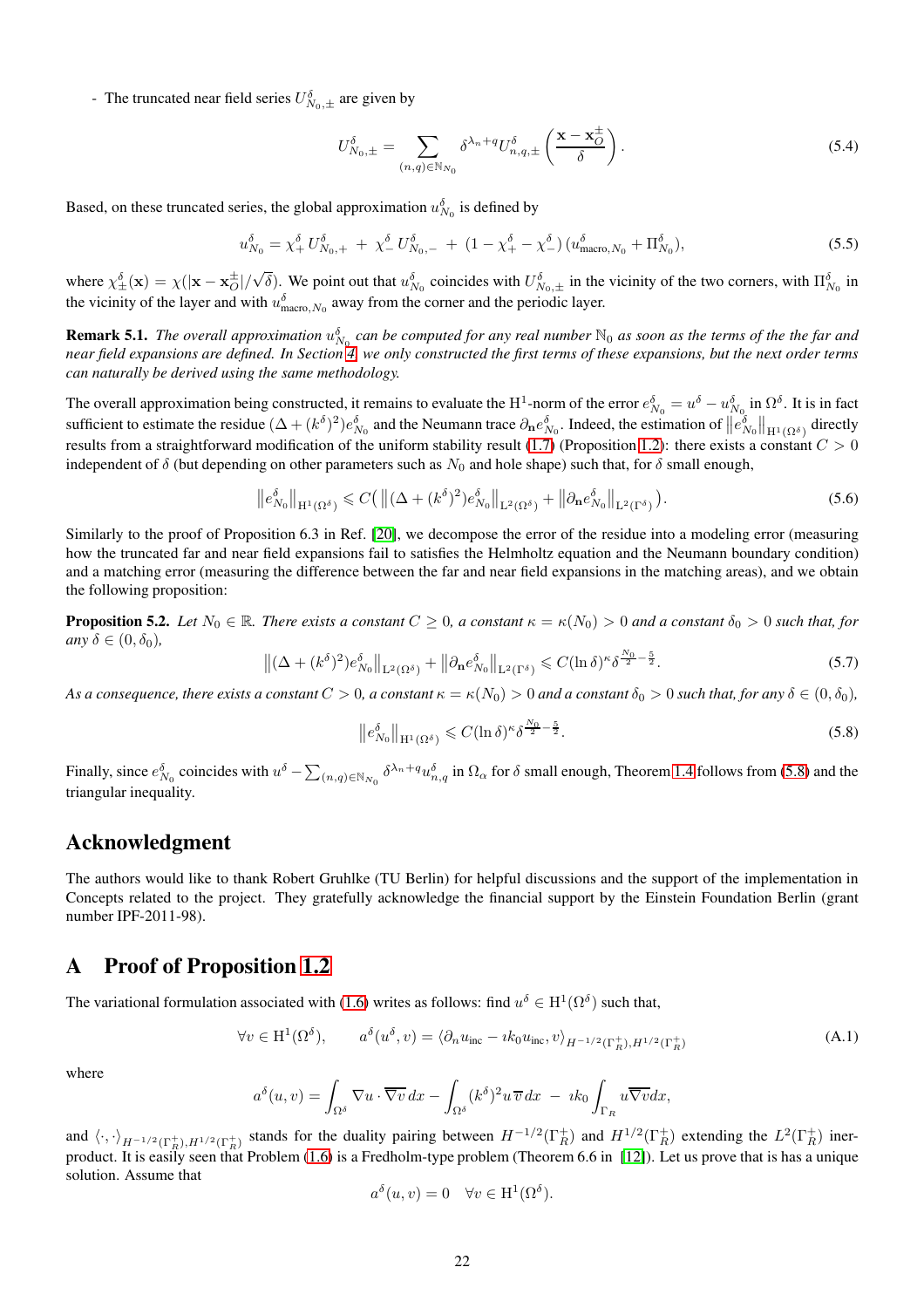Then, taking  $v = u^{\delta}$  leads to  $u^{\delta} = 0$  on  $\Gamma_R^{\pm}$ . Since  $u^{\delta} = 0$  satisfies a Robin-type boundary condition on  $\Gamma_R$ , we deduce that  $\partial_n u^{\delta} = 0$  on  $\Gamma_R^{\pm}$ . It then follows from the unique continuation theorem that  $u^{\delta} = 0$  in the whole domain  $\Omega^{\delta}$ .

It remains to prove the uniform stability estimate  $(1.7)$ . The proof is by contradiction. If  $(1.7)$  does not hold, there exists a sequence  $\delta_n$  going to 0 as n tends to  $+\infty$ , and a sequence  $u_n \in \mathrm{H}^1(\Omega^{\delta})$  such that

$$
||u_n||_{\mathcal{H}^1(\Omega^{\delta_n})} = 1 \quad \text{and} \quad \forall v \in \mathcal{H}^1(\Omega^{\delta_n}), \lim_{n \to +\infty} a^{\delta_n}(u_n, v) = 0. \tag{A.2}
$$

First, we construct an extension of  $\tilde{u}_n$  of  $u_n$  belonging to  $H^1(\Omega)$  (see *e. g.* example 1 in [\[38\]](#page-32-11)) that satisfies

$$
1 \leq \|\tilde{u}_n\|_{\mathcal{H}^1(\Omega)} \leq C \|u_n\|_{\mathcal{H}^1(\Omega^\delta)} \quad \text{and} \quad \tilde{u}_n = u_n \text{ on } \Omega^{\delta_n}.
$$

Then, for any  $v \in H^1(\Omega)$ ,

$$
\lim_{n \to +\infty} a^{\delta_n}(\tilde{u}_n, v) = \lim_{n \to +\infty} \left( a^{\delta_n}(u_n, v) + \int_{\Omega_{\text{hole}}^{\delta_n}} \nabla \tilde{u}_n \cdot \overline{\nabla v} \, dx - (k^{\delta})^2 \tilde{u}_n \overline{v} \, dx \right) = 0.
$$

Indeed, since the measure of  $\Omega_{\text{hole}}^{\delta_n}$  tends to 0 as  $\delta$  tends to 0, for any  $v \in H^1(\Omega)$ ,  $\lim_{n \to +\infty} ||v||_{H^1(\Omega_{\text{hole}}^{\delta_n})} = 0$ .

Besides,  $\tilde{u}_n$  being bounded in  $\mathrm{H}^1(\Omega)$ , there exists a function  $u_* \in \mathrm{H}^1(\Omega)$  such that, up to a subsequence,  $\tilde{u}_n$  weakly tends to  $u_*$ in  $\mathrm{H}^1(\Omega)$  as *n* tends to  $+\infty$ . As a result,

$$
\lim_{n \to +\infty} a^{\delta_n}(\tilde{u}_n, v) = \int_{\Omega} \nabla u_* \cdot \overline{\nabla v} \, dx - (k_0)^2 \int_{\Omega} u_* \overline{v} \, dx - ik_0 \int_{\Omega} u_* v \, ds = 0.
$$

Naturally, it implies that  $u_* = 0$ . In particular, it  $\lim_{n\to\infty} ||\tilde{u}_n||_{L^2(\Omega)} = 0$ , which in turn implies that  $\lim_{n\to\infty} ||\nabla \tilde{u}_n||_{L^2(\Omega)} = 0$ , and contradicts the fact that  $\|\tilde{u}_n\|_{H^1(\Omega)} \geq 1$ .

## <span id="page-22-0"></span>B Technical results for the near field singularities

### B.1 The variational framework associated with the near field problems

The near field terms  $U^{\delta}_{n,q,\pm}$  satisfy Laplace problems (see [\(1.23\)](#page-5-2))of the form

<span id="page-22-4"></span>
$$
\begin{cases}\n-\Delta U = F & \text{in } \hat{\Omega}^{\pm}, \\
\partial_{\mathbf{n}} U = G & \text{on } \partial \hat{\Omega}^{\pm}.\n\end{cases}
$$
\n(B.1)

As described in Section 3.5 in [\[13\]](#page-31-19), the standard variational space to solve problem [\(B.1\)](#page-22-4) is

$$
\mathfrak{V}(\widehat{\Omega}^{\pm}) = \left\{ v \in H_{loc}^1(\widehat{\Omega}^{\pm}), \ \nabla v \in L^2(\widehat{\Omega}^{\pm}), \ \frac{v}{(1 + R^{\pm})\ln(2 + R^{\pm})} \in L^2(\widehat{\Omega}^{\pm}) \right\},\tag{B.2}
$$

which, equipped with the norm

$$
||v||_{\mathfrak{V}(\widehat{\Omega}^{\pm})} = (||v/(1 + R^{\pm})\ln(2 + R^{\pm})||_{\mathbf{L}^{2}(\widehat{\Omega}^{\pm})}^{2} + ||\nabla v||_{\mathbf{L}^{2}(\widehat{\Omega}^{\pm})}^{2})^{1/2}
$$

is a Hilbert space. Based on a variational formulation, we can prove the following well-posedness result (see Proposition 3.22 and Corollary 3.23 of Ref. [\[13\]](#page-31-19) for the proof):

<span id="page-22-2"></span><span id="page-22-1"></span>**Proposition B.1.** Assume that  $(1 + R^{\pm}) \ln(2 + R^{\pm}) F \in L^2(\Omega^{\pm})$ ,  $(1 + R^{\pm})^{1/2} \ln(2 + R^{\pm}) G \in L^2(\partial \Omega^{\pm})$ , and the compati*bility condition*

$$
\int_{\widehat{\Omega}^{\pm}} F + \int_{\partial \widehat{\Omega}^{\pm}} G = 0
$$
\n(B.3)

*is satisfied. Then, problem* [\(B.1\)](#page-22-4) *has a solution*  $u \in \mathfrak{V}(\Omega^{\pm})$ *, unique up to an additive constant.* 

## <span id="page-22-3"></span>B.2 Absence of logarithmic singularity

As explained in Section [3,](#page-11-0) we are interesting in building solutions to the homogeneous problem (*i. e.*  $F = G = 0$ ) associated with [\(B.1\)](#page-22-4) that blow up at infinity. One natural question is to know if such a solution can blow up like  $\ln R^{\pm}$  at infinity. The negative answer is given in the following Lemma: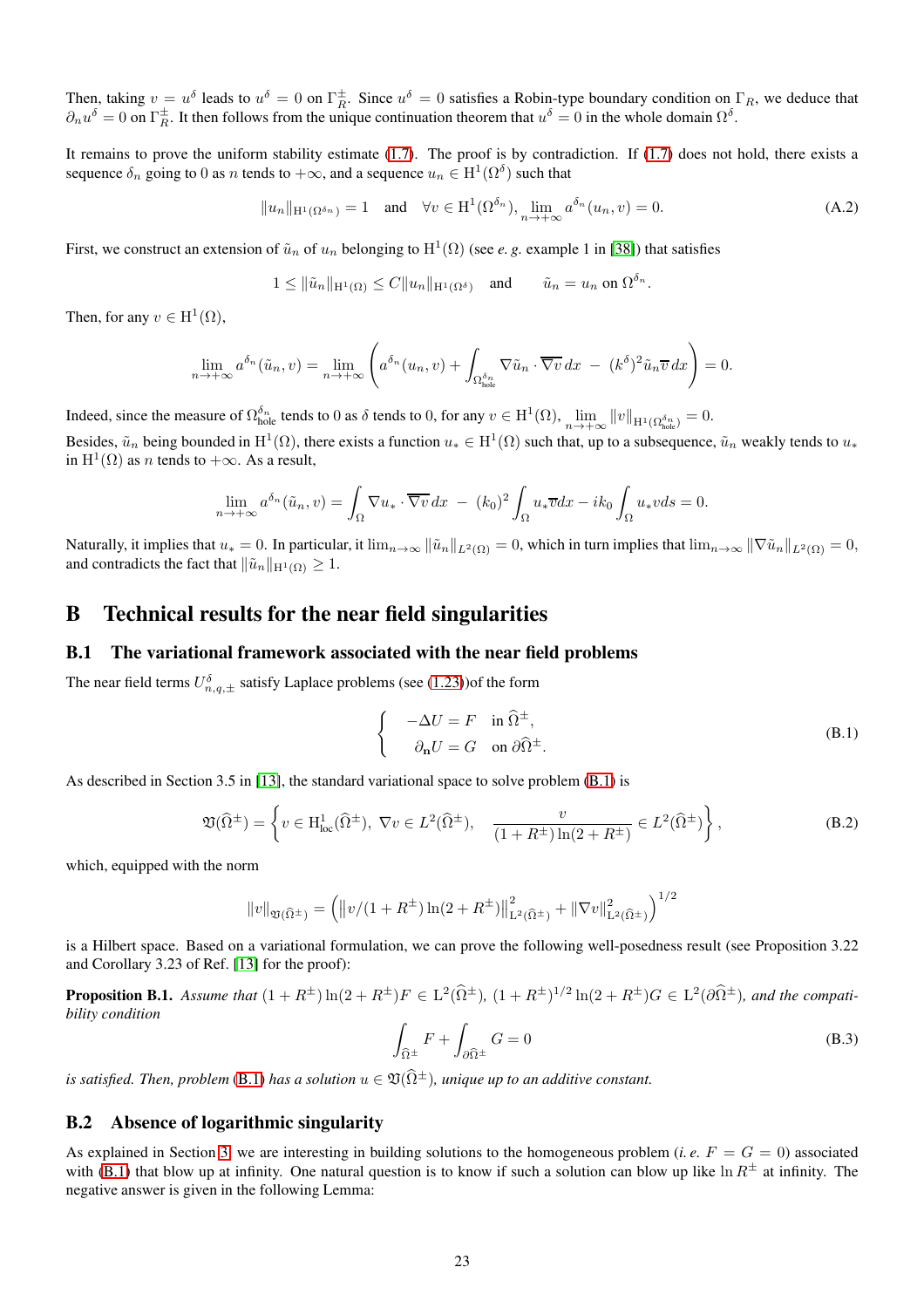### <span id="page-23-1"></span>Lemma B.2. *The problem*

<span id="page-23-2"></span>
$$
\begin{cases}\n-\Delta U = \Delta U_{0,1,\pm} & \text{in } \hat{\Omega}^{\pm}, \\
\partial_{\mathbf{n}} U = -\partial_{\mathbf{n}} U_{0,1,\pm} & \text{on } \partial \hat{\Omega}^{\pm}\n\end{cases}
$$
\n(B.4)

*has no solution in*  $\mathfrak{A}(\Omega^+)$ *. As a consequence, it is not possible to construct a solution to the homogeneous problem* [\(B.1\)](#page-22-4) *(i.e.*  $F = G = 0$ ) that has a logarithmic blow up as  $R^{\pm}$  tends toward infinity.

*Proof.* We first remark that  $(1 + R^{\pm}) \ln(2 + R^{\pm}) \Delta \mathcal{U}_{0,1,\pm} \in \mathcal{L}^2(\hat{\Omega}^{\pm})$  and  $(1 + R^{\pm})^{1/2} \ln(2 + R^{\pm}) \partial_{\mathbf{n}} \mathcal{U}_{0,1,\pm} \in \mathcal{L}^2(\partial \hat{\Omega}^{\pm})$ . Then, thanks to Proposition [B.1,](#page-22-1) if Problem [\(B.4\)](#page-23-2) has a solution in  $\mathfrak{V}(\hat{\Omega}^+)$ , the right hand side of (B.4) has to satisfy the compatibility condition [\(B.3\)](#page-22-2). We shall see that this compatibility condition does not hold.

Following the proof of Theorem 3.25 in Ref. [\[13\]](#page-31-19), we shall construct a sequence of domains  $\widehat{\Omega}_{k}^{+}$  that tends to  $\widehat{\Omega}^{+}$  as k tends to +∞. To do so, we introduce  $M_0 \in (0,1)$  such that the vertical segment  $\{-M_0\} \times (-1,1)$  does not intersect the obstacle  $\widehat{\Omega}_{\text{hole}}$ , and we consider the sequence  $(M_k)_{k \in \mathbb{N}^*}$  defined by  $M_k = M_0 + k$ . By construction, the vertical segment  $\{-M_k\} \times (-1, 1)$ does not intersect any hole of the domain  $\hat{\Omega}^+$ . Then, we define,

<span id="page-23-3"></span>
$$
\widehat{\Omega}_k^+ = \widehat{\Omega}^+ \cap \mathcal{B}(0, M_k) \quad \text{and} \quad \Gamma_k^+ = (\partial \widehat{\Omega}^+) \cap \mathcal{B}(0, M_k). \tag{B.5}
$$

We have

$$
\int_{\widehat{\Omega}^+} \Delta \mathcal{U}_{0,1,+} - \int_{\partial \widehat{\Omega}^+} \partial_{\mathbf{n}} \mathcal{U}_{0,1,+} = \lim_{k \to \infty} \int_{\widehat{\Omega}^+_{k}} \Delta \mathcal{U}_{0,1,+} - \int_{\Gamma^+_{k}} \partial_{\mathbf{n}} \mathcal{U}_{0,1,+}
$$
(B.6)

Applying the Green formula (to the first integral of the right hand side of the previous equality) gives

$$
\int_{\widehat{\Omega}^+} \Delta \mathcal{U}_{0,1,+} - \int_{\partial \widehat{\Omega}^+} \partial_{\mathbf{n}} \mathcal{U}_{0,1,+} = \lim_{k \to \infty} \int_0^{\Theta} \partial_R^{\pm} \mathcal{U}_{0,1,+} (M_k, \theta^+) M_k d\theta^+.
$$
 (B.7)

But, for large  $R^{\pm}$ ,

$$
\mathcal{U}_{0,1,+}(M,\theta^+) = \ln R^{\pm} + \chi_{\text{macro},+}(X_1^+, X_2^+) \frac{1}{R^{\pm}} w_{0,1,+}(\ln R^{\pm}) + \chi_{-}(X_1^+)|X_1^+|^{-1} p_{0,1,+}(\ln |X_1^+|, X_1^+, X_2^+)
$$

where

$$
p_{0,1,+}(\ln|X_1^+|,X_1^+,X_2^+)=g_{0,0,1,+}^{\mathfrak{n}}(\ln|X_1^+|)W_1^{\mathfrak{n}}(X_1^+,X_2^+)+\sum_{p=0}^1 g_{0,1-p,p,+}^{\mathfrak{t}}(\ln|X_1^+|)W_p^{\mathfrak{t}}(X_1^+,X_2^+),
$$

 $g_{0,1-p,p,+}^{\dagger}$  and  $g_{0,0,1,+}^{\dagger}$  having a polynomial dependence with respect to  $\ln |X_1^+|$ . Then, a direct computation shows that

$$
\partial_{R^+} \mathcal{U}_{0,1,+}(R^+, \theta^+) = \frac{1}{M} + O\left(\frac{\ln R^+}{(R^+)^2}\right), \quad \text{uniformly w.r.t } \theta^+.
$$

Consequently, taking the limit of the integral in [\(B.7\)](#page-23-3) gives

$$
\int_{\widehat{\Omega}^+} \Delta \mathcal{U}_{0,1,+} - \int_{\partial \widehat{\Omega}^+} \partial_{\mathbf{n}} \mathcal{U}_{0,1,+} = \Theta \neq 0, \tag{B.8}
$$

which means that compatibility condition  $(B.3)$  is not satisfied.

Finally, the absence of logarithmic singularity is proved by contradiction: assume that such a function exists. We denote it by  $S_{\text{log}}$ . Then, in view of Theorem 4.1 of Ref. [\[32\]](#page-32-6),  $S_{\text{log}}$  can be decomposed as  $S_{\text{log}} = U_{0,1,+} + \hat{S}_{\text{log}}$ ,  $\hat{S}_{\text{log}}$  being in  $\mathfrak{V}(\widehat{\Omega}^+)$ . Noticing that  $\hat{S}_{\text{log}}$  satisfies Problem [\(B.4\)](#page-23-2) that has no solution in  $\mathfrak{V}(\widehat{\Omega}^+)$ , we obtain a contradiction.  $\Box$ 

<span id="page-23-0"></span>**Lemma B.3.** *Let*  $n \in \mathbb{Z}^*$  *and*  $p(n) = \max(1, 1 + \lceil \lambda_n \rceil)$ *. If*  $n < 0$  *or*  $\lambda_n \notin \mathbb{N}$ *, then* 

$$
\int_{\widehat{\Omega}^+} \Delta \mathcal{U}_{n,p(n),\pm} - \int_{\partial \widehat{\Omega}^+} \partial_{\mathbf{n}} \mathcal{U}_{n,p(n),\pm} = 0
$$
\n(B.9)

*Proof.* As in the proof of Lemma [B.2,](#page-23-1) we will define a domain  $\widehat{\Omega}_k^{\pm}$  such that  $\lim_{k\to\infty} \widehat{\Omega}_k^{\pm} = \widehat{\Omega}^{\pm}$ . As previously, we consider  $M_0 \in (0,1)$  such that the vertical segment  $\{-M_0\} \times (-1,1)$  does not intersect the obstacle  $\hat{\Omega}_{hole}$ , and we consider the sequence  $M_k$ ,  $k \in \mathbb{N}^*$ , by  $M_k = M_0 + k$ . By construction, the vertical segment  $\{-M_k\} \times (-1,1)$  does not intersect any hole of the domain  $\Omega^+$ . We define the boundary  $I_k$ ,

$$
I_k = \{ (R_k^+(\theta^+) \cos \theta^+, R_k^+(\theta^+) \sin \theta^+) \in \Omega^+, 0 < \theta^+ < \Theta \},
$$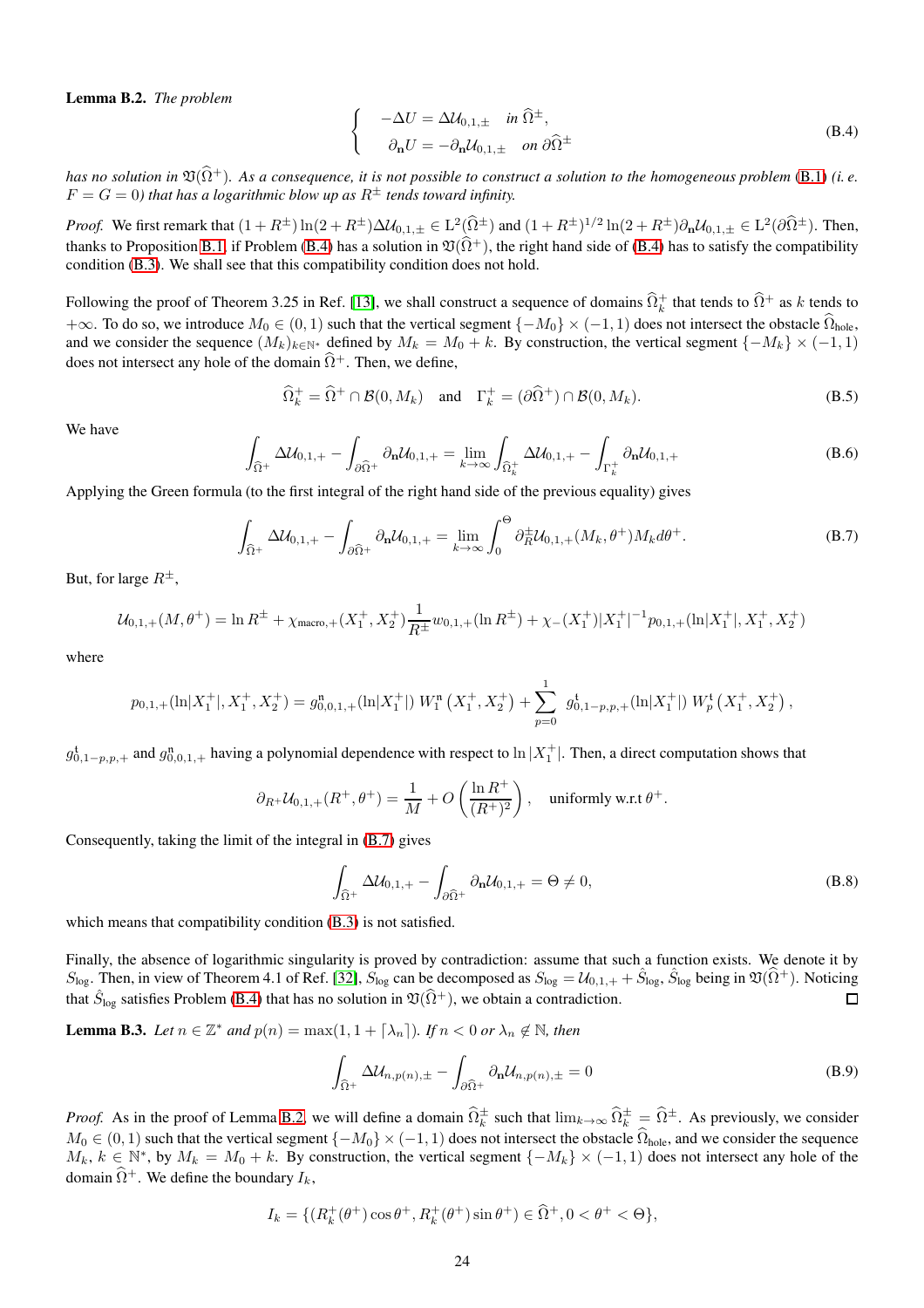where the function  $R_k^+ (\theta^+)$  is given by

$$
R_k^+(\theta^+) = \begin{cases} -M_k/\cos\theta^+, & |\theta^+ - \pi| \le \theta_k, \\ \sqrt{M_k^2 + 4}, & \text{otherwise.} \end{cases} \quad \theta_k = \sin^{-1}(2/\sqrt{M_k^2 + 4}).
$$

For  $|\theta^+ - \pi| \ge \theta_k$ ,  $I_k$  coincides with a portion of the circle of radius  $\sqrt{M_k^2 + 4}$  and of center  $(0,0)$  while for  $|\theta^+ - \pi| \ge \theta_k$ ,  $I_k$  coincides with the segment  $\{(-M_k, X_2^+) - 2 \le X_2^+ \le 2\}$ . Again, analogously to the proof of Lemma [B.2,](#page-23-1) we have,

$$
\int_{\widehat{\Omega}^+} \Delta \mathcal{U}_{n,p(n),+} - \int_{\partial \widehat{\Omega}^+} \partial_{\mathbf{n}} \mathcal{U}_{n,p(n),+} = \lim_{k \to \infty} J_k^n \quad J_k^n = \int_{I_k} \partial_{\mathbf{n}} \mathcal{U}_{n,p(n),+} d\sigma \tag{B.10}
$$

where, since  $(1 + R^+) \ln(2 + R^+) \Delta \mathcal{U}_{n,p(n),+} \in L^2(\hat{\Omega}^+)$  and  $(1 + R^+)^{1/2} \ln(2 + R^+) \partial_n \mathcal{U}_{n,p(n),+} \in L^2(\partial \hat{\Omega}^+)$  the limit of  $J_k^n$ is finite. But, applying Lemma [B.4](#page-24-0) and Lemma [B.5](#page-25-0) below, we can prove

$$
J_k^n = \sum_{m=0}^{\lfloor \lambda_n \rfloor} \sum_{\ell=0}^L C_{m\ell} M_k^{\lambda_n - m} (\ln M_k)^{\ell} + o(1).
$$
 (B.11)

If  $n < 0$ , we immediately deduce that  $J_k^n$  tends to 0 as k tends toward infinity. For  $n > 0$ , since  $\lambda_n \notin \mathbb{N}$ ,  $\lambda_n - m \neq 0$ . But, since the limit is finite, the coefficients  $C_{m\ell}$  have to vanish and we conclude that  $\lim_{k\to\infty} J_k^n = 0$ .

<span id="page-24-0"></span>**Lemma B.4.** *For any*  $(n, p) \in \mathbb{Z} \times \mathbb{R}$ *, there exists a sequence*  $(C_{n,p,t,q})_{t \in \mathbb{N}, q \in \mathbb{N}, q \leq p}$  *such that, for any*  $s \in \mathbb{N}$ *,* 

$$
\int_{I_k^+} \partial_{\mathbf{n}} (R^+)^{\lambda_n - p} w_{n, p, +}(\ln R^+, \theta^+) \chi_{\text{macro}, +} (X_1^+, X_2^+) d\sigma(\mathbf{X})
$$
\n
$$
= \sum_{t=0}^s \sum_{q=0}^p C_{n, p, t, q} (M_k)^{\lambda_n - p - t} (\ln M_k)^q + o((M_k)^{\lambda_n - p - s}). \quad (B.12)
$$

*Proof.* We decompose  $I_k^+$  into its circular part

$$
I_1 = \left\{ \left( R_k \cos \theta^+, R_k \sin \theta^+ \right) \in \mathbb{R}^2, \theta^+ \in (0, \pi - \theta_k) \cup (\pi + \theta_k, \Theta) \right\},\tag{B.13}
$$

 $R_k = \sqrt{M_k^2 + 4}$ , and its straight part

<span id="page-24-2"></span><span id="page-24-1"></span>
$$
I_2 = \left\{ (-M_k, X_2^+) \in \mathbb{R}^2, X_2^+ \in (-2, 2) \right\},\tag{B.14}
$$

and we study the integral over these two parts separately.

Integration over I<sub>1</sub>: On this part, the normal derivative is  $\partial_{\bf n} = \partial_{R^+}$  and  $\chi_{\text{macro},+} = 1$ . Using the explicit form [\(C.7\)](#page-29-2) of the function  $w_{n,p,+}(\ln R^+, \theta^+)$ , we see that

$$
J_1 = \int_{I_{k,c}} \partial_{\mathbf{n}} \left\{ (R^+)^{\lambda_n - p} w_{n,p,+} (\ln R^+, \theta) \chi_{\text{macro},+} \right\} d\sigma
$$
  

$$
= (R^+_k)^{\lambda_n - p} \sum_{q=0}^p (\ln R^+_k)^q \int_{|\theta^+ - \pi| \ge \theta_k} v_{n,p,q,+}(\theta^+) d\theta^+.
$$

where the functions  $v_{n,p,q,+}$  are smooth on the intervals  $(0, \pi - \theta_k)$  and  $(\pi - \theta_k, \Theta)$ . On  $(0, \pi - \theta_k)$  (resp.  $(\pi - \theta_k, \Theta)$ ), we denote by  $V_{n,p,q,+}$  the primitive of  $v_{n,p,q,+}$  that vanishes at 0 (resp.  $\Theta$ ). The function  $V_{n,p,q,+}$  is smooth on both  $(0, \pi - \theta_k)$  and  $(\pi - \theta_k, \Theta).$ 

$$
J_1 = (R_k^+)^{\lambda_n - p} \sum_{q=0}^p (\ln R_k^+)^q (V_{n,p,q,+}(\pi - \theta_k) - V_{n,p,q,+}(\pi + \theta_k))
$$
\n(B.15)

Then, we use Taylor expansion of  $V_{n,p,q,+}$  at the point  $\theta = \pi^{\pm}$  ( $V_{n,p,q,+}$  is not continuous at  $\pi$ )

$$
V_{n,p,q,+}(\pi - \theta_k) = \sum_{r=0}^{N} \frac{V_{n,p,q,+}^{(r)}(\pi^+)}{r!} (\theta_k)^r + o((\theta_k)^N)
$$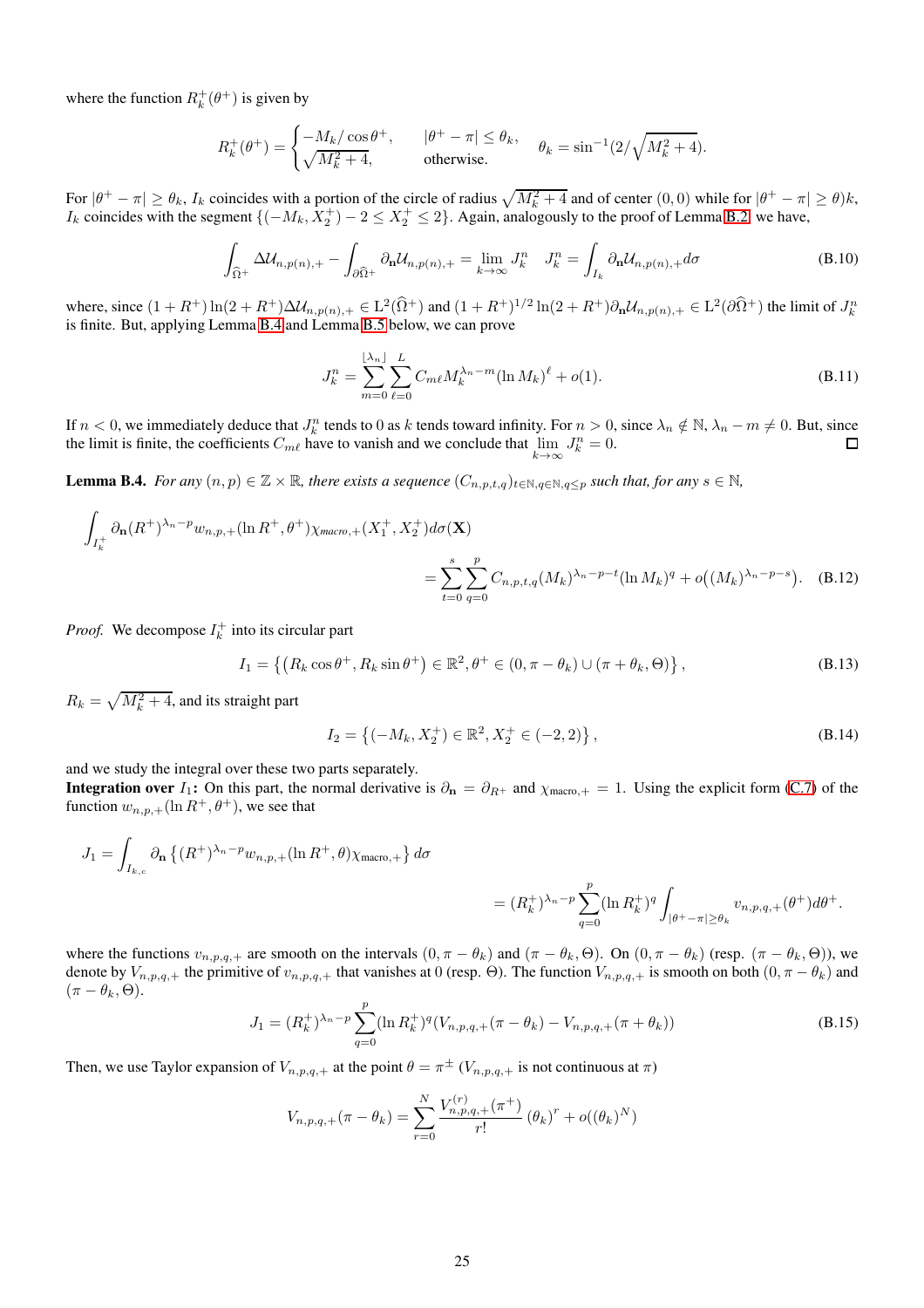and the following expansions to conclude:

$$
\forall s \in \mathbb{R}, \ \exists (\alpha_{i,s})_{i \in \mathbb{N}}, \ \forall N \in \mathbb{N}, \quad R_k^s = \sum_{i=0}^N M_k^{s-i} \alpha_{i,s} + o((M_k)^{s-N}),
$$

$$
\forall m \in \mathbb{R}, \ \exists (\beta_{i,m,\ell})_{i \in \mathbb{N}, \ell \in \mathbb{N}, \ell \leq m}, \ \forall N \in \mathbb{N},
$$

$$
(\ln R_k)^m = \sum_{i=0}^N \sum_{\ell=0}^m (\ln M_k)^{\ell} \beta_{i,m,\ell} M_k^{-i} + o((M_k)^{-N}),
$$

$$
\forall m \in \mathbb{R}, \ \exists (\gamma_{i,m})_{i \in \mathbb{N}}, \ \forall N \in \mathbb{N}, \quad (\theta_k)^m = \sum_{i=0}^N \gamma_{i,m} M_k^{-i} + o((M_k)^{-N}).
$$

**Integration over**  $I_2$ : On this part,  $\partial_{\mathbf{n}} = -\partial_{X_1}^+$ , and  $\chi_{\text{macro}}(\mathbf{X}^+) = \chi(X_2)$ . Then,

$$
J_2 = \int_{(-2,-1)\cup(1,2)} -\partial_{X_1^+} \mathbf{v}_{n,p}(\mathbf{X}) \chi(X_2^+) dX_2^+, \quad \text{with } \mathbf{v}_{n,p}(\mathbf{X}) = (R^+)^{\lambda_n-p} \sum_{q=0}^p \left( \ln R^+ \right)^q w_{n,p,q,+}(\theta^+)
$$

We remind that  $v_{n,p}$  is harmonic in both  $\Omega_T$  and  $\Omega_B$ . We shall compute the integral over  $(1, 2)$ , the computation of the integral over  $(-2, -1)$  being similar. First, since  $\partial_{X_1^+} v_{n,p}(X^+) = \cos \theta^+ \partial_{R^+} v_{n,p}(R^+, \theta^+) - \frac{1}{R^+} \sin(\theta^+) \partial_{\theta^+} v_{n,p}(R^+, \theta^+)$ , there exists smooth functions  $v_{n,p,q,+}$  such that

<span id="page-25-1"></span>
$$
\partial_{X_1^+} \mathbf{v}_{n,p}(\mathbf{X}^+) = (R^+)^{\lambda_n - p - 1} \sum_{q=0}^p (\ln R^+)^q v_{n,p,q,+}(\theta^+).
$$
 (B.16)

 $\Box$ 

Since  $R^+ = M_k \sqrt{1 + \frac{X_2^2}{M_k^2}}$  and  $\theta^+ = \tan^{-1} \left( \frac{X_2^+}{X_1^+} \right)$ ) to obtain the following asymptotic formula (reminding that  $X_2$  is bounded):

$$
\forall s \in \mathbb{Z}, \exists (\tilde{\alpha}_{i,s})_{i \in \mathbb{N}}, \forall N \in \mathbb{N}, (R^+)^s = \sum_{i=0}^N \tilde{\alpha}_{i,s} (X_2^+)^{2i} (M_k)^{s-2i} + o((M_k)^{s-2N})
$$
  

$$
\forall m \in \mathbb{R}, \exists (\tilde{\beta}_{i,m,\ell})_{i \in \mathbb{N}, \ell \in \mathbb{N}, \ell \leq m}, \forall N \in \mathbb{N},
$$
  

$$
(\ln R^+)^m = \sum_{i=0}^N \sum_{\ell=0}^m (\ln M_k)^{\ell} \tilde{\beta}_{i,m,\ell} (X_2^+)^{2i} M_k^{-2i} + o((M_k)^{-2N}),
$$
  

$$
\exists (\gamma_i)_{i \in \mathbb{N}}, \forall N \in \mathbb{N}, v_{n,p,q,+}(\theta^+) = \sum_{i=0}^N \tilde{\gamma}_i (X_2)^i (M_k)^{-i} + o((M_k)^{-N})
$$

Introducing the previous formulas into  $(B.16)$ , integrating exactly with respect to  $X_2$  gives the desired formula.

<span id="page-25-0"></span>**Lemma B.5.** *For any*  $(n,q) \in \mathbb{Z} \times \mathbb{R}$  *and for any*  $s \in \mathbb{N}$ *, there exists a sequence*  $(C'_{n,q,t,r})_{t \leq s,r \leq q}$  *such that* 

$$
\int_{I_k^+} \partial_{\mathbf{n}} (X_1^+)^{\lambda_n - q} p_{n,q,+}(\ln |X_1^+|, X_1^+, X_2^+) \chi_-(X_1^+) d\sigma(\mathbf{X})
$$
\n
$$
= \sum_{t=0}^s \sum_{r=0}^q C'_{n,q,t,r}(M_k)^{\lambda_n - q - t} (\ln M_k)^r + o\big((M_k)^{\lambda_n - q - s}\big). \quad (B.17)
$$

*Proof.* As in the proof of Lemma [B.4,](#page-24-0) we decompose  $I_k^+$  into its circular part  $I_1$  and its straight part  $I_2$  (cf. [\(B.13\)](#page-24-1)-[\(B.14\)](#page-24-2)), and we study the integral over these two parts separately.

**Integration over**  $I_2$ : on this part,  $X_1^+ = -M_k \partial_{\mathbf{n}} = -\partial_{X_1}^+$ , and  $\chi_-(X_1^+) = \chi(M_k) = 1$  for  $k \geq 2$ . Then,

$$
J_2 = \int_{-2}^2 -\partial_{X_1^+} ((X_1^+)^{\lambda_n-q} p_{n,q,+}(\ln |X_1^+|, \mathbf{X}^+)) dX_2^+.
$$

We use expression of  $p_{n,q,+}$  given by [\(C.12\)](#page-30-9) in Appendix [C.3,](#page-30-8) which yields to consider intergrals of the form

$$
\int_{-2}^{2} (X_1^+)^{\lambda_n - q - 1} \left( \ln X_1^+ \right)^{\kappa} W(X_1^+, X_2^+) dX_2^+ \quad \kappa \in \mathbb{N},
$$

where the functions W are one periodic with respect to  $X_1^+(W(X_1^+, X_2^+) = W(-M_0, X_2^+))$ . Moreover, since, by assumption the line  $X_1^+ = -M_0$  does not intersect any obstacle, the functions  $W(-M_0, X_2^+)$  are continuous and bounded for  $X_2^+ \in [-2, 2]$ . Then, integrating exactly with respect to  $X_2$  gives the desired formula.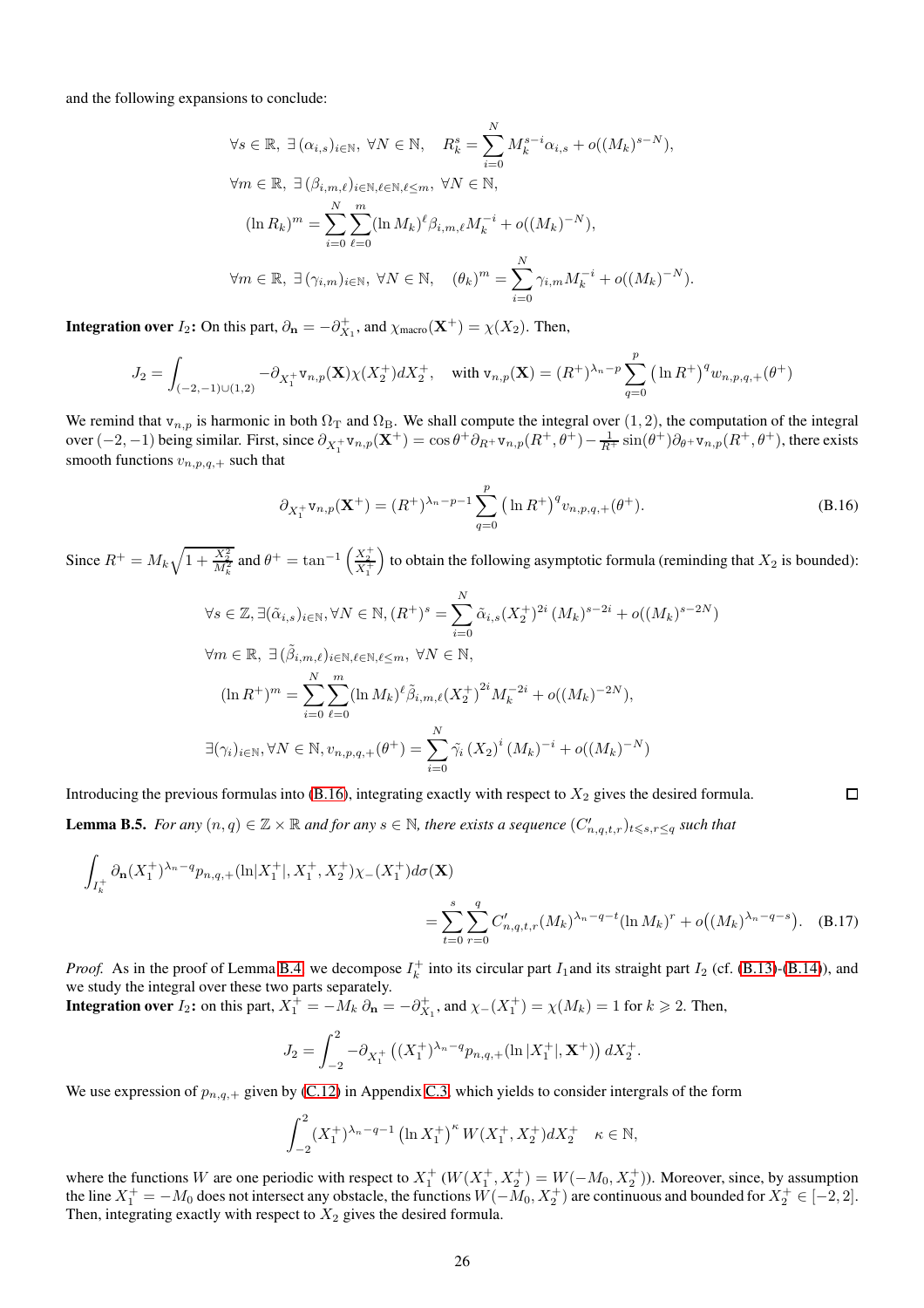**Integration over**  $I_1$ **:** On this part, the normal derivative is given by

<span id="page-26-0"></span>
$$
\partial_{\mathbf{n}} = \partial_{R^{+}} = \frac{X_{1}^{+}}{R_{k}} \partial_{X_{1}^{+}} + \frac{X_{2}^{+}}{R_{k}} \partial_{X_{2}^{+}}, \quad R_{k} = \sqrt{M_{k}^{2} + 4}.
$$
 (B.18)

Here again, we separate this integral into three arcs:

$$
I_1^1 = \left\{ (R_k \cos \theta^+, R_k \sin \theta^+) \in \mathbb{R}^2, \theta^+ \in (0, \pi/2 + \theta'_k) \cup (\frac{3\pi}{2} - \theta'_k, \Theta) \right\}, \quad \theta'_k = \sin^{-1}(1/R_k)
$$
  

$$
I_1^2 = \left\{ (R_k \cos \theta^+, R_k \sin \theta^+) \in \mathbb{R}^2, \theta^+ \in (\pi/2 + \theta'_k, \pi - \theta''_k) \cup (\pi + \theta''_k, \frac{3\pi}{2} - \theta'_k) \right\},
$$
  

$$
\theta''_k = \sin^{-1}(\frac{\alpha \ln M_k}{R_k})
$$

$$
I_1^3 = \left\{ \left( R_k \cos \theta^+, R_k \sin \theta^+ \right) \in \mathbb{R}^2, \theta^+ \in (\pi - \theta''_k, \pi - \theta_k) \cup (\pi + \theta_k, \pi + \theta''_k) \right\}.
$$

The parameter  $\alpha \in \mathbb{R}_+^*$  (defining  $\theta_k''$ ) will be fixed later. We remark that  $R_k \cos(\pi/2 + \theta_k') = -1$  and  $R_k \sin(\pi \mp \theta_k'') = \pm \alpha \ln M_k$ .

*Integration over*  $I_1^1$ : this integration is trivial, because on this integration domain,  $X_1^+ \ge R_k \cos(\pi/2 + \theta'_k) \ge -1$  and therefore  $\chi_{-}(X_{1}^{+})=0.$ 

*Integration over*  $I_1^2$ : because the functions  $p_{n,q,+}$  are exponentially decaying with respect to  $X_2^+$ , we shall prove that the corresponding integral is  $o(M_k)^{\lambda_n-p-s}$ . First, we remind that the profile functions  $W_i^t$  and  $W_i^n$  are in  $\mathcal{V}^+(B)$  and are smooth on  $I_1^2$ . It follows that  $W_i^{\text{t}}$ ,  $W_i^{\text{n}}$  and their derivatives can be bounded by  $C_i \exp(-\pi X_2^+)$ . Since  $|X_1^{\text{+}}| \leq R_k$ , it follows that there exists  $C > 0$  such that

$$
J_1^2 = \int_{I_1^2} \partial_{\mathbf{n}} \left\{ (X_1^+)^{\lambda_n - p} p_{n, p, +}(\ln |X_1^+|, X_1^+, X_2^+) \chi_-(X_1^+) \right\} d\sigma(\mathbf{X})
$$
  
\$\leqslant C (R\_k)^{\lambda\_n - p} \left| \ln R\_k \right|^p \int\_{I\_1^2} \exp(-\pi X\_2^+) d\sigma(\mathbf{X}) \quad (B.19)

We parametrize then the arc  $I_1^2$  by  $X_2 \in \pm \left( \alpha \ln M_k, R_k \cos(\tilde{\theta}_k) \right)$ , which means that  $X_1^+ = -\sqrt{R_k^2 - X_2^2}$  and  $d\sigma(\mathbf{X}) =$  $|R_k/X_1^+|dX_2$ . In addition, since  $|X_1^+| \geq 1$  on  $I_1^2$  (by construction),  $|R_k^+/X_1^+| \leq R_k$ . Therefore,

$$
J_1^2 \le (R_k)^{\lambda_n - p + 1} |C \ln R_k|^p \int_{\alpha \ln M_k}^{\infty} \exp(-\pi X_2^+) dX_2^+ = \frac{C}{\pi} (R_k)^{\lambda_n - p + 1} |\ln R_k|^p M_k^{-\pi \alpha},
$$

which is equivalent to  $M_k^{\lambda_n-p+1-\pi\alpha}|\ln M_k|^p$  as k tends toward infinity. In the end, choosing  $\alpha = (s+2)/\pi$ , we see that  $J_1^2 = o((\overline{M}_k)^{\lambda_n-p-s}).$ 

*Integration over*  $I_1^3$ : on this integration domain,  $\chi_-(X_1^+) = 1$ , and  $|X_2^+| \in (2, \alpha \ln M_k)$ . It follows that  $X_2/R_k$  is uniformly bounded by  $\alpha \ln M_k/M_k$ , which tends to 0 as  $M_k$  tends to infinity. Combining formula [\(B.18\)](#page-26-0) and the definition [\(C.12\)](#page-30-9) of the function  $p_{n,q,+}$ , we see that we have to evaluate the two following kinds of integrals:

$$
J_1^3 = \int_{I_1^3} \frac{(X_1^+)^{\lambda_n - q}}{R_k} \ln(|X_1^+|)^\kappa W(X_1^+, X_2^+) d\sigma, \quad K_1^3 = \int_{I_1^3} \frac{X_2^+(X_1^+)^{\lambda_n - q}}{R_k} \ln(|X_1^+|)^\kappa W(X_1^+, X_2^+) d\sigma \tag{B.20}
$$

where  $\kappa \in \mathbb{N}$  and  $W \in \mathcal{V}^+(\mathcal{B})$  (exponentially decaying with respect to  $X_2^+$ ) is a (generic) 1-periodic function in  $X_1^+$ . In fact, W stands for either the profile functions  $W_i^t$  and  $W_i^n$  (defined in [\(C.1\)](#page-28-0)-[\(C.4\)](#page-29-1)) or their partial derivatives with respect to  $X_1^+$  and  $X_2^+$ . Consequently, W admits the following Fourier series decomposition for  $|X_2^+| > 2$ :

$$
\exists R \in \mathbb{N}, \exists (c_{r,p,\pm})_{r \leq R, p \in \mathbb{Z}^*}, \quad W(\mathbf{X}) = \sum_{r=0}^{R} \sum_{p \neq 0} c_{r,p,\pm} \exp(i2\pi p X_1^+), (X_2^+)^r \exp(-2\pi p |X_2^+|), \tag{B.21}
$$

the coefficients  $c_{r,p,\pm}$  being super-algebraically convergent as  $p \to \pm \infty$ , *i.e.* 

<span id="page-26-3"></span><span id="page-26-2"></span><span id="page-26-1"></span>
$$
\forall r \in \mathbb{N}, r \le R, \forall \beta \in \mathbb{R}, \quad \sum_{p \neq 0} p^{\beta} c_{r, p, \pm} \exp(-4\pi p) < \infty. \tag{B.22}
$$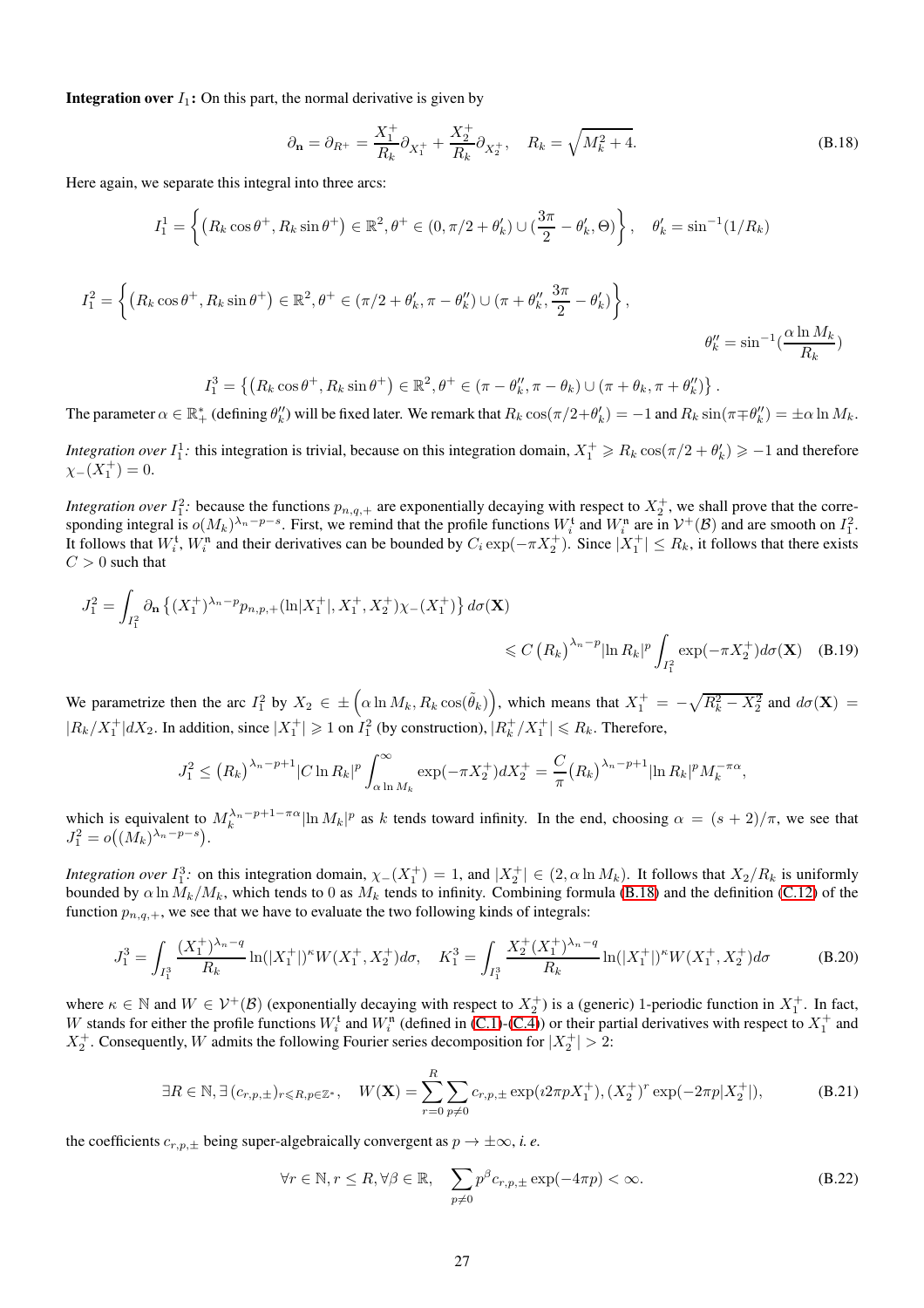Since  $X_1^+ = -\sqrt{R_k^2 - (X_2^+)^2} = -M_k\sqrt{1 + \frac{4-X_2^2}{M_k^2}}$ , similarly to the proof of Lemma [B.4,](#page-24-0) the following expansions hold:

$$
\forall s \in \mathbb{Z}, \exists (\tilde{\alpha}_{i,j,s})_{(i,j)\in\mathbb{N}^2}, \forall N \in \mathbb{N}, \quad (X_1^+)^s = \sum_{i=0}^N \sum_{j=0}^i \tilde{\alpha}_{i,j,s} (X_2^+)^{2j} (M_k)^{s-2i} + M_k^s o((\ln M_k/M_k)^{2N})
$$
(B.23)

 $\forall m \in \mathbb{R}, \ \exists (\tilde{\beta}_{i,j,m,\ell})_{(i,j,\ell)\in\mathbb{N}^3,\ell\leq m}, \ \forall N \in \mathbb{N},$ 

<span id="page-27-5"></span><span id="page-27-4"></span><span id="page-27-3"></span>
$$
(\ln |X_1^+|)^m = \sum_{i=0}^N \sum_{j=0}^i \sum_{\ell=0}^m (\ln M_k)^\ell \tilde{\beta}_{i,j,m,\ell}(X_2^+)^{2j} M_k^{-2i} + o\left(\frac{(\ln M_k)^{m+2N}}{M_k^{2N}}\right).
$$
 (B.24)

Then, here again, we parameterize the arc  $I_1^3$  by  $X_2^+ \in \pm (2, \alpha \ln M_k)$ . Expanding  $|R_k/X_1^+|$  with respect to  $X_2^+$ , we obtain

$$
\exists (\tilde{\gamma}_{i,j})_{(i,j)\in\mathbb{N}^2}, \forall N \in \mathbb{N}, \quad d\sigma(\mathbf{X}) = \sum_{i=0}^{N} \sum_{j=0}^{i} \tilde{\gamma}_{i,j} (X_2^+)^{2j} (M_k)^{-2i} dX_2^+ + o(\left(\frac{\alpha \ln M_k}{M_k}\right)^{-2N}) dX_2^+, \tag{B.25}
$$

<span id="page-27-7"></span><span id="page-27-6"></span>and

$$
\exists (\tilde{\delta}_{1,i,j})_{(i,j)\in\mathbb{N}^2}, \forall N \in \mathbb{N}, \qquad X_1^+/R_k = \sum_{i=0}^N \sum_{j=0}^i \tilde{\delta}_{1,i,j} (X_2^+)^{2j} (M_k)^{-2i} + o(\left(\frac{\alpha \ln M_k}{M_k}\right)^{-2N}), \tag{B.26}
$$

<span id="page-27-0"></span>
$$
\exists (\tilde{\delta}_{2,i})_{i \in \mathbb{N}}, \forall N \in \mathbb{N}, \quad X_2^+/R_k = \sum_{i=0}^N \tilde{\delta}_{2,i} X_2^+(M_k)^{-2i-1} + o(\frac{\alpha \ln M_k}{(M_k)^{2N+1}}). \tag{B.27}
$$

It remains to expand  $W(X_1^+, X_2^+)$ , expressing  $X_1^+$  in terms of  $X_2^+$ . More specifically, thanks to [\(B.21\)](#page-26-1), we have to compute  $\exp(2i\pi X_1^+)$  for any  $p \in \mathbb{Z}^*$ . Since  $M_k = M_0 + \overline{k}$ ,

$$
\exp(2i\pi pX_1^+) = \exp(-2i\pi p\sqrt{R_k^2 - X_2^2}) = \exp(-2i\pi pM_0) \exp\left(-2i\pi pM_k\left(\sqrt{1 + \frac{4 - (X_2^+)^2}{M_k^2}} - 1\right)\right).
$$

Then, using that  $M_k$  $\left(\sqrt{1+\frac{4-(X_2^+)^2}{M^2}}\right)$  $\frac{(A_2)^2}{M_k^2} - 1$  $= O(\ln^2 M_k/M_k)$  which tends to 0 as  $M_k$  tends to 0, for p fixed, we can make a Taylor expansion of this exponential term with respect to  $X_2$ :

$$
\exists (\tilde{\zeta}_i)_{i \in \mathbb{N}}, \quad \forall N \in \mathbb{N}, \exp\left(-2i\pi p M_k \left(\sqrt{1 + \frac{4 - (X_2^+)^2}{M_k^2}} - 1\right)\right)
$$
\n
$$
= \sum_{n=0}^N \frac{(-2i\pi p)^n}{n!} \left[M_k \left(\sqrt{1 + \frac{4 - (X_2^+)^2}{M_k^2}} - 1\right)\right]^n + \mathcal{R}_N(p)\phi((\ln^2 M_k / M_k)^N) \quad \text{(B.28)}
$$

where the remainder  $\mathcal{R}_N(p)$  is polynomial with respect to p and behaves like  $(2\pi p)^N/(N!)$  for N fixed as  $p \to \infty$ , and the function  $\phi(x)$  is  $o(x)$  as  $x \to 0$ . In [\(B.28\)](#page-27-0), expanding the polynomial sum with respect to  $X_2^+$  and neglecting the terms in  $o(M_k)^{-N}$  gives

<span id="page-27-1"></span>
$$
\exists (\tilde{\zeta}_{i,j})_{(i,j)\in\mathbb{N}^2}, \quad \forall N \in \mathbb{N}, \exp\left(2i\pi p M_k \left(\sqrt{1 + \frac{4 - (X_2^+)^2}{M_k^2}} - 1\right)\right)
$$
  

$$
1 + \sum_{n=1}^N \frac{(2i\pi p)^n}{n!} M_k^n \sum_{i=1}^{\lfloor (N+n)/2 \rfloor} \sum_{j=0}^i \tilde{\zeta}_{i,j} (X_2^+)^{2j} (M_k)^{-2i} + \frac{(2\pi p)^N}{N!} \tilde{\phi}((\ln^2 M_k / M_k)^N), \quad \text{(B.29)}
$$

where  $\tilde{\phi}(x)$  is also  $o(x)$  as  $x \to 0$ . Finally, we insert [\(B.29\)](#page-27-1) in [\(B.21\)](#page-26-1) and we obtain

<span id="page-27-2"></span>
$$
W(\mathbf{X}) = \sum_{r=0}^{R} \sum_{p \neq 0} c_{r,p,\pm} \left( 1 + \sum_{n=1}^{N} \frac{(2i\pi p)^n}{n!} M_k^n \sum_{\ell=1}^{\lfloor (N+n)/2 \rfloor} \sum_{j=0}^{\ell} \tilde{\zeta}_{\ell,j} (X_2^+)^{2j} (M_k)^{-2\ell} \right) + \sum_{r=0}^{R} \sum_{p \neq 0} c_{r,p,\pm} (X_2^+)^r \exp(-2\pi p |X_2^+|) \mathcal{R}_N(p) \tilde{\phi}((\ln^2 M_k / M_k)^N)
$$
(B.30)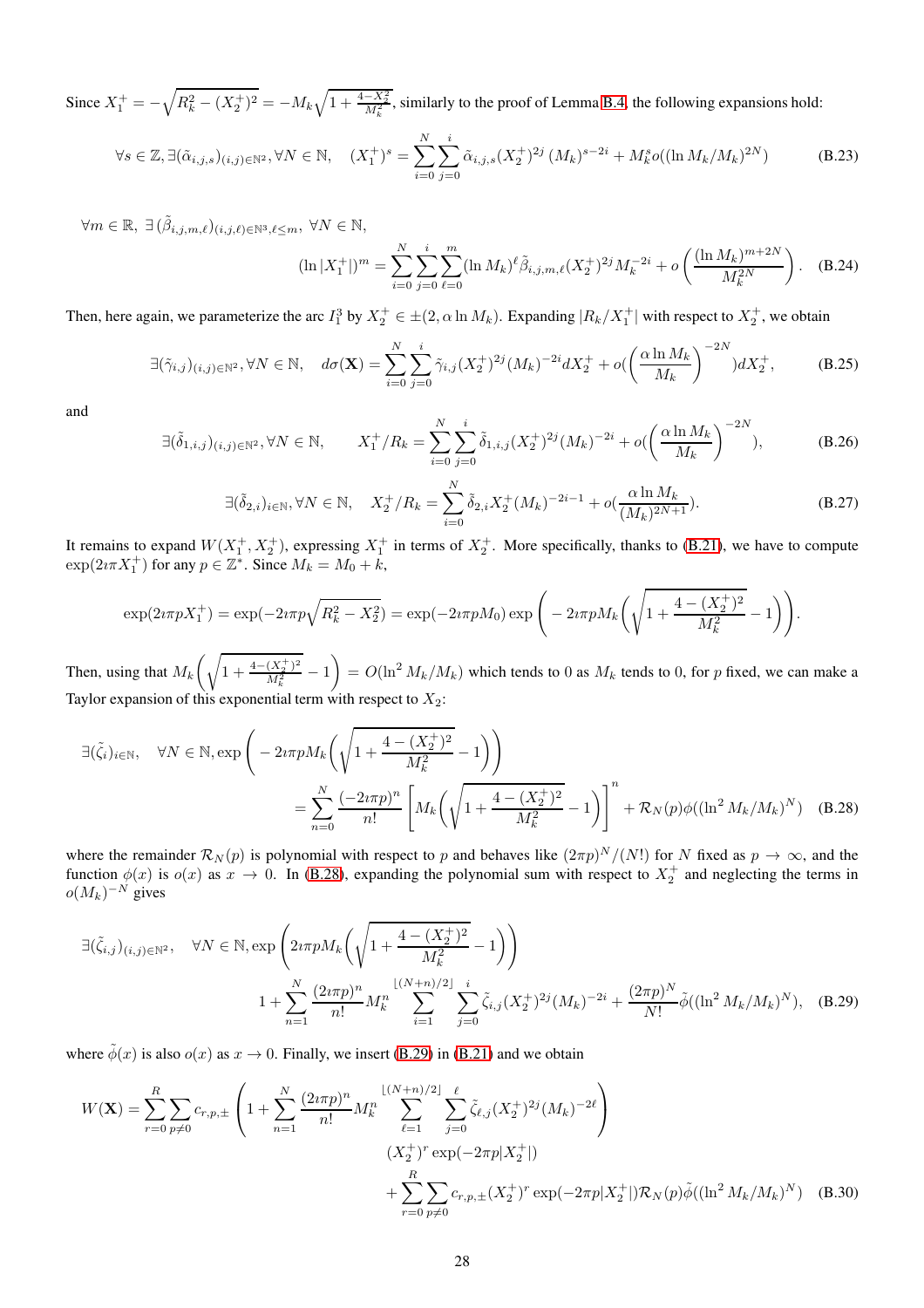To estimate the remainder in [\(B.30\)](#page-27-2), we use that

$$
(X_2^+)^r \exp(-2\pi p |X_2^+|) \mathcal{R}_N(p) \tilde{\phi}((\ln^2 M_k/M_k)^N) \leq (\alpha \ln M_2^+)^R \exp(-4\pi p) \mathcal{R}_N(p) \tilde{\phi}((\ln^2 M_k/M_k)^N),
$$

which, together with [\(B.22\)](#page-26-2) taking  $\beta = -2 - N$  gives

$$
\sum_{r=0}^{R} \sum_{p \neq 0} c_{r,p,\pm} (X_2^+)^r \exp(-2\pi p |X_2^+|) \mathcal{R}_N(p) \tilde{\phi}((\ln^2 M_k/M_k)^N) = o\left(\frac{(\ln M_k)^{2N+R}}{(M_K)^N}\right).
$$

Finally, we insert the expansions [\(B.23\)](#page-27-3)-[\(B.24\)](#page-27-4)-[\(B.25\)](#page-27-5)-[\(B.26\)](#page-27-6)-[\(B.27\)](#page-27-7)-[\(B.30\)](#page-27-2) written up to order  $N = \lambda_n - q - s$  into [\(B.20\)](#page-26-3). We obtain

$$
J_1^3 = \sum_{t=0}^s \sum_{r=0}^\kappa (M_k)^{\lambda_n - q - t} (\ln M_k)^r \sum_{i=0}^Q \sum_{p \neq 0} c_{i, p, t, r, \pm} \int_{\pm 2}^{\pm \alpha \ln M_k} (X_2^+)^i \exp(-2\pi p |X_2^+|) dX_2^+ + o((\ln M_k)^{\tilde{Q}} (M_k)^{\lambda_n - q - s}), \quad (B.31)
$$

where Q and  $\tilde{Q}$  are positive integers depending on s, R and  $\kappa$ . Note also that the sum over p converges using again [\(B.22\)](#page-26-2) with  $\beta = -2 - Q$ . To conclude, it remains to estimate each integral that appears on [\(B.31\)](#page-28-1). A direct integration by parts gives, for any numbers  $0 < a < b$ ,

<span id="page-28-2"></span>
$$
\int_{a}^{b} (X_{2}^{+})^{i} \exp(-2\pi p X_{2}^{+}) dX_{2}^{+} = i! \sum_{k=0}^{i} \frac{(2\pi p)^{k-1-i}}{k!} (a^{i} \exp(-2p\pi a) - b^{i} \exp(-2p\pi b)).
$$
 (B.32)

We use then [\(B.32\)](#page-28-2) for  $a = 2$  and  $b = \alpha \ln M_k$ , such that  $b^i \exp(-2\pi pb) = (\alpha \ln M_k)^i (M_k)^{-2\pi p\alpha}$ . Using that  $\alpha = (s+2)/\pi$ , the sum of  $b^i \exp(-2\pi b)$  over i is negligible with respect to  $(M_k)^{t-s}$  (- $t-s-4 < 0$ ). Then [\(B.32\)](#page-28-2) becomes

$$
\int_{2}^{\alpha \ln M_{k}} (X_{2}^{+})^{i} \exp(-2\pi p |X_{2}^{+}|) dX_{2}^{+} = i! \exp(-4\pi p) \sum_{k=0}^{i} \frac{(2\pi p)^{k-1-i} 2^{i}}{k!} + o((M_{k})^{t-s}).
$$
 (B.33)

Inserting [\(B.33\)](#page-28-3) in [\(B.31\)](#page-28-1) gives the desired result for  $J_1^3$ , the analysis of  $K_1^3$  being similar.

# C Complete definition of the asymptotic blocks

The definition of the asymptotic block  $\mathcal{U}_{n,p,\pm}$  [\(3.3\)](#page-11-3) requires the definition of the functions  $w_{n,q,\pm}$  and  $p_{n,q,\pm}$ . To do that, we first need to introduce two families of boundary layer functions  $W_i^{\dagger}$  and  $W_i^{\dagger}$ .

# C.1 Two families of boundary layer profile functions  $W_i^{\text{t}}$  and  $W_i^n$

Let  $W_i^{\mathfrak{t}} = 0$  for any negative integer i, and, for  $i \geq 0$ , we define  $W_i^{\mathfrak{t}} \in \mathcal{V}^+(\mathcal{B})$  as the unique decaying solution to

$$
\begin{cases}\n-\Delta_{\mathbf{X}}W_{i}^{t}(\mathbf{X}) = F_{i}^{t}(\mathbf{X}) + \frac{\mathcal{D}_{i}^{t}}{2}[g_{0}(\mathbf{X})] + \frac{\mathcal{N}_{i}^{t}}{2}[g_{1}(\mathbf{X})] & \text{in } \mathcal{B}, \\
\partial_{\mathbf{n}}W_{i}^{t} = G_{i}^{t}(\mathbf{X}) & \text{on } \partial\hat{\Omega}_{\text{hole}}, \\
\partial_{X_{1}}W_{i}^{t}(0, X_{2}) = \partial_{X_{1}}W_{i}^{t}(1, X_{2}), & X_{2} \in \mathbb{R},\n\end{cases} (C.1)
$$

<span id="page-28-4"></span><span id="page-28-3"></span><span id="page-28-1"></span><span id="page-28-0"></span> $\Box$ 

where  $G_i^{\mathfrak{t}}(\mathbf{X}) = -W_{i-1}^{\mathfrak{t}} \mathbf{e}_1 \cdot \mathbf{n}$  and

$$
F_i^{\mathbf{t}}(\mathbf{X}) = 2\partial_{X_1} W_{i-1}^{\mathbf{t}}(\mathbf{X}) + W_{i-2}^{\mathbf{t}}(\mathbf{X}) + (-1)^{\lfloor i/2 \rfloor} \left( 2 \left\langle g_i(\mathbf{X}) \right\rangle \delta_i^{\text{even}} \right) + \sum_{k=2}^{i-1} (-1)^{\lfloor k/2 \rfloor} \frac{\lfloor g_k(\mathbf{X}) \rfloor}{2} \delta_k^{\text{even}} \mathcal{D}_{i-k}^{\mathbf{t}} + \sum_{k=2}^{i-1} (-1)^{\lfloor k/2 \rfloor} \frac{\lfloor g_k(\mathbf{X}) \rfloor}{2} \delta_k^{\text{odd}} \mathcal{N}_{i-k+1}^{\mathbf{t}}.
$$
 (C.2)

<span id="page-28-5"></span>In [\(C.2\)](#page-28-4), the constants  $\mathcal{D}_i^{\dagger}$  and  $\mathcal{N}_i^{\dagger}$  are given by

$$
\mathcal{D}_i^{\mathfrak{t}} = \int_{\mathcal{B}} F_i^{\mathfrak{t}} \mathcal{D} + \int_{\partial \widehat{\Omega}_{\text{hole}}} G_i^{\mathfrak{t}} \mathcal{D}, \qquad \mathcal{N}_i^{\mathfrak{t}} = -\int_{\mathcal{B}} F_i^{\mathfrak{t}} \mathcal{N} - \int_{\partial \widehat{\Omega}_{\text{hole}}} G_i^{\mathfrak{t}} \mathcal{N}. \tag{C.3}
$$

and, for  $k \in \mathbb{N}$ ,  $\langle g_k(\mathbf{X}) \rangle := \frac{1}{2} [\Delta, \chi_+ + \chi_-] \left( \frac{X_2^k}{k!} \right)$  $\Big),\, [g_k(\mathbf{X})]:=[\Delta,\chi_+-\chi_-]\left(\frac{X_2^k}{k!}\right)$ ). Moreover,  $\delta_k^{\text{odd}}$  is equal to the remainder of the euclidian division of k by 2 (*i. e.*  $\delta_k^{\text{odd}}$  is equal to 1 if k is odd and equal to 0 if k is even),  $\delta_k^{\text{even}} = 1 - \delta_k^{\text{odd}}$  and,  $\lfloor r \rfloor$  denotes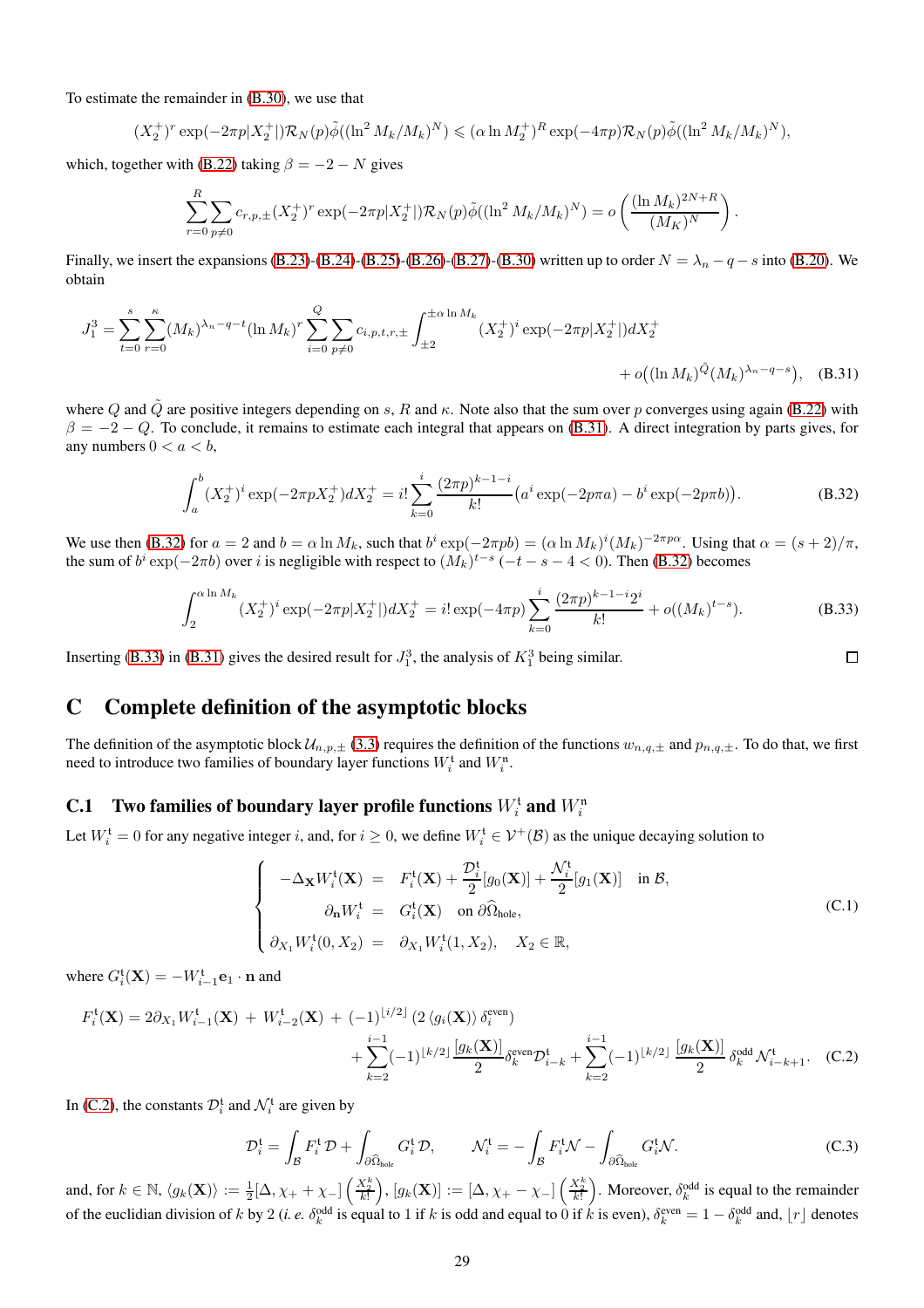the floor of a real number  $r$ .

Similarly, let  $W_i^n = 0$ , for  $i \le 0$ . Then, for  $i \ge 1$ , we define  $W_i^n \in \mathcal{V}^+(\mathcal{B})$  as the unique decaying solution to

<span id="page-29-1"></span>
$$
\begin{cases}\n-\Delta_{\mathbf{X}} W_i^n(\mathbf{X}) = F_i^n(\mathbf{X}) + \frac{\mathcal{D}_i^n}{2} [g_0(\mathbf{X})] + \frac{\mathcal{N}_i^n}{2} [g_1(\mathbf{X})] & \text{in } \mathcal{B}, \\
\partial_{\mathbf{n}} W_i^n = G_i^n(\mathbf{X}) & \text{on } \partial \widehat{\Omega}_{\text{hole}}, \\
\partial_{X_1} W_i^n(0, X_2) = \partial_{X_1} W_i^n(1, X_2), & X_2 \in \mathbb{R},\n\end{cases} (C.4)
$$

where  $G_i^n(\mathbf{X}) = -W_{i-1}^n \mathbf{e}_1 \cdot \mathbf{n}$  and

$$
F_i^{\mathbf{n}}(\mathbf{X}) = 2\partial_{X_1} W_{i-1}^{\mathbf{n}}(\mathbf{X}) + W_{i-2}^{\mathbf{n}}(\mathbf{X}) + (-1)^{\lfloor i/2 \rfloor} \left( 2 \langle g_i(\mathbf{X}) \rangle \delta_i^{\text{odd}} \right) + \sum_{k=2}^{i-1} (-1)^{\lfloor k/2 \rfloor} \frac{\lfloor g_k(\mathbf{X}) \rfloor}{2} \delta_k^{\text{even}} \mathcal{D}_{i-k}^{\mathbf{n}} + \sum_{k=2}^{i-1} (-1)^{\lfloor k/2 \rfloor} \frac{\lfloor g_k(\mathbf{X}) \rfloor}{2} \delta_k^{\text{odd}} \mathcal{N}_{i-k+1}^{\mathbf{n}}, \quad (C.5)
$$

the constants  $\mathcal{D}_i^{\mathfrak{n}}$  and  $\mathcal{N}_i^{\mathfrak{n}}$  being given by

<span id="page-29-3"></span>
$$
\mathcal{D}_{i}^{\mathfrak{n}} = \int_{\mathcal{B}} F_{i}^{\mathfrak{n}} \mathcal{D} + \int_{\partial \widehat{\Omega}_{\text{hole}}} G_{i}^{\mathfrak{n}} \mathcal{D}, \qquad \mathcal{N}_{i}^{\mathfrak{n}} = -\int_{\mathcal{B}} F_{i}^{\mathfrak{n}} \mathcal{N} - \int_{\partial \widehat{\Omega}_{\text{hole}}} G_{i}^{\mathfrak{n}} \mathcal{N}. \tag{C.6}
$$

Remark C.1. *The well posedness of Problem* [\(C.4\)](#page-29-1) *and Problem* [\(C.1\)](#page-28-0) *results from the application of Proposition [2.2](#page-8-2) noticing that the right-hand sides of Problem* [\(C.4\)](#page-29-1) *and Problem* [\(C.1\)](#page-28-0) *satisfy the conditions* ( $\mathcal{C}_D$  $\mathcal{C}_D$ )-( $\mathcal{C}_{\mathcal{N}}$  $\mathcal{C}_{\mathcal{N}}$  $\mathcal{C}_{\mathcal{N}}$ ).

## <span id="page-29-0"></span>C.2 Definition of the profile functions  $w_{n,q,\pm}$

We shall construct the functions  $w_{n,q,\pm}$  as

<span id="page-29-2"></span>
$$
w_{n,q,\pm}(\ln R^{\pm},\theta^{\pm})=\sum_{s=0}^{q}w_{n,q,s,\pm}(\theta^{\pm})(\ln R^{\pm})^{s}, \quad q \in \mathbb{N}, \quad w_{n,q,s,\pm} \in \mathcal{C}^{\infty}(\overline{I_{1}^{\pm}}) \cap \mathcal{C}^{\infty}(\overline{I_{2}^{\pm}}), \tag{C.7}
$$

where  $I_1^{\pm} = (a^{\pm}, \gamma^{\pm}), I_2^{\pm} = (\gamma^{\pm}, b^{\pm})$  with  $a^+ = 0, \gamma^+ = \pi, b^+ = \Theta$ , and,  $a^- = \pi - \Theta, \gamma^- = 0, b^- = \pi$ . The construction is done by induction on q. The functions  $w_{n,0,\pm}$  have already been defined in [\(3.2\)](#page-11-4):

$$
w_{0,0,\pm}(\ln R^{\pm},\theta^{\pm}) = \ln R^{\pm}, w_{n,0,+}(\theta^+) = \cos(\lambda_n \theta^+), w_{n,0,-}(\theta^-) = \cos(\lambda_n (\theta^- - \pi)),
$$

For  $q \ge 1$ , we construct  $w_{n,q,\pm}$  of the form [\(C.7\)](#page-29-2) such that the function

$$
\mathbf{v}_{n,q,\pm}(R^{\pm},\theta^{\pm}) = (R^{\pm})^{\lambda_n-q} w_{n,q,\pm}(\ln R^{\pm},\theta^{\pm})
$$

satisfies

$$
\begin{cases}\n\Delta \mathbf{v}_{n,q,\pm} = 0 \text{ in } \mathcal{K}_{1}^{\pm} \cap \mathcal{K}_{2}^{\pm}, \\
\partial_{\theta} \mathbf{v}_{n,q,\pm}(a^{\pm}) = \partial_{\theta} \mathbf{v}_{n,q,\pm}(b^{\pm}) = 0, \\
[\mathbf{v}_{n,q,\pm}(R^{\pm}, \gamma^{\pm})]_{\partial \mathcal{K}_{1}^{\pm} \cap \partial \mathcal{K}_{2}^{\pm}} = (R^{\pm})^{\lambda_{n}-q} \mathbf{a}_{n,q,\pm}(\ln R^{\pm}), \qquad \forall q \in \mathbb{N}^{*}, \\
[\partial_{\theta^{\pm}} \mathbf{v}_{n,q,\pm}(R^{\pm}, \gamma^{\pm})]_{\partial \mathcal{K}_{1}^{\pm} \cap \partial \mathcal{K}_{2}^{\pm}} = (R^{\pm})^{\lambda_{n}-q} \mathbf{b}_{n,q,\pm}(\ln R^{\pm}),\n\end{cases} (C.8)
$$

where, for  $j = \{1, 2\}$ ,  $\mathcal{K}_j^{\pm} = \{(R^{\pm} \cos \theta^{\pm}, R^{\pm} \sin \theta^{\pm}) \in \mathcal{K}^{\pm}, R^{\pm} \in \mathbb{R}^*, \theta^{\pm} \in I_j^{\pm}\}$ , and,

$$
\mathbf{a}_{n,q,\pm}(\ln R^{\pm}) = \sum_{r=0}^{q-1} \left( \mathcal{D}_{q-r}^{\dagger} g_{n,r,q-r,\pm}^{\dagger}(\ln R^{\pm}) + \mathcal{D}_{q-r}^{\mathfrak{n}} g_{n,r,q-r,\pm}^{\dagger}(\ln R^{\pm}) \right),\tag{C.9}
$$

$$
\mathbf{b}_{n,q,\pm}(\ln R^{\pm}) = \sum_{r=0}^{q-1} \left( \mathcal{N}_{q+1-r}^{\mathfrak{t}} h_{n,r,q-r,\pm}^{\mathfrak{t}}(\ln R^{\pm}) + \mathcal{N}_{q+1-r}^{\mathfrak{n}} h_{n,r,q-r,\pm}^{\mathfrak{n}}(\ln R^{\pm}) \right).
$$
 (C.10)

The reals coefficients  $\mathcal{D}_i^{\text{t}}$ ,  $\mathcal{D}_i^{\text{n}}$ ,  $\mathcal{N}_i^{\text{t}}$  and  $\mathcal{N}_i^{\text{t}}$  are defined in [\(C.3\)](#page-28-5)-[\(C.6\)](#page-29-3). The functions  $g_{n,r,t,\pm}^{\text{t}}$ ,  $g_{n,r,t,\pm}^{\text{n}}$  are defined by the following relations: for  $r \in \mathbb{N}$ ,  $t \in \mathbb{N}$ ,

$$
(R^{\pm})^{\lambda_n-r-t} g_{n,r,t,\pm}^{\dagger}(\ln R^+)
$$
  
\n
$$
= (\mp 1)^t \frac{\partial^t}{(\partial R^{\pm})^t} \left[ (R^{\pm})^{\lambda_n-r} \langle w_{n,r,\pm}(\gamma^{\pm}, \ln R^{\pm}) \rangle_{\partial K_1^{\pm} \cap \partial K_2^{\pm}} \right],
$$
  
\n
$$
(R^{\pm})^{\lambda_n-r-t} g_{n,r,t,\pm}^{\mathfrak{n}}(\ln R^+)
$$
  
\n
$$
= (\mp 1)^t \frac{\partial^{t-1}}{(\partial R^{\pm})^{t-1}} \left[ (R^{\pm})^{\lambda_n-r-1} \langle \partial_{\theta^{\pm}} w_{n,r,\pm}(\gamma^{\pm}, \ln R^{\pm}) \rangle_{\partial K_1^{\pm} \cap \partial K_2^{\pm}} \right], (t \ge 1)
$$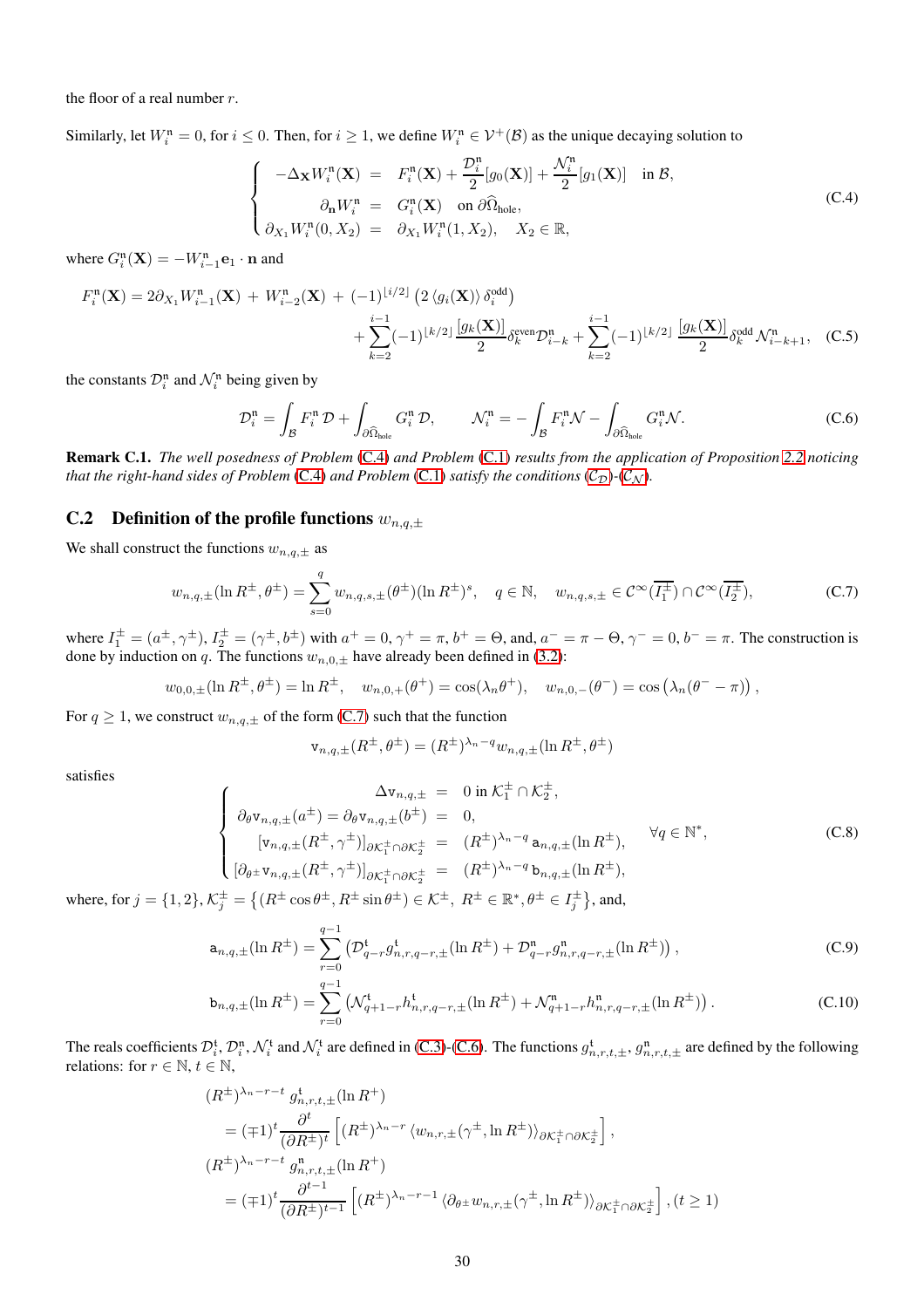$g_{n,r,0,\pm}^{\mathfrak{n}} = 0$ ,  $h_{n,r,t,\pm}^{\mathfrak{t}} = \mp g_{n,r,t+1,\pm}^{\mathfrak{t}}$  and  $h_{n,r,t,\pm}^{\mathfrak{n}} = \mp g_{n,r,t+1,\pm}^{\mathfrak{n}}$ .

The existence  $w_{n,q,\pm}$  of the form [\(C.7\)](#page-29-2) results from the following Lemma (see also Chapter 3 in Ref. [\[30\]](#page-31-21) and the Section 6.4.2 in Ref. [\[28\]](#page-31-22) for the proof).

**Lemma C.2.** *Let*  $j \in \mathbb{N}$ ,  $\lambda \in \mathbb{R}$ ,  $(a, b) \in \mathbb{R}^2$  *and* 

$$
N = \begin{cases} j & \text{if } \lambda \notin \frac{\pi}{\Theta} \mathbb{Z}, \\ j+1 & \text{if } \lambda \in \frac{\pi}{\Theta} \mathbb{Z}^*, \\ j+2 & \text{if } \lambda = 0. \end{cases}
$$

 $\emph{There exist $N+1$ functions $g_k\in \mathcal{C}^\infty(\overline{I_1^\pm})\cap \mathcal{C}^\infty(\overline{I_2^\pm})$, $ (0\leq k\leq N)$, such that the function $\mathtt{v}(R^\pm,\theta^\pm)=(R^\pm)^\lambda\left(\sum_{k=0}^N(\ln R^\pm)^kg_k(\theta^\pm)\right)$,}$ *satisfies*

$$
\begin{cases}\n\Delta \mathbf{v} = 0 \text{ in } \mathcal{K}_1^{\pm} \cap \mathcal{K}_2^{\pm}, \\
\partial_{\theta} \mathbf{v}(R^{\pm}, a^{\pm}) = \partial_{\theta} \mathbf{v}(R^{\pm}, b^{\pm}) = 0, \\
[\mathbf{v}(R^{\pm}, \gamma^{\pm})]_{\partial \mathcal{K}_1^{\pm} \cap \partial \mathcal{K}_2^{\pm}} = \mathbf{a}(R^{\pm})^{\lambda} \ln(R^{\pm})^j, \\
[\partial_{\theta} \mathbf{v}(R^{\pm}, \gamma^{\pm})]_{\partial \mathcal{K}_1^{\pm} \cap \partial \mathcal{K}_2^{\pm}} = \mathbf{b}(R^{\pm})^{\lambda} \ln(R^{\pm})^j.\n\end{cases} (C.11)
$$

**Remark C.3.** If  $\lambda_n - q \in \frac{\pi}{\Theta} \mathbb{Z}^*$ , the function  $w_{n,q,\pm}$  is not uniquely defined by [\(C.7\)](#page-29-2) because we can add any multiple of the  $f$ unction  $\theta^{\pm} \mapsto w_{\frac{\Theta}{\pi}(\lambda_n-q),0,\pm}(\theta^{\pm})$ . In that case, we restore the uniqueness taking the orthogonal projection of  $w_{n,q,0,\pm}$  with *respect to*  $w_{\frac{\Theta}{\pi}(\lambda_n-q),0,\pm}$ *, i.e.* 

$$
\int_{a^{\pm}}^{b^{\pm}} w_{n,q,0,\pm}(\ln R^{\pm},\theta^{\pm})w_{\frac{\Theta}{\pi}(\lambda_n-q),0,\pm}(\theta^{\pm})d\theta^{\pm}=0, \quad (\lambda_n-q\in\frac{\pi}{\Theta}\mathbb{Z}^*,q\geq 1).
$$

*Similarly, for*  $n > 0$ , if  $\lambda_n - q = 0$ , the function  $w_{n,q,\pm}$  is not uniquely defined by [\(C.7\)](#page-29-2), because we can add any multiple of the *functions* 1 *and* ln  $R^{\pm}$ *. Here again, the uniqueness is restored by imposing*  $\int_{a^{\pm}}^{b^{\pm}} w_{n,q,0,\pm} d\theta^{\pm} = \int_{a^{\pm}}^{b^{\pm}} w_{n,q,1,\pm} d\theta^{\pm} = 0$ .

### <span id="page-30-8"></span>**C.3** Definition of the profile functions  $p_{n,q,\pm}$

Finally, the functions  $p_{n,q,\pm}$  are given by

<span id="page-30-9"></span>
$$
p_{n,q,\pm}(\ln|X_1^{\pm}|,\mathbf{X}^{\pm}) = \sum_{i=0}^{q} g_{n,q-i,i,+}^{t}(\ln|X_1^{\pm}|) W_i^{\dagger}(\mathbf{X}^{\pm}) + \sum_{i=1}^{q} g_{n,q-i,i,+}^{n}(\ln|\ln X_1^{\pm}|) W_i^n(\mathbf{X}^{\pm}).
$$
 (C.12)

## <span id="page-30-6"></span>References

- [1] T. Abboud and H. Ammari. Diffraction at a curved grating: TM and TE cases, homogenization. *J. Math. Anal. Appl.*, 202(3):995–1026, 1996.
- <span id="page-30-7"></span>[2] Milton Abramowitz and Irene A. Stegun. *Handbook of mathematical functions with formulas, graphs, and mathematical tables*, volume 55 of *National Bureau of Standards Applied Mathematics Series*. For sale by the Superintendent of Documents, U.S. Government Printing Office, Washington, D.C., 1964.
- <span id="page-30-0"></span>[3] Y. Achdou. Etude de la réflexion d'une onde électromagnétique par un métal recouvert d'un revêtement métallisé. Technical report, INRIA, 1989.
- <span id="page-30-1"></span>[4] Y. Achdou. Effect of a thin metallized coating on the reflection of an electromagnetic wave . *C. R. Acad. Sci. Paris, Ser. I*, 314(3):217–222, January 1992.
- <span id="page-30-4"></span>[5] Y. Achdou, O. Pironneau, and F. Valentin. Effective boundary conditions for laminar flows over periodic rough boundaries. *J. Comput. Phys.*, 147(1):187–218, 1998.
- <span id="page-30-2"></span>[6] M. Artola and M. Cessenat. Diffraction d'une onde électromagnétique par une couche composite mince accolée à un corps conducteur épais. I. Cas des inclusions fortement conductrices. *C. R. Acad. Sci. Paris, Ser. I*, 313(5):231–236, 1991.
- <span id="page-30-3"></span>[7] M. Artola and M. Cessenat. Scattering of an electromagnetic wave by a slender composite slab in contact with a thick perfect conductor. II. Inclusions (or coated material) with high conductivity and high permeability. *C. R. Acad. Sci. Paris, Ser. I*, 313(6):381–385, 1991.
- <span id="page-30-5"></span>[8] A. Bendali, A. Makhlouf, and S. Tordeux. Field behavior near the edge of a microstrip antenna by the method of matched asymptotic expansions. *Quart. Appl. Math.*, 69(4):691–721, 2011.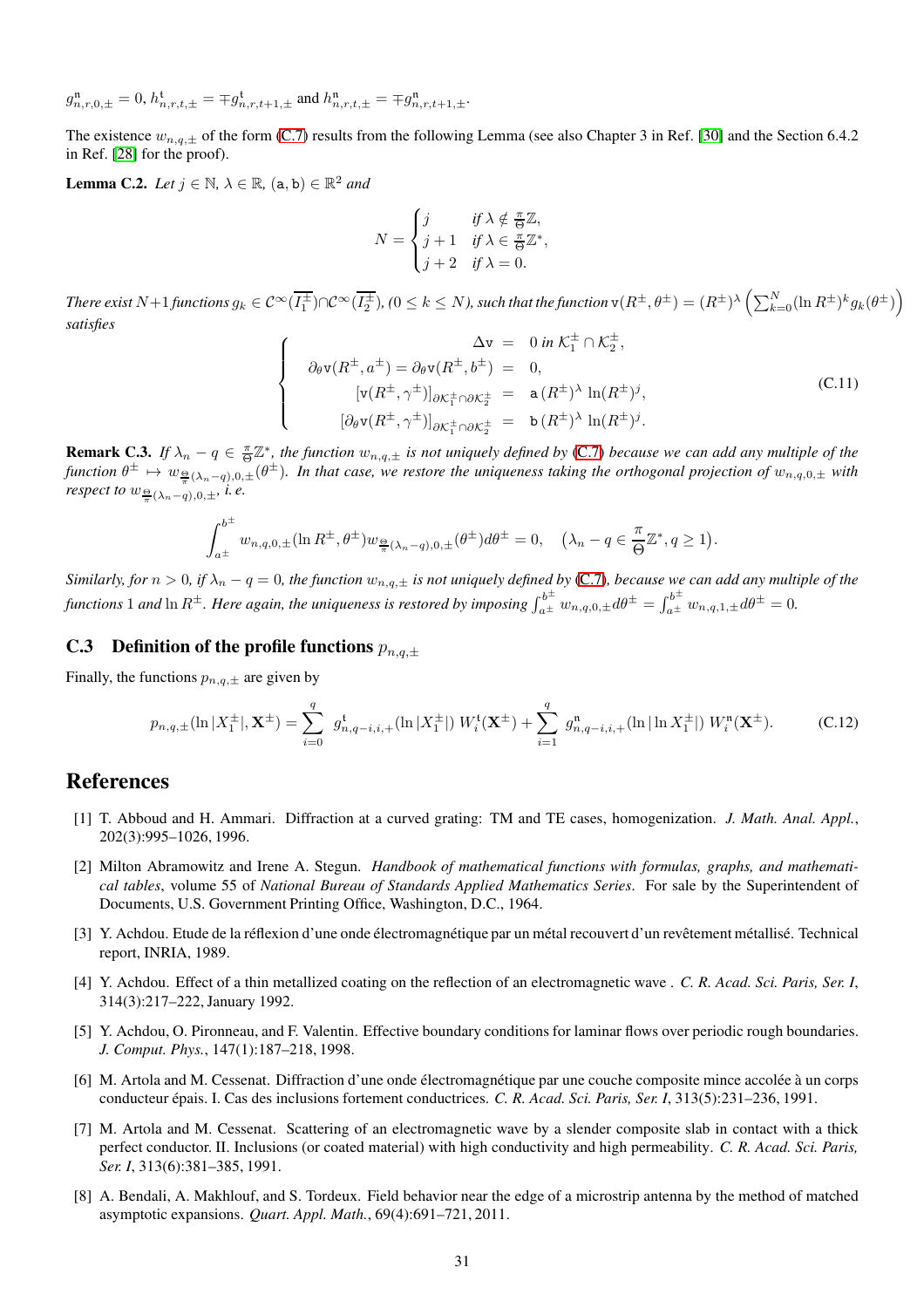- <span id="page-31-10"></span><span id="page-31-4"></span>[9] V. Bonnaillie-Noël, M. Dambrine, S. Tordeux, and G. Vial. Interactions between moderately close inclusions for the Laplace equation. *Math. Models Meth. Appl. Sci.*, 19(10):1853–1882, 2009.
- <span id="page-31-2"></span>[10] A.-S. Bonnet-Ben Dhia, D. Drissi, and N. Gmati. Mathematical analysis of the acoustic diffraction by a muffler containing perforated ducts. *Math. Models Meth. Appl. Sci.*, 15(7):1059–1090, 2005.
- <span id="page-31-15"></span>[11] D. Bresch and V. Milisic. High order multi-scale wall-laws, Part I: the periodic case. *Quart. Appl. Math.*, 68(2):229–253, 2010.
- <span id="page-31-19"></span>[12] H. Brezis. *Functional analysis, Sobolev spaces and partial differential equations*. Universitext. Springer, New York, 2011.
- [13] G. Caloz, M. Costabel, M. Dauge, and G. Vial. Asymptotic expansion of the solution of an interface problem in a polygonal domain with thin layer. *Asymptot. Anal.*, 50(1-2):121–173, 2006.
- <span id="page-31-9"></span><span id="page-31-1"></span>[14] I. S. Ciuperca, M. Jai, and C. Poignard. Approximate transmission conditions through a rough thin layer: the case of periodic roughness. *European J. Appl. Math.*, 21(1):51–75, 2010.
- <span id="page-31-8"></span>[15] X. Claeys. On the theoretical justification of Pocklington's equation. *Math. Models Meth. Appl. Sci.*, 19(8):1325–1355, 2009.
- <span id="page-31-16"></span>[16] X. Claeys and B. Delourme. High order asymptotics for wave propagation across thin periodic interfaces. *Asymptot. Anal.*, 83(1–2):35–82, 2013.
- <span id="page-31-5"></span>[17] Concepts Development Team. *Webpage of Numerical C++ Library Concepts 2*. [http://www.concepts.math.ethz.ch,](http://www.concepts.math.ethz.ch) 2016.
- [18] M. Dauge, S. Tordeux, and G. Vial. Selfsimilar perturbation near a corner: matching versus multiscale expansions for a model problem. In *Around the research of Vladimir Maz'ya. II*, volume 12 of *Int. Math. Ser. (N. Y.)*, pages 95–134. Springer-Verlag, New York, 2010.
- <span id="page-31-18"></span>[19] B. Delourme Modèles et asymptotiques des interfaces fines et p´riodiques en ´lectromagnétisme PhD thesis, Université Pierre et Marie Curie, 2010.
- <span id="page-31-12"></span>[20] B. Delourme, K. Schmidt, and A. Semin. When a thin periodic layer meets corners: asymptotic analysis of a singular poisson problem. Technical report, June 2015.
- <span id="page-31-13"></span>[21] B. Delourme, K. Schmidt, and A. Semin. On the homogenization of thin perforated walls of finite length. *Asymptotic Analysis*, 97(3-4):211-264, 2016.
- <span id="page-31-17"></span><span id="page-31-14"></span>[22] Ph. Frauenfelder and Ch. Lage. Concepts – an object-oriented software package for partial differential equations. *ESAIM: Math. Model. Numer. Anal.*, 36(5):937–951, 2002.
- [23] C.I. Goldstein. A finite element method for solving Helmholtz type equations in waveguides and other unbounded domains. *Math. Comp.*, 39(160):309–324, 1982.
- <span id="page-31-11"></span>[24] A. M. Il′ in. *Matching of asymptotic expansions of solutions of boundary value problems*, volume 102 of *Translations of Mathematical Monographs*. American Mathematical Society, Providence, RI, 1992. Translated from the Russian by V. Minachin [V. V. Minakhin].
- <span id="page-31-6"></span>[25] P. Joly and S. Tordeux. Matching of asymptotic expansions for wave propagation in media with thin slots. I. The asymptotic expansion. *Multiscale Model. Simul.*, 5(1):304–336 (electronic), 2006.
- <span id="page-31-7"></span>[26] P. Joly and S. Tordeux. Matching of asymptotic expansions for waves propagation in media with thin slots. II. The error estimates. *ESAIM: Math. Model. Numer. Anal.*, 42(2):193–221, 2008.
- <span id="page-31-20"></span>[27] P. Joly and A. Semin. Construction and analysis of improved kirchoff conditions for acoustic wave propagation in a junction of thin slots. *ESAIM Proceeding*, 25:44–67, Dec 2008.
- <span id="page-31-22"></span>[28] V. A. Kozlov, V. G. Mazya, and J. Rossmann. *Elliptic boundary value problems in domains with point singularities*, volume 52 of *Mathematical Surveys and Monographs*. American Mathematical Society, Providence, RI, 1997.
- <span id="page-31-0"></span>[29] A.L. Madureira and F. Valentin. Asymptotics of the Poisson problem in domains with curved rough boundaries. *SIAM J. Math. Anal.*, 38(5):1450–1473 (electronic), 2006/07.
- <span id="page-31-21"></span>[30] A. Makhlouf. *Justification et amélioration de modèles d'antenne patch par la méthode des développements asymptotiques raccordés*. PhD thesis, Institut National des Sciences Appliquées de Toulouse, 2008.
- <span id="page-31-3"></span>[31] V. Maz'ya, S. Nazarov, and B. Plamenevskij. *Asymptotic theory of elliptic boundary value problems in singularly perturbed domains. Vol. I*, volume 111 of *Operator Theory: Advances and Applications*. Birkhäuser Verlag, Basel, 2000. Translated from the German by Georg Heinig and Christian Posthoff.